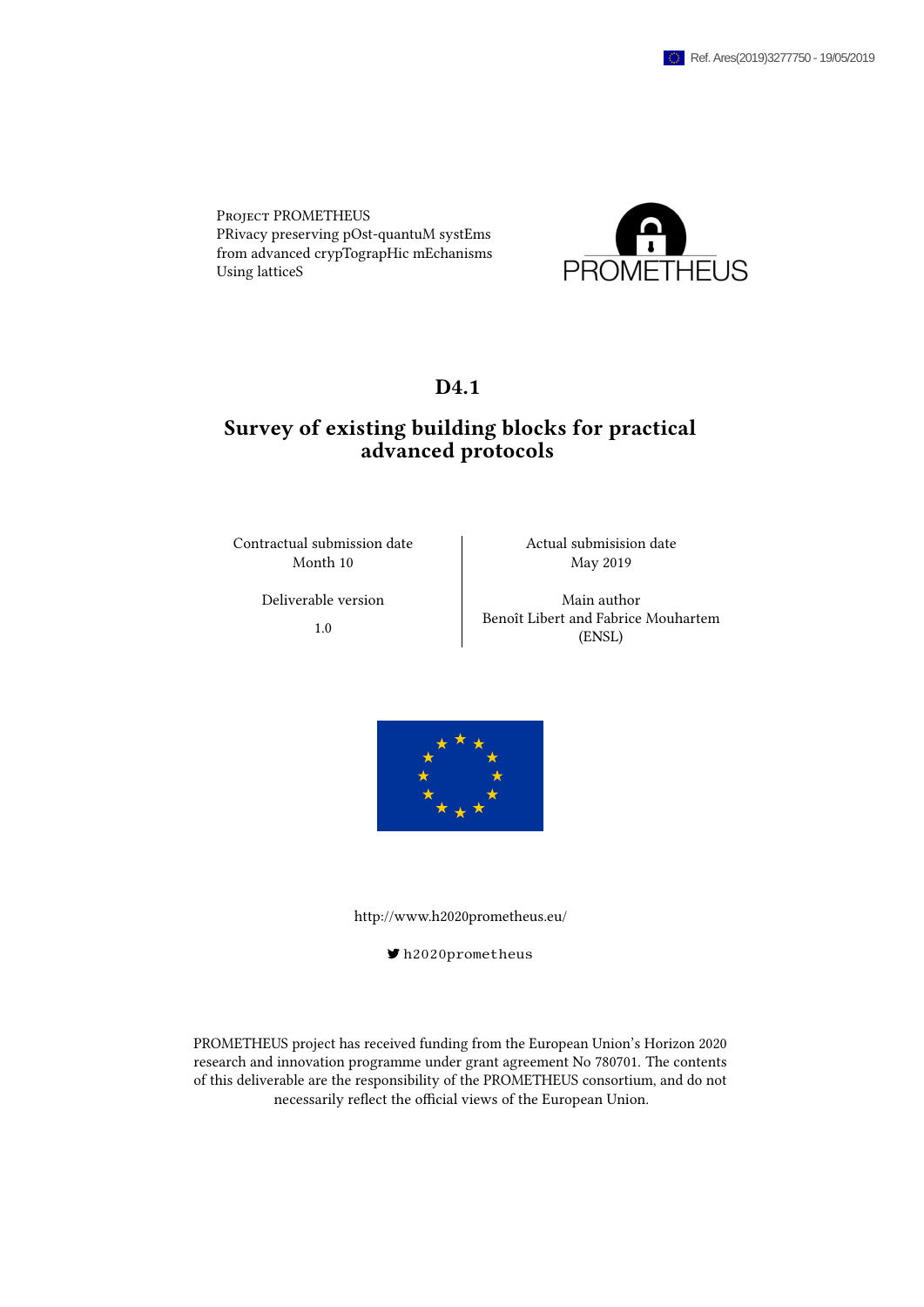# Document information

| 780701                                                                             |  |  |
|------------------------------------------------------------------------------------|--|--|
| <b>PROMETHEUS</b>                                                                  |  |  |
| PRivacy preserving pOst-quantuM systEms from advanced                              |  |  |
| crypTograpHic mEchanisms Using latticeS                                            |  |  |
| Research and Innovation Action (RIA)                                               |  |  |
| H2020-DS-06-2017-Cybersecurity PPP: Cryptography                                   |  |  |
| 1 <sup>st</sup> January 2018 (Month 1) / 31 <sup>st</sup> December 2021 (Month 48) |  |  |
| 48 months                                                                          |  |  |
| http://www.h2020prometheus.eu/                                                     |  |  |
| Carmen Ifrim                                                                       |  |  |
| WP4 - Building blocks for practical advanced protocols                             |  |  |
| Survey of existing building blocks for practical advanced<br>protocols             |  |  |
| D4.1                                                                               |  |  |
| 1.0                                                                                |  |  |
| PROMETHEUS-WP4-D4.1.pdf                                                            |  |  |
| Report                                                                             |  |  |
| Public                                                                             |  |  |
| 44                                                                                 |  |  |
| ENSL (participant number 1)                                                        |  |  |
| Benoît Libert and Fabrice Mouhartem (ENSL)                                         |  |  |
|                                                                                    |  |  |

Abstract. This document will give details on the related-work on cryptographic building blocks for advanced protocols, as well as a complete list of open problems that the WP will study. In particular, detailed comparisons will be given among existing lattice-based signatures in the standard model and homomorphic commitment schemes.

Keywords: Lattice-based privacy-preserving cryptography, building blocks.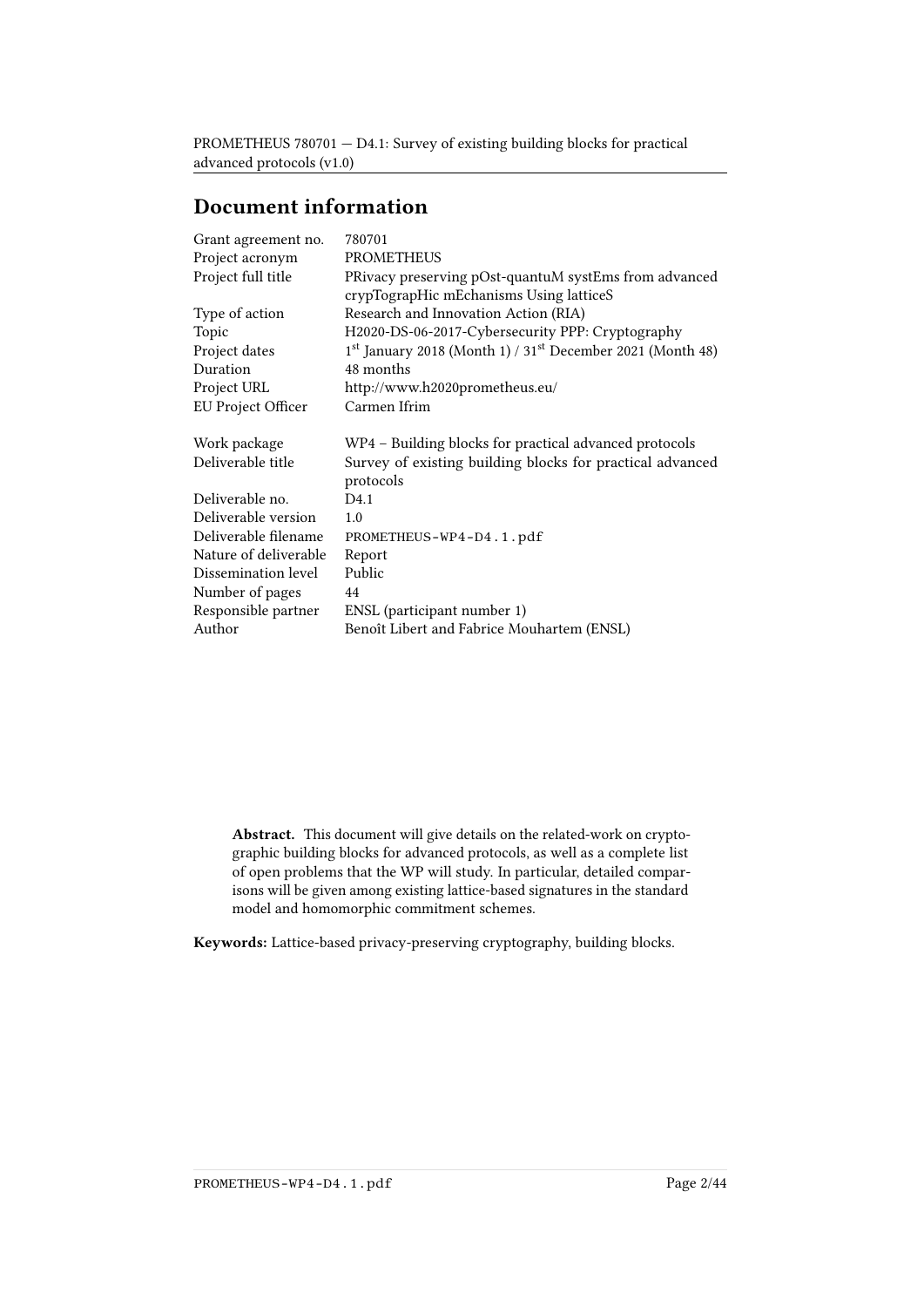# Signatures

| Written by  | Benoît Libert and Fabrice Mouhartem | ENSL       | May 2019   |
|-------------|-------------------------------------|------------|------------|
| Reviewed by | <b>Olivier Sanders</b>              | <b>ORA</b> | 20/03/2019 |
| Reviewed by | Adeline Roux-Langlois               | UR1        | 20/03/2019 |
| Approved by | Benoît Libert                       | ENSL       | 07/05/2019 |
|             | as Project coordinator              |            |            |
| Approved by | Sébastien Canard                    | OR A       | 07/05/2019 |
|             | as Technical leader                 |            |            |

# Partners

| ENS de Lyon                                          |
|------------------------------------------------------|
| Orange SA                                            |
| Stiching Centrum Voor Wiskunde En Informatica        |
| <b>IDC</b> Herzliya                                  |
| Royal Holloway, University of London                 |
| Ruhr-Universität Bochum                              |
| Scytl Secure Electronic Voting, S.A.                 |
| Thales Communications & Security S.A.S.              |
| <b>TNO</b>                                           |
| Universitat Politècnica de Catalunya · BarcelonaTech |
| Université de Rennes 1                               |
| Weizmann Institute of Science                        |
|                                                      |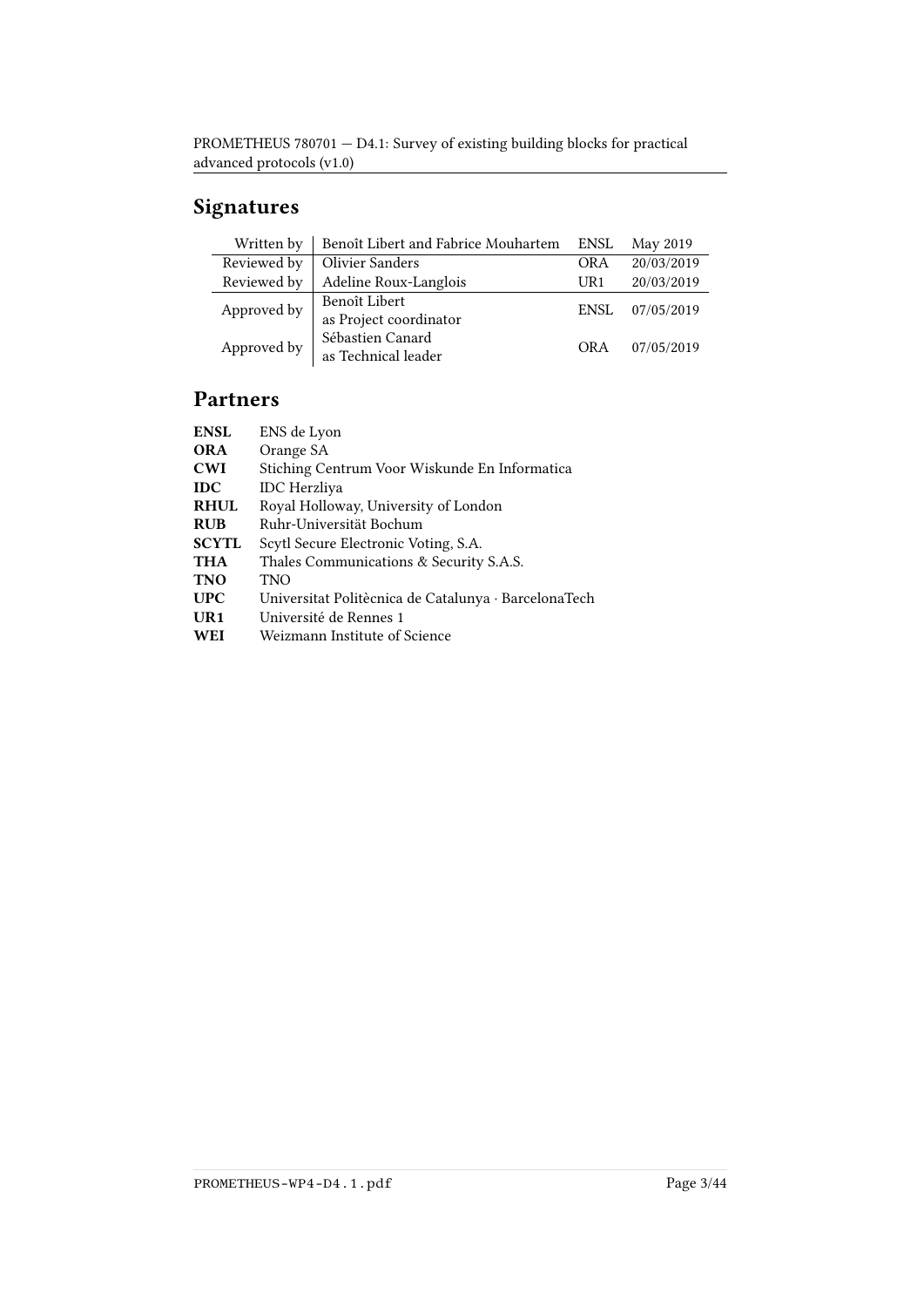# 1 Introduction

This deliverable gives a survey of the cryptographic building blocks that can be used to build advanced privacy-preserving protocols under lattice assumptions. These include non-interactive cryptographic commitment schemes, digital signatures, public-key encryption, homomorphic encryption and pseudorandom functions.

In order to be useful in the protection of users' privacy, these building blocks have to be compatible with existing zero-knowledge proof systems for lattice-related languages. For example, anonymity primitives like anonymous credentials [\[Cha85\]](#page-38-0) make use of lattice-based signature schemes that make it possible for a prover to demonstrate possession of a message-signature pair  $(Msg, sig)$  while revealing neither Msg nor sig. In e-cash systems like [\[CHL05\]](#page-38-1), digital coins contain a serial number consisting of a pseudorandom function (PRF) evaluation. Namely, using a digital wallet containing a certified PRF secret key  $k$ , a user can spend a coin by computing a serial number  $S = F_k(J)$  which is nothing but the evaluation of the PRF for the key k and some counter J. In order to prove the validity of his coin, the spender has to create a zero-knowledge proof that  $S$  is indeed the correct evaluation of the PRF for some committed input J and the secret key k for which he possesses a valid certificate.

Other protocols require a prover to guarantee properties about encrypted data. For example, the widely used design principle of group signatures [\[CVH91\]](#page-39-0) proceeds by having group members verifiably encrypt their group membership certificate under the public key of a tracing authority. This requires a method of efficiently proving that the encrypted value is indeed a valid signature. In group encryption schemes [\[KTY07\]](#page-40-0), the sender of a ciphertext has to prove that an encrypted message is the witness of some relation. Other similar examples include e-voting protocols, where each voter should provide evidence that he encrypted a valid vote (e.g., a 0 or 1 vote in a referendum). Voting protocols also require additional mechanisms such as distributed threshold decryption procedures [\[DF89\]](#page-39-1). Namely, decryption keys are split into  $N$  shares given to distinct trustees in such a way that none of these can decrypt individual ballots. Yet, a quorum of at least  $t$ -out-of- $N$  trustees should be able to jointly decrypt the final election result (i.e., the "tally" obtained by aggregating individual encrypted votes) without learning individual votes.

In other advanced privacy protocols, it is useful to have encryption schemes endowed with advanced properties that come in handy to protect users' privacy. For example, fully homomorphic encryption (FHE) [\[RAD78,](#page-42-0) [Gen09\]](#page-39-2) enables the design of multi-party computation (MPC) protocols with a small number of rounds. Namely, assuming a set of trusted public parameters, recent works have shown that FHE makes it possible to realize secure MPC protocols in 3 [\[AJLA](#page-35-0)<sup>+</sup>12] or even 2 rounds [\[MW16,](#page-41-0) [BP16\]](#page-37-0). In the plain model (i.e., without assuming a common reference string generated by a trusted entity), secure MPC is known to be possible in 4 rounds [\[BHP17\]](#page-37-1).

The forthcoming sections will provide an overview of the various lattice-based primitives that have been used so far as building blocks for privacy-enhancing cryptography in the post-quantum setting. Section [2](#page-4-0) recalls the lattice assumptions on which the security of these protocols usually relies. Lattice-based cryptographic commitment schemes are discussed in Section [3.](#page-8-0) The two main families of zero-knowledge proof systems that have been employed in structured/standard lattices are recalled in Section [4.](#page-11-0) Section [5](#page-17-0) provides a succinct state of the art of lattice-based pseudorandom functions as well as extensions (e.g., key-homomorphic or constrained PRFs) thereof. Section [6](#page-18-0) is devoted to lattice-based signature schemes that can interact with zero-knowledge protocols for lattice-related statements. It notably discusses signature schemes endowed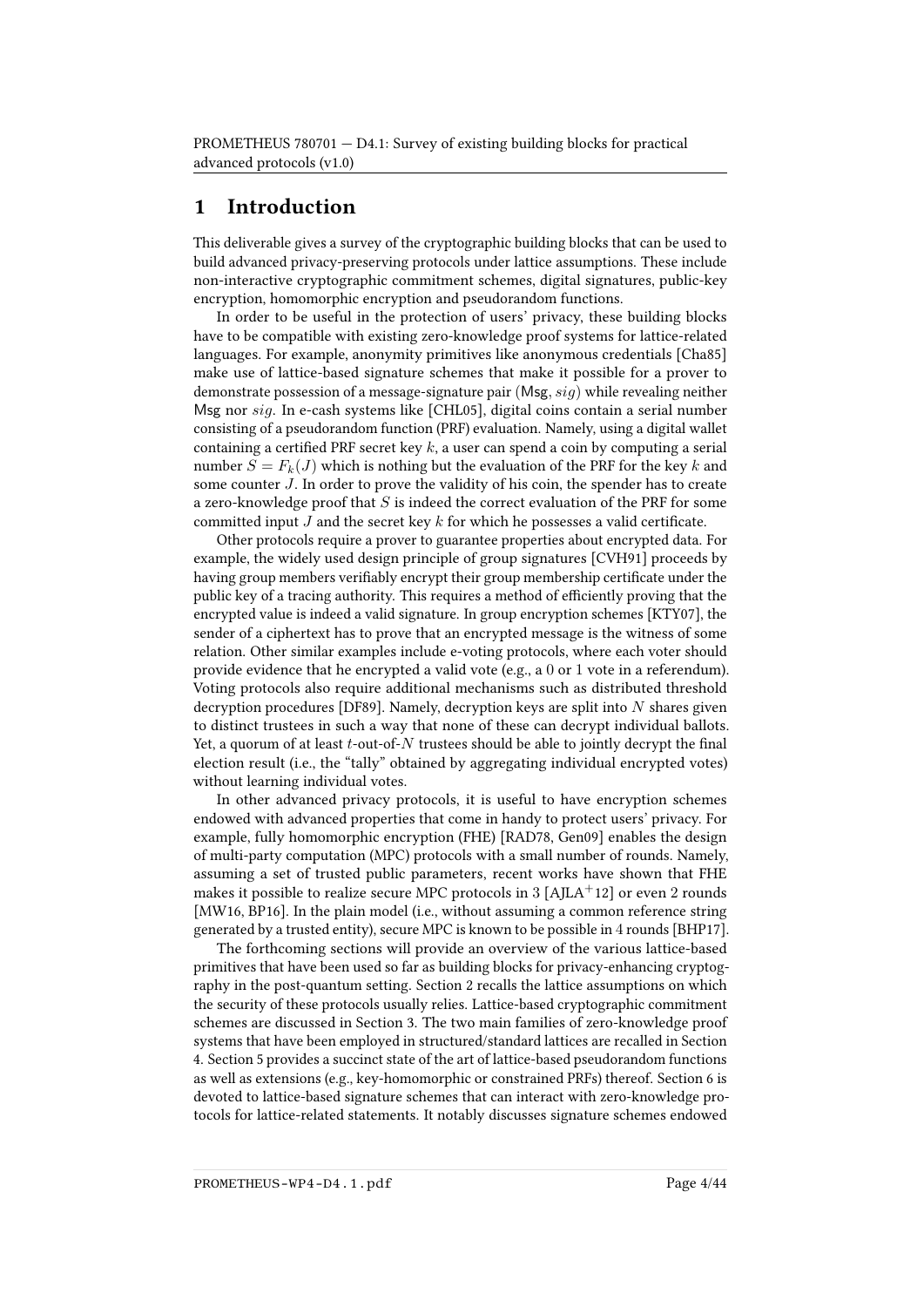with so-called "efficient protocols" [\[CL02\]](#page-38-2), which allow a user to interact with a signer so as to obtain a signature on a committed message. In Section [7,](#page-27-0) this deliverable finally presents an overview of lattice-based public-key encryption schemes that can lend themselves to the design of anonymity protocols. In particular, it will cover schemes that either: (i) make it possible to prove properties about encrypted data [\[Reg05,](#page-42-1) [GPV08\]](#page-40-1); (ii) enable computations over encrypted data [\[Gen09\]](#page-39-2); (iii) support efficient distributed decryption mechanisms [\[BD10\]](#page-36-0).

# <span id="page-4-0"></span>2 Background

Vectors are denoted in bold lower-case letters and bold upper-case letters will denote matrices. The Euclidean and infinity norm of any vector  $\mathbf{b} \in \mathbb{R}^m$  will be denoted by  $\|\mathbf{b}\|$  and  $\|\mathbf{b}\|_{\infty}$ , respectively. The Euclidean norm of matrix  $\mathbf{B} \in \mathbb{R}^{m \times n}$  with columns  $(\mathbf{b}_i)_{i\leq n}$  is  $\|\mathbf{B}\| = \max_{i\leq n} \|\mathbf{b}_i\|$ . When B has full column-rank, we let B denote its Gram-Schmidt orthogonalization.

When S is a finite set, we denote by  $U(S)$  the uniform distribution over S, and by  $x \leftrightarrow U(S)$  the action of sampling x according to this distribution. Finally, for any integers  $A, B, N \in \mathbb{Z}$ , we let  $[N]$  and  $[A, B]$  denote the sets  $\{1, \ldots, N\}$  and  $\{A, A+1, \ldots, B\}$ , respectively. Finally,  $S_N$  denotes the set of all permutations  $\sigma$  over  $[N]$  for any given integer N.

## 2.1 Lattices

A lattice  $L$  is the set of integer linear combinations of linearly independent basis vectors  $(\mathbf{b}_i)_{i\leq n}$  living in  $\mathbb{Z}^m$ . We work with q-ary lattices, for some prime q.

**Definition 1** Let  $m \geq n \geq 1$ , a prime  $q \geq 2$  and  $\mathbf{A} \in \mathbb{Z}_q^{n \times m}$  and  $\mathbf{u} \in \mathbb{Z}_q^n$ , define the lattice  $\Lambda_q(\mathbf{A}) := \{ \mathbf{e} \in \mathbb{Z}^m \mid \exists \mathbf{s} \in \mathbb{Z}_q^n \; \text{ s.t. } \; \mathbf{A}^\top \cdot \mathbf{s} = \mathbf{e} \bmod q \}$  as well as

$$
\Lambda_q^{\perp}(\mathbf{A}) \ := \ \{ \mathbf{e} \in \mathbb{Z}^m \mid \mathbf{A} \cdot \mathbf{e} = \mathbf{0}^n \bmod q \},
$$

as well as

$$
\Lambda_q^{\mathbf{u}}(\mathbf{A}) \ := \ \{ \mathbf{e} \in \mathbb{Z}^m \mid \mathbf{A} \cdot \mathbf{e} = \mathbf{u} \bmod q \},
$$

which is a shift of the lattice  $\Lambda_q^{\perp}(\mathbf{A})$  since, for any arbitrary  $\mathbf{t} \in \Lambda_q^{\mathbf{u}}(\mathbf{A})$ , we have  $\Lambda_q^{\mathbf{u}}(\mathbf{A}) = \Lambda_q^{\perp}(\mathbf{A}) + \mathbf{t}.$ 

For a lattice  $L$ , let  $\rho_{\sigma,\mathbf{c}}(\mathbf{x})=\exp(-\pi\|\mathbf{x}-\mathbf{c}\|^2/\sigma^2)$  for  $x\in L$ , a vector  $\mathbf{c}\in\mathbb{Z}^m$  and a real  $\sigma > 0$ . The discrete Gaussian of support L, center c and parameter  $\sigma$  is

$$
D_{L,\sigma,\mathbf{c}}(\mathbf{y}) = \rho_{\sigma,\mathbf{c}}(\mathbf{y})/\rho_{\sigma,\mathbf{c}}(L)
$$

for any  $\mathbf{y} \in L$ , where  $\rho_{\sigma,\mathbf{c}}(L)=\sum_{\mathbf{x}\in L}\rho_{\sigma,\mathbf{c}}(\mathbf{x}).$  The distribution centered in  $\mathbf{c}=\mathbf{0}$  is denoted by  $D_{L,\sigma}(\mathbf{y})$ .

It is well-known that one can efficiently sample from a Gaussian distribution with lattice support given a sufficiently short basis of the lattice.

<span id="page-4-1"></span>Lemma 2.1 ( $[BLP+13, Le. 2.3]$  $[BLP+13, Le. 2.3]$ ) There exists a PPT algorithm GPVSample that takes **as inputs a basis B** of a lattice  $L \subseteq \mathbb{Z}^n$  and a rational  $\sigma \geq ||\widetilde{\mathbf{B}}|| \cdot \Omega(\sqrt{\log n})$ , and outputs as inputs a basis  $\mathbf{B}$  of a lattice  $L \subseteq \mathbb{Z}^n$  and a rational  $\sigma \geq ||\widetilde{\mathbf{B}}|| \cdot \Omega(\sqrt{\log n})$ , and outputs vectors  $\mathbf{b} \in L$  with distribution  $D_{L,\sigma}$ .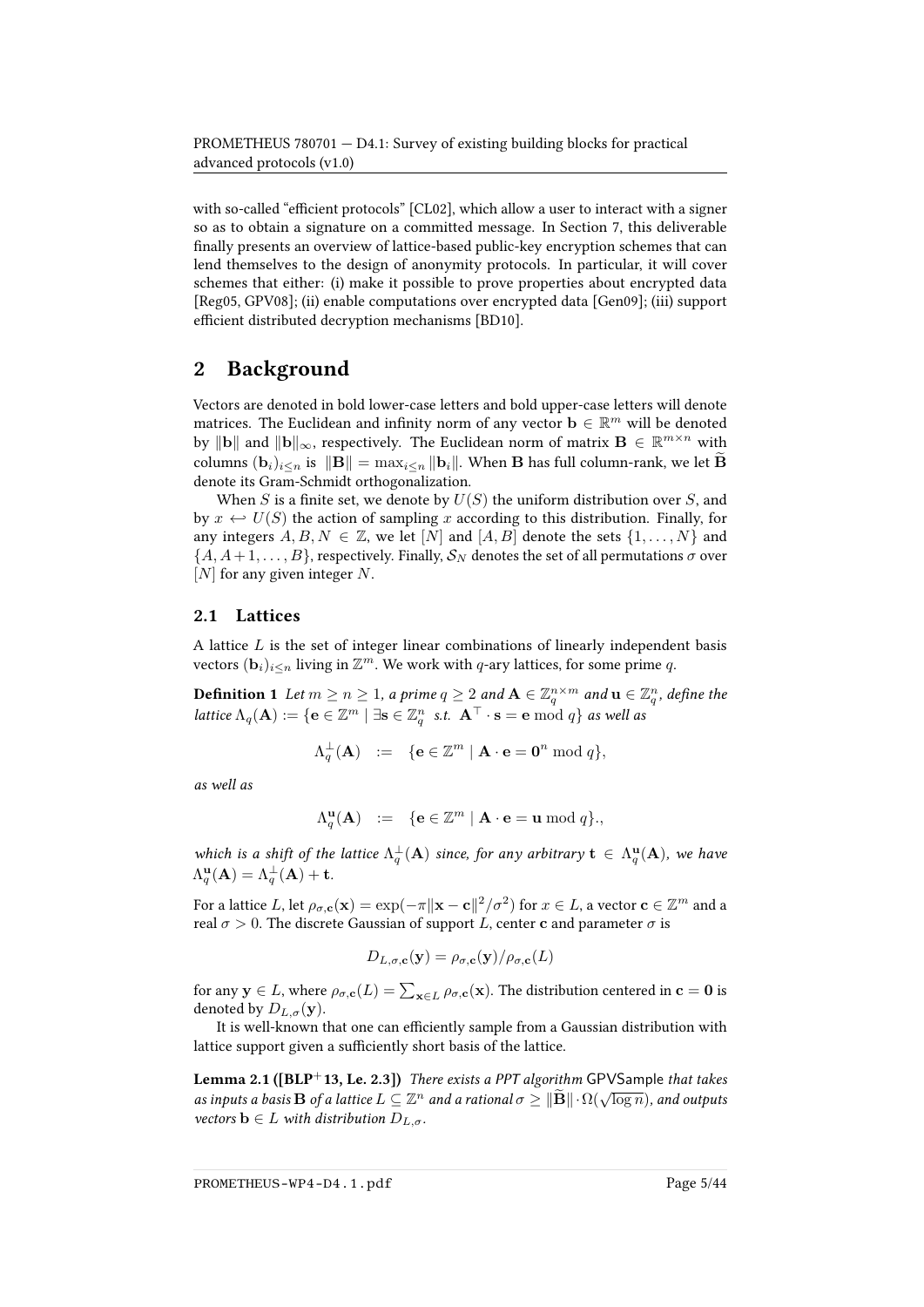We also rely on the trapdoor generation algorithm of Alwen and Peikert [\[AP09\]](#page-36-1), which refines the technique of Gentry et al. [\[GPV08\]](#page-40-1).

<span id="page-5-1"></span>Lemma 2.2 ([\[AP09,](#page-36-1) Th. 3.2]) There is a PPT algorithm TrapGen that takes as inputs  $1^n,1^m$  and an integer  $q\geq 2$  with  $m\geq \Omega(n\log q)$ , and outputs a matrix  $\mathbf{A}\in \mathbb{Z}_q^{n\times m}$ and a basis  ${\bf T_A}$  of  $\Lambda^{\perp}_q({\bf A})$  such that  ${\bf A}$  is within statistical distance  $2^{-\Omega(n)}$  to  $U(\Z_q^{n\times m}),$ and  $\|\mathbf{T_A}\| \leq \mathcal{O}(\sqrt{n \log q})$ .

We use the basis delegation algorithm [\[CHKP10\]](#page-38-3) that inputs a trapdoor for  $\mathbf{A}\in\mathbb{Z}_q^{n\times m}$ and produces a trapdoor for any  $\mathbf{B}\in \mathbb{Z}_q^{n\times m'}$  containing  $\mathbf{A}$  as a submatrix. A technique from Agrawal et al. [\[ABB10\]](#page-35-1) is sometimes used in some proofs.

**Lemma 2.3 ([\[CHKP10,](#page-38-3) Le. 3.2])** There is a PPT algorithm ExtBasis that inputs  $B \in$  $\mathbb{Z}_q^{n\times m'}$  whose first  $m$  columns span  $\mathbb{Z}_q^n$ , and a basis  $\widetilde{\mathbf{T}}_{\mathbf{A}}$  of  $\Lambda_q^{\perp}(\mathbf{A})$  where  $\mathbf{A}\in \mathbb{Z}_q^{n\times m}$  is a submatrix of **B**, and outputs a basis  $T_B$  of  $\Lambda_q^{\perp}(\mathbf{B})$  with  $\|\mathbf{T_B}\| \le \|\mathbf{T_A}\|$ .

Lemma 2.4 ([\[ABB10,](#page-35-1) Th. 19]) There is a PPT algorithm SampleRight that inputs  $\mathbf{A}, \mathbf{C} \in \mathbb{Z}_q^{n \times m}$ , a small-norm  $\mathbf{R} \in \mathbb{Z}^{m \times m}$ , a short basis  $\mathbf{T_C} \in \mathbb{Z}^{m \times m}$  of  $\Lambda_q^{\perp}(\mathbf{C})$ , a vector  $\mathbf{u} \in \mathbb{Z}_q^n$  and a rational  $\sigma$  such that  $\sigma \geq ||\mathbf{T_C}|| \cdot \Omega(\sqrt{\log n})$ , and outputs  $\mathbf{b} \in \mathbb{Z}^{2m}$ such that  $\left[\begin{array}{c|c} \mathbf{A} & \mathbf{A} & \mathbf{R}+\mathbf{C} \end{array}\right] \cdot \mathbf{b} = \mathbf{u} \bmod q$  and with distribution statistically close to  $D_{L,\sigma}$  where  $L = \{ \mathbf{x} \in \mathbb{Z}^{2m} : \left[ \begin{array}{c|c} \mathbf{A} & \mathbf{A} \cdot \mathbf{R} + \mathbf{C} \end{array} \right] \cdot \mathbf{x} = \mathbf{u} \bmod q \}.$ 

### 2.2 Hardness Assumptions in Standard Lattices

**Definition 2** Let  $n, m, q, \beta$  be functions of  $\lambda \in \mathbb{N}$ . The Short Integer Solution problem  $\mathsf{SIS}_{n,m,q,\beta}$  is, given  $\mathbf{A} \leftarrow U(\mathbb{Z}_q^{n \times m})$ , find  $\mathbf{x} \in \Lambda_q^{\perp}(\mathbf{A})$  with  $0 < \|\mathbf{x}\| \leq \beta$ .

The  $\mathsf{SIS}^\infty_{n,m,q,\beta}$  is defined in the same way with the difference that the Euclidean norm  $\|\mathbf{x}\|$  is replaced by the infinity norm  $\|\mathbf{x}\|_{\infty}$ .

If  $q \ge \sqrt{n}\beta$  and  $m, \beta \le \text{poly}(n)$ , then standard worst-case lattice problems with approximation factors  $\gamma = \mathcal{O}(\beta\sqrt{n})$  reduce to  $\mathsf{SIS}_{n,m,q,\beta}$  (see, e.g., [\[GPV08,](#page-40-1) Se. 9]).

**Definition 3** Let  $n, m \geq 1, q \geq 2$ , and let  $\chi$  be a probability distribution on  $\mathbb{Z}$ . For  $\mathbf{s}\in\mathbb{Z}_q^n$ , let  $A_{\mathbf{s},\chi}$  be the distribution obtained by sampling  $\mathbf{a}\hookleftarrow U(\mathbb{Z}_q^n)$  and  $e\hookleftarrow\chi$ , and outputting  $(a, a^T \cdot s + e) \in \mathbb{Z}_q^n \times \mathbb{Z}_q$ . The Learning With Errors problem  $\mathsf{LWE}_{n,q,\chi}$  asks to distinguish  $m$  samples chosen accordingly to  $\mathcal{A}_{\mathbf{s},\chi}$  (for  $\mathbf{s} \leftrightarrow U(\mathbb{Z}_q^n)$ ) and  $m$  samples chosen accordingly to  $U(\mathbb{Z}_q^n\times\mathbb{Z}_q)$ .

If q is a prime power,  $B \ge \sqrt{n}\omega(\log n)$ ,  $\gamma = \widetilde{\mathcal{O}}(nq/B)$ , then there exists an efficient sampleable B-bounded distribution  $\chi$  (i.e.,  $\chi$  outputs samples with norm at most B with overwhelming probability) such that  $LWE_{n,q,\chi}$  is at least as hard at most *D* with overwhening probability) such that  $LvvL_{n,q,\chi}$  is at least as hard<br>as SIVP<sub> $\gamma$ </sub> (see, e.g., [\[Reg05,](#page-42-1) [BLP](#page-37-2)<sup>+</sup>13]). Similarly, if  $\alpha q = \Omega(\sqrt{n})$ , standard worstcase lattice problems with approximation factors  $\gamma = \mathcal{O}(\alpha/n)$  reduce to LWE<sub>n,q, $\alpha$ </sub> [ $Reg05, BLP+13$  $Reg05, BLP+13$  $Reg05, BLP+13$ ].

## <span id="page-5-0"></span>2.3 Hardness Assumptions in Ideal Lattices

The ring of polynomials over the integers is denoted  $\mathbb{Z}[X]$ . For a degree-N polynomial  $f(X)$ , the notation  $\mathbb{Z}[X]/\langle f(X) \rangle$  stands for the ring of all polynomials modulo  $f(X)$ . Likewise, the ring of all polynomials with coefficients in  $\mathbb{Z}_q$  is denoted  $\mathbb{Z}_q[X]$  while the ring  $\mathbb{Z}_q[X]/\langle f(X)\rangle$  is defined analogously to  $\mathbb{Z}[X]/\langle f(X)\rangle$ .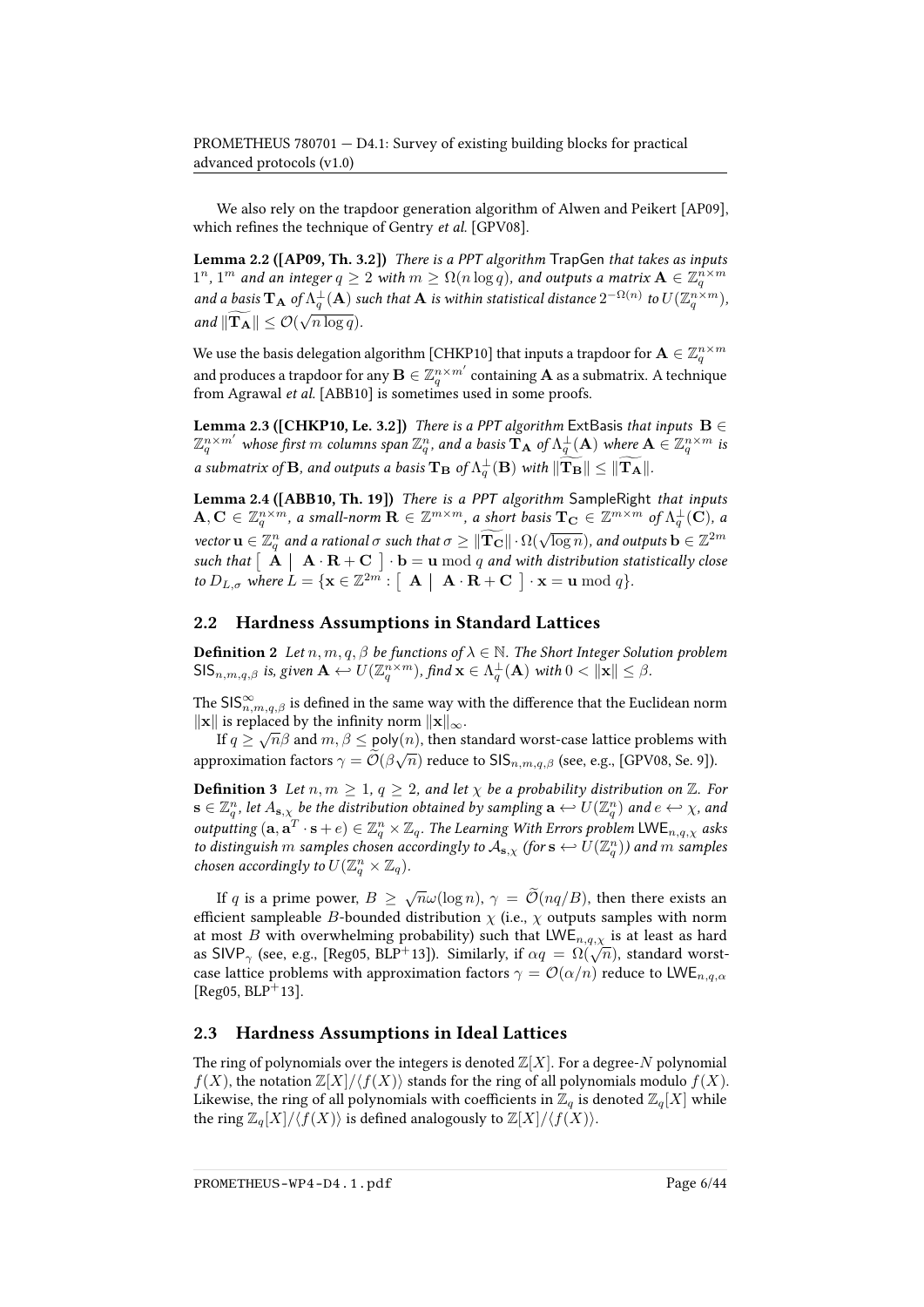Letting  $q$  be a prime and  $N = 2^r$  for some  $r \in \mathbb{N}^+$ , we consider the polynomial rings  $R = \mathbb{Z}[X]/\langle X^N + 1 \rangle$  and  $R_q = \mathbb{Z}_q[X]/\langle X^N + 1 \rangle$ . Each ring element  $f \in R$ (resp.  $f\in R_q$ ) is thus a polynomial  $f=\sum_{i=0}^{N-1}f_iX^i$  of degree at most  $N-1$  in  $\mathbb Z[X]$ (resp.  $\mathbb{Z}_q[X]$ ). Each  $f \in R$  can be associated with the vector  $(f_0, f_1, \ldots, f_{N-1}) \in \mathbb{Z}^N$ containing its coefficients. When speaking of the norm of a polynomial  $f \in R$ , we mean the norm of its coefficient vector. We thus use the standard norm definitions  $||f||_1 = \sum_{i=0}^{N-1} |f_i|, ||f||_2 = (\sum_{i=0}^{N-1} f_i^2)^{1/2}$  and  $||f||_{\infty} = \max_i |f_i|$ .

For any  $g \in R_q$  and  $g = \sum_i \bar{g}_i X^i$ , we identify each  $\bar{g}_i$  with an element  $g_i \in$  $[-\frac{q-1}{2}, \frac{q-1}{2}]$  such that  $\bar{g}_i = g_i \mod q$ . For a positive integer  $\alpha > 0$ ,  $S_\alpha = \{a \in R \mid$  $||a||_{\infty} \leq \alpha$  denotes the set of all elements in R with  $\ell_{\infty}$ -norm at most  $\alpha$ .

**Definition 4 ([\[LS15\]](#page-41-1))** Let  $n, m$  be positive integers and let a real  $\beta > 0$ . The **Module-SIS** (M-SIS $_{q,n,m,\beta}$ ) problem is, given  $\mathbf{A} \hookleftarrow U(R_q^{n \times m})$ , to find a non-zero  $\mathbf{z} \in R$  such that  $\mathbf{A} \cdot \mathbf{z} = \mathbf{0}$  and  $0 \le ||\mathbf{z}|| \le \beta$ .

**Definition 5 ([\[LS15\]](#page-41-1))** Let  $n, m$  be positive integers and let  $\chi$  a distribution over  $R_q$ . The **Module-LWE** (M-LWE<sub>q,n,m, $\chi$ ) problem is to distinguish between  $m$  uniform samples</sub>  $(a_i,b_i) \leftarrow U(R_q^n \times R_q)$  and  $m$  samples  $(a_i,b_i) \in R_q^n \times R_q$ , where  $a_i \leftarrow U(R_q^n)$  and  $b_i = \mathbf{a}_i^{\top} \mathbf{s} + e_i$  for each  $i \in [m]$ , with  $\mathbf{s} \leftrightarrow \chi^n$ .

Some applications of Module-LWE [\[DPLS18\]](#page-39-3) use a distribution  $\chi$  which is simply the uniform distribution over  $S_1 = \{a \in R_q \mid ||a||_{\infty} \leq 1\}$ , in which case M-LWE retains its hardness as long as the number of samples is not too large.

We now recall assumptions that generalize the Module-SIS and Module-LWE assumptions. The Search Knapsack problem in the  $\ell_2\text{-norm} \left(\mathsf{DSK}^2_{n,k,\beta}\right)$  is exactly the Module-SIS problem in Hermite Normal form.

**Definition 6** The  $\mathsf{DSK}_{n,k,\beta}^2$  problem is, given a uniform  $\mathbf{A}'\in R_q^{n\times (k-n)},$  to find a short vector y satisfying  $[\tilde{\bf I}_n^{\top} \,|\, {\bf A}^{\prime}] \cdot {\bf y} = {\bf 0}^n$ . An algorithm A has advantage  $\epsilon$  in solving  $\mathsf{DSK}_{n,k,\beta}^2$  if

$$
\mathbf{Adv}(\mathcal{A}) = \Pr\Big[\mathbf{y} \neq \mathbf{0}^n \ \wedge \ \|\mathbf{y}\|_2 \leq \beta \ \wedge \ [\mathbf{I}_n \mid \mathbf{A}'] \cdot \mathbf{y} = \mathbf{0}^n \mid
$$

$$
\mathbf{A}' \leftarrow U(R_q^{n \times (k-n)}); \mathbf{y} \leftarrow \mathcal{A}(\mathbf{A}') \Big] \geq \epsilon
$$

Baum *et al.* [\[BDL](#page-36-2)<sup>+</sup>18, Lemma 5] gave parameter choices under which  $\mathsf{DSK}_{n,k,\beta}^2$  is unconditionally hard, which is useful to construct statistically binding commitment schemes. It was shown in [\[BDL](#page-36-2)<sup>+</sup>18] that, if q is a prime congruent to  $2d + 1 \pmod{4d}$ for some power of two  $d \in \{1, \ldots, N\}$  such that

$$
\beta < q^{1/d} \qquad \beta < \sqrt{N/(2\pi e)} \cdot q^{n/k} \cdot 2^{-128/(k \cdot N)} - \sqrt{N/2},
$$

even an all-powerful algorithm  ${\cal A}$  has advantage at most  $2^{-128}$  in solving  $\mathsf{DSK}^2_{n,k,\beta}.$ 

In  $\ell_{\infty}$  norm, the Decisional Knapsack problem is a generalization of the Module-LWE problem.

 $\bf{Definition \ }7$  The  $\mathsf{DSK}_{n,k,\beta}^{\infty}$  problem is to distinguish the distribution  $[{\bf I}_n\mid {\bf A}']\cdot {\bf y}$  , for a short  ${\bf y}$  and a uniform  ${\bf A}'$ , from the uniform distribution. An algorithm A has advantage  $\epsilon$  in solving  $\mathsf{DSK}_{n,k,\beta}^{\infty}$  if the function

$$
\mathbf{Adv}(\mathcal{A}) = |\Pr[b=1 \mid \mathbf{A'} \leftrightarrow U(R_q^{n \times (k-n)}); \mathbf{y} \leftrightarrow U(S_\beta^k); b \leftarrow \mathcal{A}(\mathbf{A'}, [\mathbf{I}_n \mid \mathbf{A'}]; \mathbf{y})] - \Pr[b=1 \mid \mathbf{A'} \leftrightarrow U(R_q^{n \times (k-n)}); \mathbf{u} \leftrightarrow U(R_q^n); b \leftarrow \mathcal{A}(\mathbf{A'}, \mathbf{u})] | \ge \epsilon.
$$

PROMETHEUS-WP4-D4.1.pdf Page 7/44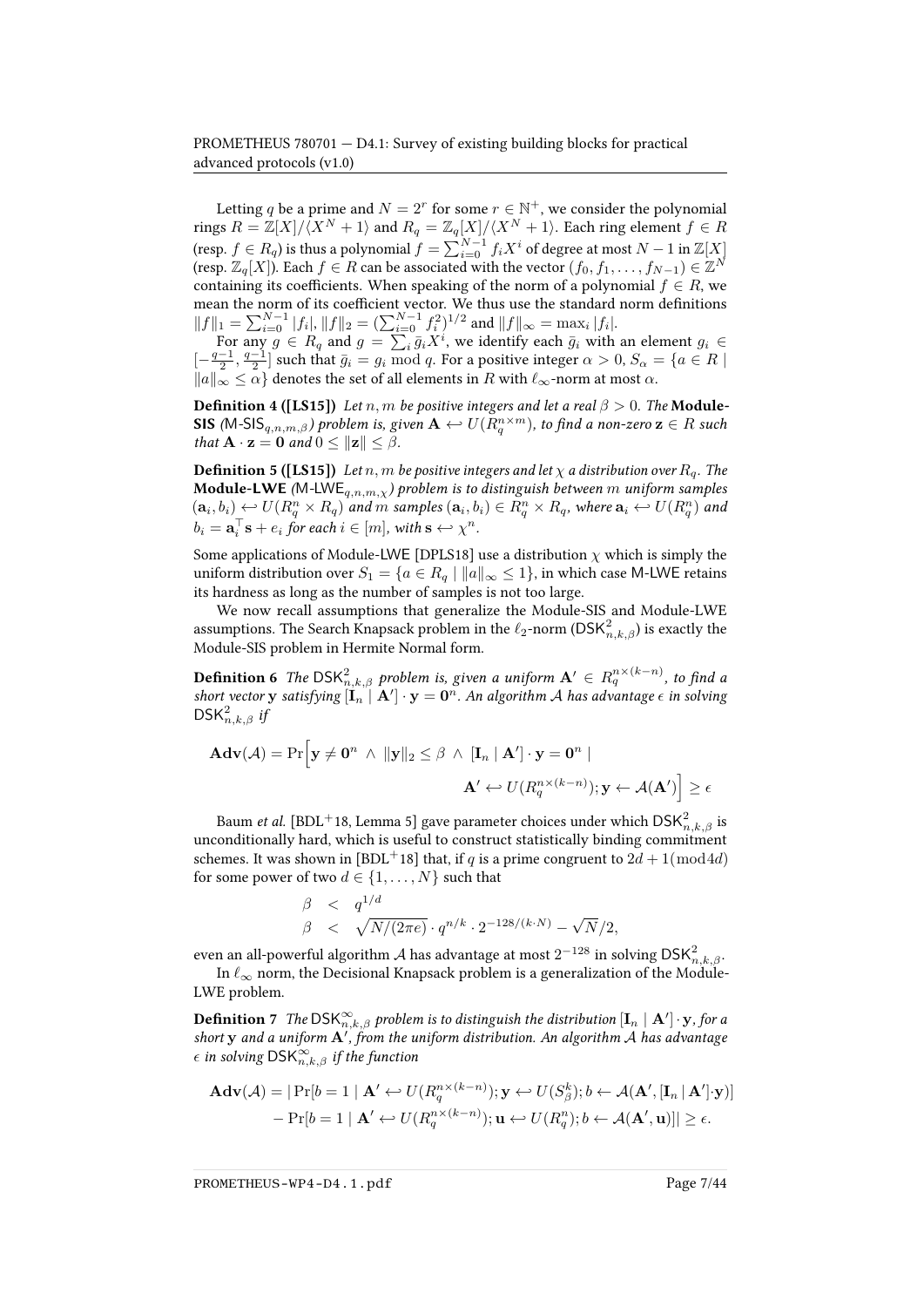The  $\mathsf{DSK}_{n,k,\beta}^\infty$  is equivalent to the Module-LWE problem when the number of samples is limited.

For applications requiring statistically-hiding commitments, Baum et al.  $[BDL+18,$  $[BDL+18,$ Lemma 4] showed that  $\mathsf{DSK}_{n,k,\beta}^{\infty}$  can be made unconditionally hard for an appropriate choice of parameters. They showed that, if q is a prime congruent to  $2d + 1 \pmod{4d}$ for some power of two  $d \in \{1, ..., N\}$  such that

$$
q^{n/k} \cdot 2^{256/(k \cdot N)} \leq 2\beta < \frac{1}{\sqrt{d}} \cdot q^{1/d},
$$

even an all-powerful algorithm  ${\cal A}$  has advantage at most  $2^{-128}$  in solving  $\mathsf{DSK}^2_{n,k,\beta}.$ 

### 2.4 Vector Decompositions

The decomposition technique from [\[LNSW13,](#page-41-2)  $LLM<sup>+</sup>16a$  $LLM<sup>+</sup>16a$ ] is sometimes employed, which allows transforming vectors with infinity norm larger than 1 into vectors with infinity norm 1. We recall this technique below.

For any  $B \in \mathbb{Z}_+$ , define the number  $\delta_B := \lfloor \log_2 B \rfloor + 1 = \lceil \log_2(B + 1) \rceil$ and the sequence  $B_1, \ldots, B_{\delta_B}$ , where  $B_j = \lfloor \frac{B+2^{j-1}}{2^j} \rfloor$ ,  $\forall j \in [1, \delta_B]$ . This sequence satisfies  $\sum_{j=1}^{\delta_B} B_j = B$  and any integer  $v \in [0,B]$  can be decomposed to  $\mathsf{idec}_B(v) = (v^{(1)}, \dots, v^{(\delta_B)})^\top \in \{0,1\}^{\delta_B}$  such that  $\sum_{j=1}^{\delta_B} B_j \cdot v^{(j)} = v$ . We describe this decomposition procedure in a deterministic manner as follows:

1. Set  $v' := v$ ; For  $j = 1$  to  $\delta_B$  do:

If 
$$
v' \ge B_j
$$
 then  $v^{(j)} := 1$ , else  $v^{(j)} := 0$ ;  $v' := v' - B_j \cdot v^{(j)}$ .

2. Output  $\text{idec}_B(v) = (v^{(1)}, \dots, v^{(\delta_B)})^{\top}$ .

For any positive integers  $\mathfrak{m},B$ , we define  $\mathbf{H}_{\mathfrak{m},B}:=\mathbf{I}_{\mathfrak{m}}\otimes [B_1|\dots|B_{\delta_B}]\in \mathbb{Z}^{\mathfrak{m}\times \mathfrak{m}\delta_B}$ and the following injective functions:

- (i) vdec<sub>m, B</sub>:  $[0, B]^{m} \to \{0, 1\}^{m\delta_B}$  that maps vector  $\mathbf{v} = (v_1, \dots, v_m)$  to vector  $\left(\text{idec}_B(v_1)^\top \|\dots\|\text{idec}_B(v_m)^\top\right)^\top$ . Note that  $\mathbf{H}_{m,B} \cdot \text{vdec}_{m,B}(\mathbf{v}) = \mathbf{v}$ .
- (ii) vdec $C_{\mathfrak{m},B}': [-B,B]^\mathfrak{m} \to \{-1,0,1\}^{\mathfrak{m}\delta_B}$  that maps vector  $\mathbf{w} = (w_1,\ldots,w_\mathfrak{m})$ to vector  $\big(\sigma(w_1)\cdot\mathsf{idec}_B(|w_1|)^\top\|\dots\|\sigma(w_\mathfrak{m})\cdot\mathsf{idec}_B(|w_\mathfrak{m}|)^\top\big)^\top,$  where for each  $i = 1, \ldots, \mathfrak{m}: \sigma(w_i) = 0$  if  $w_i = 0; \sigma(w_i) = -1$  if  $w_i < 0; \sigma(w_i) = 1$  if  $w_i > 0$ . Note that  $\mathbf{H}_{\mathfrak{m},B} \cdot \text{vdec}'_{\mathfrak{m},B}(\mathbf{w}) = \mathbf{w}$ .

We also need to define the two following sets, which are left invariant under any permutation and are used in the decomposition-extension framework described in Section [4.3.1:](#page-14-0)

- $B_m^2$ : the set of vectors in  $\{0,1\}^{2m}$  with Hamming weight  $m$ ;
- $B_m^3$ : the set of vectors in  $\{-1,0,1\}^{3m}$  which has exactly  $m$  coordinates equal to *j* for each *j* ∈ {-1, 0, 1}.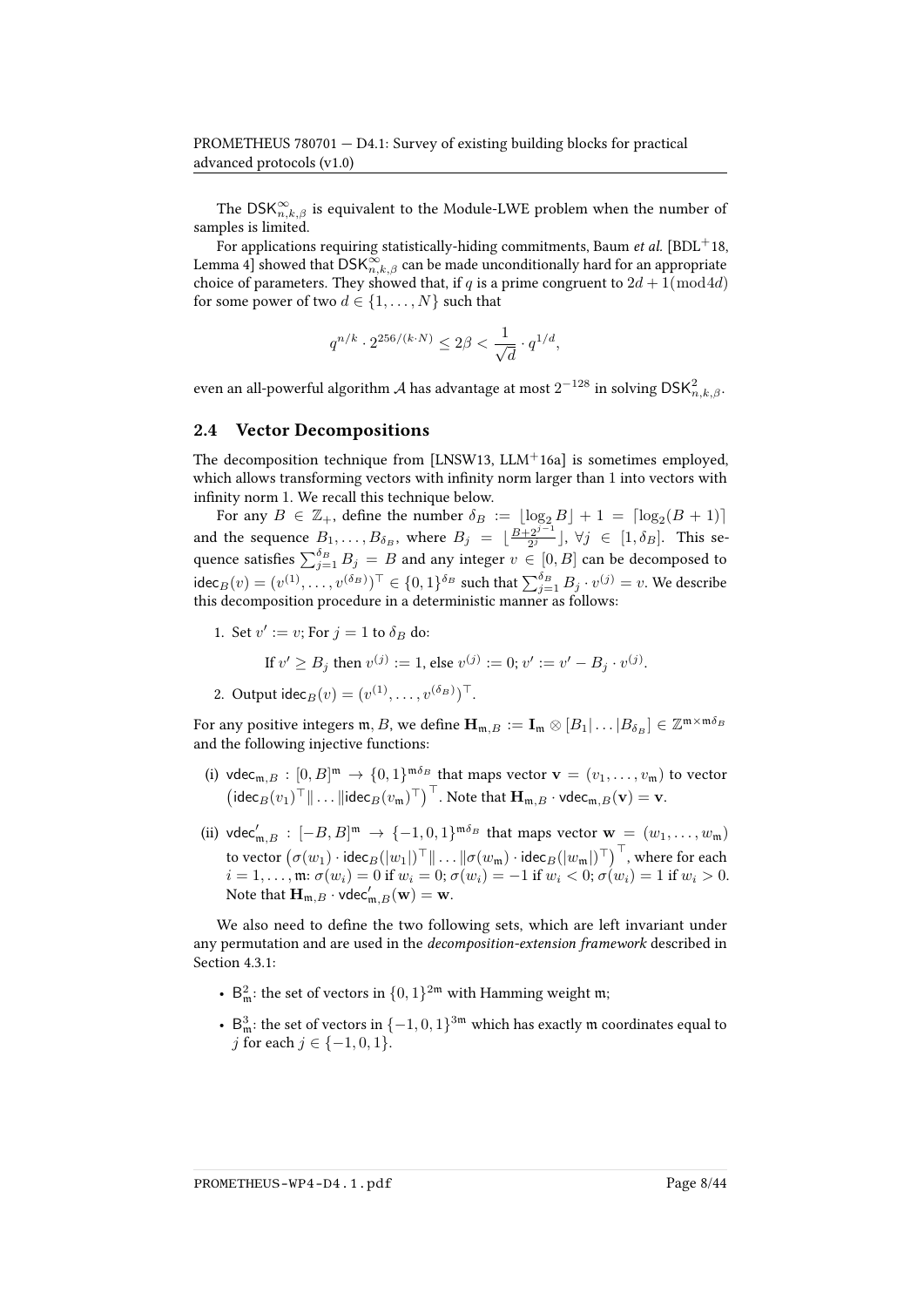## <span id="page-8-0"></span>3 Lattice-Based Commitment Schemes

Commitment schemes [\[Blu82\]](#page-37-3) are a key tool in the design of cryptographic protocols and have numerous applications (e.g., threshold cryptosystems [\[DF89\]](#page-39-1) or e-voting [\[CFSY96\]](#page-38-4)). In particular, combining commitment schemes and zero-knowledge proofs is a standard technique that prevents malicious parties from significantly deviating from the specification of a protocol.

This section reviews the main commitment schemes based on the hardness of the SIS and LWE assumptions. We begin with the commitment scheme of Kawachi, Tanaka and Xagawa [\[KTX08\]](#page-40-2) (KTX), which is statistically hiding and computationally binding under the SIS assumption.

### 3.1 The KTX Commitment Scheme

For a security parameter  $\lambda$ , the commitment scheme of Kawachi *et al.* [\[KTX08\]](#page-40-2) uses a dimension  $n(\lambda)$ , a prime modulus  $q = \mathcal{O}(\sqrt{L} \cdot n)$ , where  $L$  is the number of bits to commit, and an integer  $m = n(\lceil \log_2 q \rceil + 3)$ . We describe several flavors of the scheme.

We first describe the variant that allows committing to  $L \leq \text{poly}(n)$  bits at once. In this variant, the commitment key is  $({\bf a}_0,\ldots,{\bf a}_{L-1},{\bf B}) \leftarrow U(\mathbb{Z}_q^{n\times (m+L)}).$  To commit to an  $L$ -bit message  $\mathbf{x}=(x_0,\ldots,x_{L-1})\in\{0,1\}^L$ , the committer samples a random  $m$ -bit string **r** and outputs

$$
\mathbf{c} = \sum_{i=0}^{L-1} \mathbf{a}_i \cdot x_i + \mathbf{B} \cdot \mathbf{r} \bmod q.
$$

In order to open the commitment, the committer simply reveals the underlying message  $(x_0, \ldots, x_{L-1}) \in \{0,1\}^L$  and the randomness  $\mathbf{r} \in \{0,1\}^m$ .

**Keygen**( $1^{\lambda}, 1^L$ ): Given a security parameter  $\lambda$  and the desired message length  $1^{\overline{L}}$ , choose uniformly random matrices  $\mathbf{A} = [\mathbf{a}_0 \mid \dots \mid \mathbf{a}_{L-1}] \leftarrow U(\mathbb{Z}_q^{n \times \overline{L}})$ ,  $\mathbf{B} \leftarrow U(\mathbb{Z}_q^{n \times m})$ . Output the commitment key

$$
\mathsf{ck} = \{ \mathbf{A}, \mathbf{B} \}
$$

**Commit**(ck, x): In order to commit to  $\mathbf{x} = (x_0, \dots, x_{L-1})^\top \in \{0, 1\}^L$ , choose  $\mathbf{r} \leftarrow U(\{0, 1\}^m)$  and compute

<span id="page-8-1"></span>
$$
\mathbf{c} = \mathbf{A} \cdot \mathbf{x} + \mathbf{B} \cdot \mathbf{r} \in \mathbb{Z}_q^n. \tag{1}
$$

Output the commitment string  $\mathbf{c} \in \mathbb{Z}_q^n$  and retain  $\mathbf{r} \in \{0,1\}^m$  as a state information allowing to open the commitment.

**Open**(**c**, **x**, **r**): To open a commitment  $\mathbf{c} \in \mathbb{Z}_q^n$ , the committer simply reveals the randomness  $\mathbf{r} \in \{0,1\}^m$  that was used to compute [\(1\)](#page-8-1). The verifier accepts  $(\mathbf{x}, \mathbf{r})$  as a valid opening of **c** if  $(\mathbf{x}, \mathbf{r}) \in \{0, 1\}^L \times \{0, 1\}^m$  and if [\(1\)](#page-8-1) is satisfied. Otherwise, the verifier rejects the pair  $(\mathbf{x}, \mathbf{r})$ .

If a dishonest committer can come up with a commitment  $\mathbf{c} \in \mathbb{Z}_q^n$  for which it can provide compute two valid openings  $(x'_0, \ldots, x'_{L-1}, \mathbf{r}')$  and  $(x''_0, \ldots, x''_{L-1}, \mathbf{r}'')$ for two distinct messages

$$
\mathbf{x}' = (x'_0, \dots, x'_{L-1}) \neq (x''_0, \dots, x''_{L-1}) = \mathbf{x}'',
$$

PROMETHEUS-WP4-D4.1.pdf Page 9/44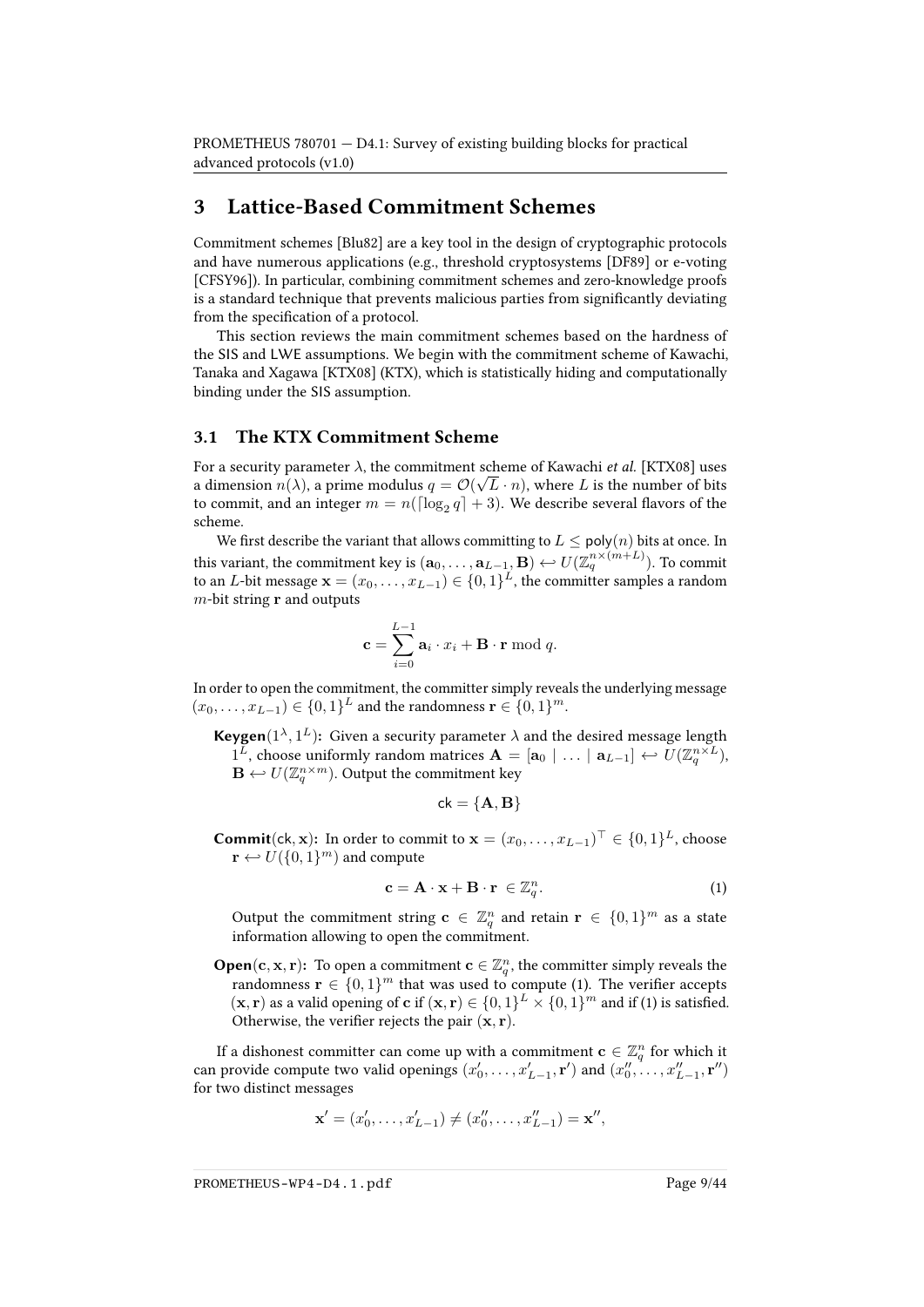then a simple reduction can compute a solution to the  $\mathsf{SIS}^\infty_{n,m+L,q,1}$  problem associated with the uniformly random matrix  $\bar{\textbf{A}} = [\textbf{A}\mid\textbf{B}]\in \mathbb{Z}_q^{n\times (m+L)}.$  The scheme is thus computationally binding, assuming the worst-case hardness of SIVP $\tilde{\mathcal{O}}(\sqrt{L}n)$ . On the other hand, by the Leftover Hash Lemma (see, e.g., the variant stated in [\[GTKPV10\]](#page-40-3)), the distribution of a commitment c is statistically close to the uniform distribution over  $\mathbb{Z}_q^n$ . This implies that the scheme is statistically hiding.

In the special case when  $L = 1$ , the scheme becomes a bit commitment scheme, in which case it can use a small modulus  $q = \tilde{\mathcal{O}}(n)$  and rely on a weak SIVP assumption with  $\gamma = \widetilde{\mathcal{O}}(n)$ .

In the above description, each KTX commitment is computed using a random vector  ${\bf r}$  which is sampled from a uniform binary distribution. Alternatively,  ${\bf r}\in\mathbb Z^n$ could be sampled from a discrete Gaussian distribution  $D_{\mathbb{Z}^m,\sigma}$  for a large enough standard deviation  $\sigma > 0$ . In this case, the scheme can be modified to become a trapdoor commitment, where a trapdoor equivocation key (which is only known to a simulator in security proofs of cryptographic protocols) makes it possible to open a given commitment to any desired message. To do this, we need to increase  $m$  to make it as large as  $m = \Omega(n \cdot \lceil \log q \rceil)$ , in such a way that the matrix  $\mathbf{B} \in \mathbb{Z}_q^{n \times m}$  can be generated with a trapdoor  $\bf{T_B}$  for the lattice  $\Lambda^\perp_q(\bf{B})$ , which can be used as a trapdoor for the commitment scheme.

The KTX scheme allows commitment strings  $\mathbf{c} \in \mathbb{Z}_q^n$  to be shorter than the underlying messages x. On the other hand, these messages are restricted to consist of binary vectors, or at least small-norm integer vectors. Indeed, the binding property is lost if the scheme is used to commit to arbitrary vectors over  $\mathbb{Z}_q^L$ . As a consequence, the KTX commitment is not a homomorphic commitment scheme over the message space  $\mathbb{Z}_q^L$ , making it unsuitable for specific applications that require homomorphic commitments over large message spaces. In the following subsection, we recall how this problem can be addressed by commitment schemes in structured lattices.

## 3.2 Commitment Schemes in Ideal Lattices

In [\[BKLP15\]](#page-37-4), Benhamouda et al. described a statistically-binding commitment scheme which is computationally-hiding under the ring LWE assumption. Their scheme allows committing to arbitrary messages in the ring  $R_q = \mathbb{Z}_q[X]/\langle X^N + 1 \rangle$  and is also additively homomorphic over  $R_q$ . Benhamouda et al. [\[BKLP15,](#page-37-4) Section 4] also provide zero-knowledge proofs allowing a committer to prove knowledge of an opening of a commitment. They also provide protocols allowing to prove that committed ring elements satisfy linear and multiplicative relations. In particular, they can prove that committed witnesses satisfy an algebraic circuit. Using the additional structure offered by ideal lattices, their zero-knowledge protocols achieve negligible soundness errors after a single execution.

The commitment scheme of [\[BKLP15\]](#page-37-4) is only computationally hiding. In the following, we will recall a commitment scheme proposed by Baum *et al.* [\[BDL](#page-36-2)<sup>+</sup>18] which can be tuned to be either statistically-hiding or statistically-binding. The commitment scheme of  $[BDL+18]$  $[BDL+18]$  further retains the useful properties of  $[BKLP15]$  in that: (i) It remains additively homomorphic over  $R_q$ ; (ii) It enables efficient zero-knowledge protocols that achieve negligible soundness error in one execution.

We now recall the commitment scheme described in  $[BDL+18]$  $[BDL+18]$ . The table below summarizes the parameters used by the scheme.

**Keygen**( $1^{\lambda}, q, 1^{\ell}$ ): Given a security parameter  $\lambda$  and the desired message space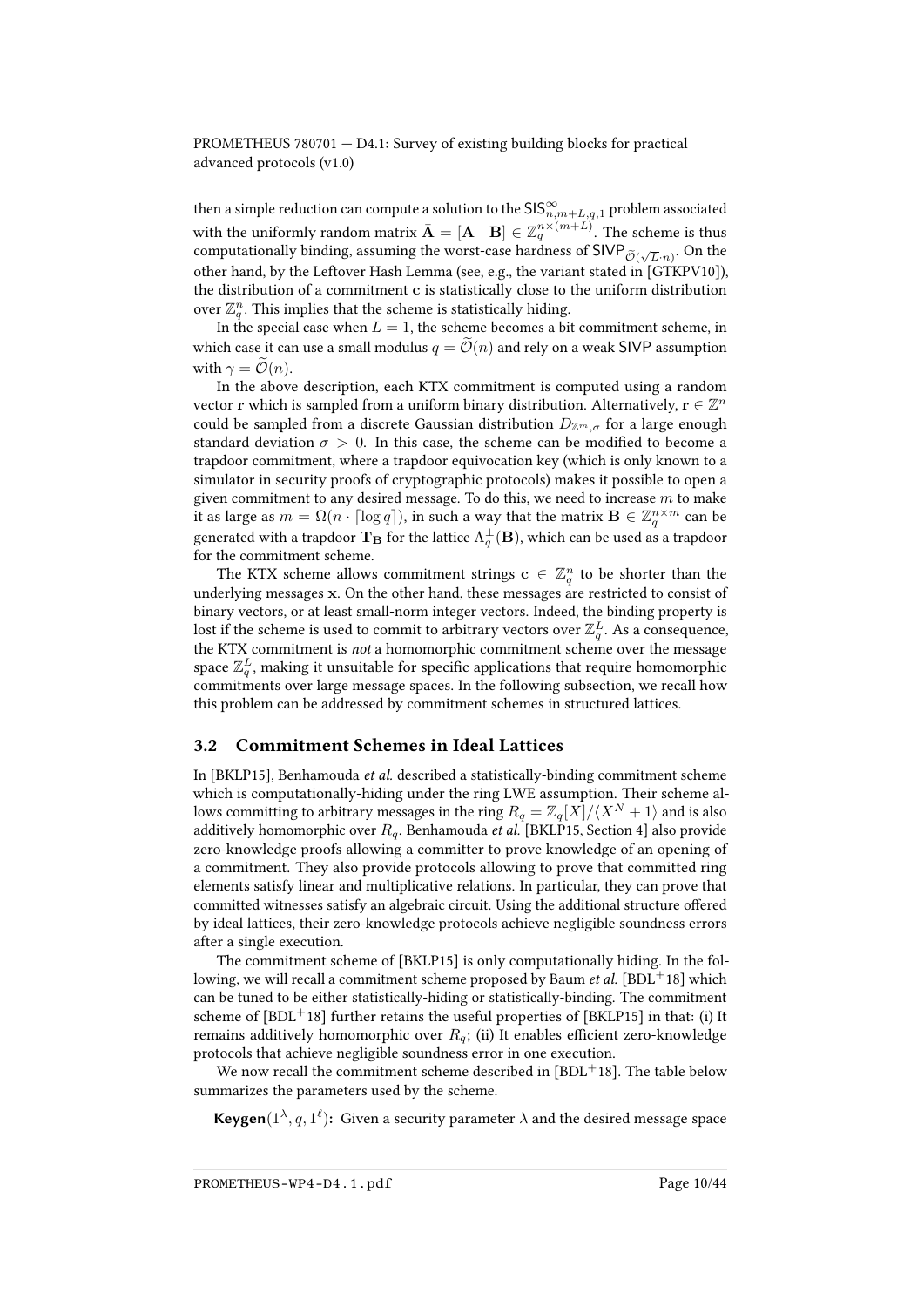PROMETHEUS 780701 — D4.1: Survey of existing building blocks for practical advanced protocols (v1.0)

| $R=\mathbb{Z}[X]/\langle X^N+1\rangle$       | The ring over which the norm of vectors is defined                |  |  |  |
|----------------------------------------------|-------------------------------------------------------------------|--|--|--|
| $R_q = \mathbb{Z}_q[X]/\langle X^N+1\rangle$ | The ring over which the computations take place                   |  |  |  |
|                                              | The prime modulus defining $R_a$                                  |  |  |  |
| k.                                           | Width (over $R_q$ ) of the commitment matrices                    |  |  |  |
| $n_{\rm c}$                                  | Height (over $R_q$ ) of the commitment matrix $A_1$               |  |  |  |
|                                              | Dimension (over $R_q$ ) of the message space                      |  |  |  |
|                                              | Norm bound of the committer's randomness in $\ell_{\infty}$ -norm |  |  |  |
| C                                            | A subset of $S_1$ from which challenges are sampled               |  |  |  |
| $\curvearrowright$                           | The set of non-zero differences $C - C$                           |  |  |  |
| $\kappa$                                     | The maximum $\ell_1$ norm of any element in C                     |  |  |  |
| $\sigma = 11\kappa\beta\gamma$               | Standard deviation used in the ZK proof                           |  |  |  |

 $R^{\ell}_q$ , choose random matrices  $\mathbf{A}'_1 \hookleftarrow U(R^{n\times (k-n)}_q), \mathbf{A}'_2 \hookleftarrow U(R^{\ell\times (k-n-\ell)}_q)$  and define

$$
\begin{array}{rcl}\n\mathbf{A}_1 & = & [\mathbf{I}_n \mid \mathbf{A}'_1] \in R_q^{n \times k} \\
\mathbf{A}_2 & = & [\mathbf{0}^{\ell \times n} \mid \mathbf{I}_{\ell} \mid \mathbf{A}'_2] \in R_q^{\ell \times k}\n\end{array}
$$

Output the commitment key

 $ck = {A_1, A_2}$ 

 $\textbf{Commit}(\textsf{ck},\textbf{x})\text{:}~~\text{In order to commit to }\textbf{x}\in R_{q}^{\ell}, \text{choose }\textbf{r}\hookrightarrow U(S_{\beta}^{k})~\text{and compute}$ 

<span id="page-10-0"></span>
$$
\mathbf{c} = \begin{bmatrix} \mathbf{c}_1 \\ \mathbf{c}_2 \end{bmatrix} = \begin{bmatrix} \mathbf{A}_1 \\ \mathbf{A}_2 \end{bmatrix} \cdot \mathbf{r} + \begin{bmatrix} \mathbf{0}^n \\ \mathbf{x} \end{bmatrix} \in R_q^{n+\ell}.
$$
 (2)

Output the commitment string  $\mathbf{c} \in R^{n+\ell}_q$  and retain  $\mathbf{r}$  as a state information allowing to open the commitment.

 $\mathbf{Open}(\mathbf{c}, \mathbf{x}, \mathbf{r})$ : To open a commitment  $\mathbf{c} \in R^{n+\ell}_{q}$ , the committer reveals  $\mathbf r$  that was used to compute [\(2\)](#page-10-0). According to a function  $f \in \overline{C}$  (see below), the verifier accepts a triple  $(f,\mathbf{x},\mathbf{r})\in \bar{\mathcal{C}}\times R^{\ell}_q\times R^k_q$  as a valid opening of  $\mathbf{c}$  if  $\mathbf{r}=$  $\sqrt{ }$  $\overline{\phantom{a}}$  $r_1$ . . .  $r_k$ 1  $\overline{1}$ 

satisfies  $||r_i||_2 \leq 4\sigma$ √  $N$  for all  $i ∈ [k]$  and

<span id="page-10-1"></span>
$$
f \cdot \begin{bmatrix} \mathbf{c}_1 \\ \mathbf{c}_2 \end{bmatrix} = \begin{bmatrix} \mathbf{A}_1 \\ \mathbf{A}_2 \end{bmatrix} \cdot \mathbf{r} + f \cdot \begin{bmatrix} \mathbf{0}^n \\ \mathbf{x} \end{bmatrix} . \tag{3}
$$

Otherwise, the verifier rejects the opening  $(f, \mathbf{x}, \mathbf{r})$ .

In the scheme, the opening does not only consist of the randomness  $\mathbf r$  and message x, but also includes a polynomial  $f \in \overline{C}$ . The reason is that, in the zero-knowledge proofs of knowledge of r and x satisfying [\(3\)](#page-10-1), the knowledge extractor does not guarantee the extraction of  $f = 1$  from the prover. If the prover is honest, then the extractor will exactly recover  $(r, x)$  satisfying [\(3\)](#page-10-1) with  $f = 1$ . Moreover, if an honest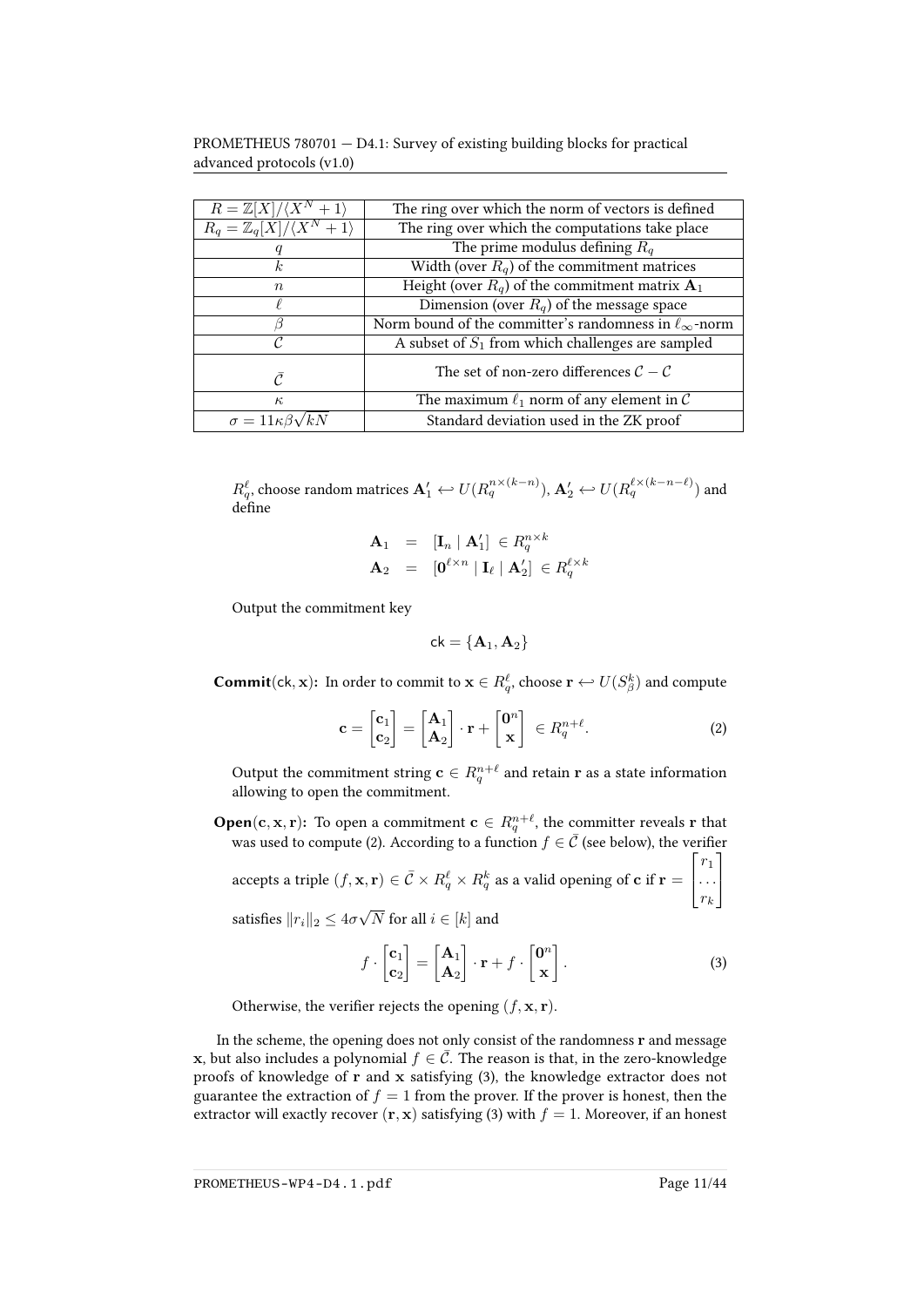committer only wants to open the commitment without giving a zero-knowledge proof, he can reveal  $(\mathbf{r}, \mathbf{x})$  and  $f = 1$ . We also note that the randomness in the commitment is generated according to a distribution using the  $\ell_{\infty}$ -norm while the opening is using the  $\ell_2$ -norm. The reason for this is that the most efficient lattice-based zero-knowledge proofs prove the knowledge of small vectors in the  $\ell_2$ -norm.

From a security point of view, Baum *et al.* proved  $[BDL^+18$  $[BDL^+18$ , Section 4.2] that their commitment scheme is binding under the  $\text{DSK}^2_{n,k,\beta}$  assumption for  $\beta = 16\sigma\sqrt{\kappa N}$ . They also proved its hiding property under the  $\text{DSK}_{n+\ell,k,\beta}^{\infty}$  assumption.

As explained in Section [2.3,](#page-5-0) the parameters can be tuned so as to make the scheme statistically-hiding and computationally binding or the other way around. In the statistically-hiding case, security can entirely rely on the SKS<sup>2</sup> (equivalently, M-SIS) problem. In the statistically-binding case, security relies on the  $DKS^{\infty}$  (and thus M-LWE) problem. In the most efficient instantiation, however, the scheme is neither statistically-hiding nor statistically-binding (i.e., it is only computationally hiding and computationally binding). Such a parameter choice was recently used in a construction of group signatures from the Module-LWE assumption [\[DPLS18\]](#page-39-3).

Open problems. In the context of lattice-based commitment schemes, an important open problem is to come up with a statistically hiding scheme which is simultaneously homomorphic modulo an odd prime and length-reducing (i.e., the commitment string is shorter than the committed message).

## <span id="page-11-0"></span>4 Zero-Knowledge Proofs

A Zero-Knowledge proof [\[GMR85\]](#page-40-4) (or ZK proofs) is an interactive proof between a prover and a verifier at the end of which the verifier should be convinced of the truth of a statement (within some probability, called soundness error), while the prover is guaranteed that the verifier learns nothing more that the authenticity of the statement.

One of the early applications of ZK proofs in cryptography was the design of identification systems [\[FS87\]](#page-39-4). The goal is for a user  $A$  to prove the knowledge of a secret (such as a password) to user  $B$  without revealing any piece of information about the secret, otherwise user  $B$  would be able to impersonate  $A$ . Since then, the use of zero-knowledge proofs is now widespread in privacy-preserving protocols like anonymous credentials [\[Cha85,](#page-38-0) [CL01\]](#page-38-5), (revocable) group signatures [\[CVH91,](#page-39-0) [NFHF09\]](#page-41-4), e-cash [\[CHL05\]](#page-38-1), oblivious transfer [\[CDN09\]](#page-38-6) ...

If these primitives flourish in the context of number-theory-based cryptography (such as RSA or pairing groups), they are still elusive in the lattice world. In this section, we first present  $\Sigma$ -protocols, which can be used to design those ZK proof systems. Then, we will describe two families of ZK proofs that may prove useful in the context of pairing-based and lattice-based cryptography. Namely, Schnorr-like proofs and Stern-like proofs.

## 4.1 Σ-protocols

A way to construct zero-knowledge proofs – that will be described with more details in Section [4.2](#page-12-0) – is a black-box transformation from a  $\Sigma$ -protocol and a commitment scheme. The resulting proof system remains secure against malicious verifiers.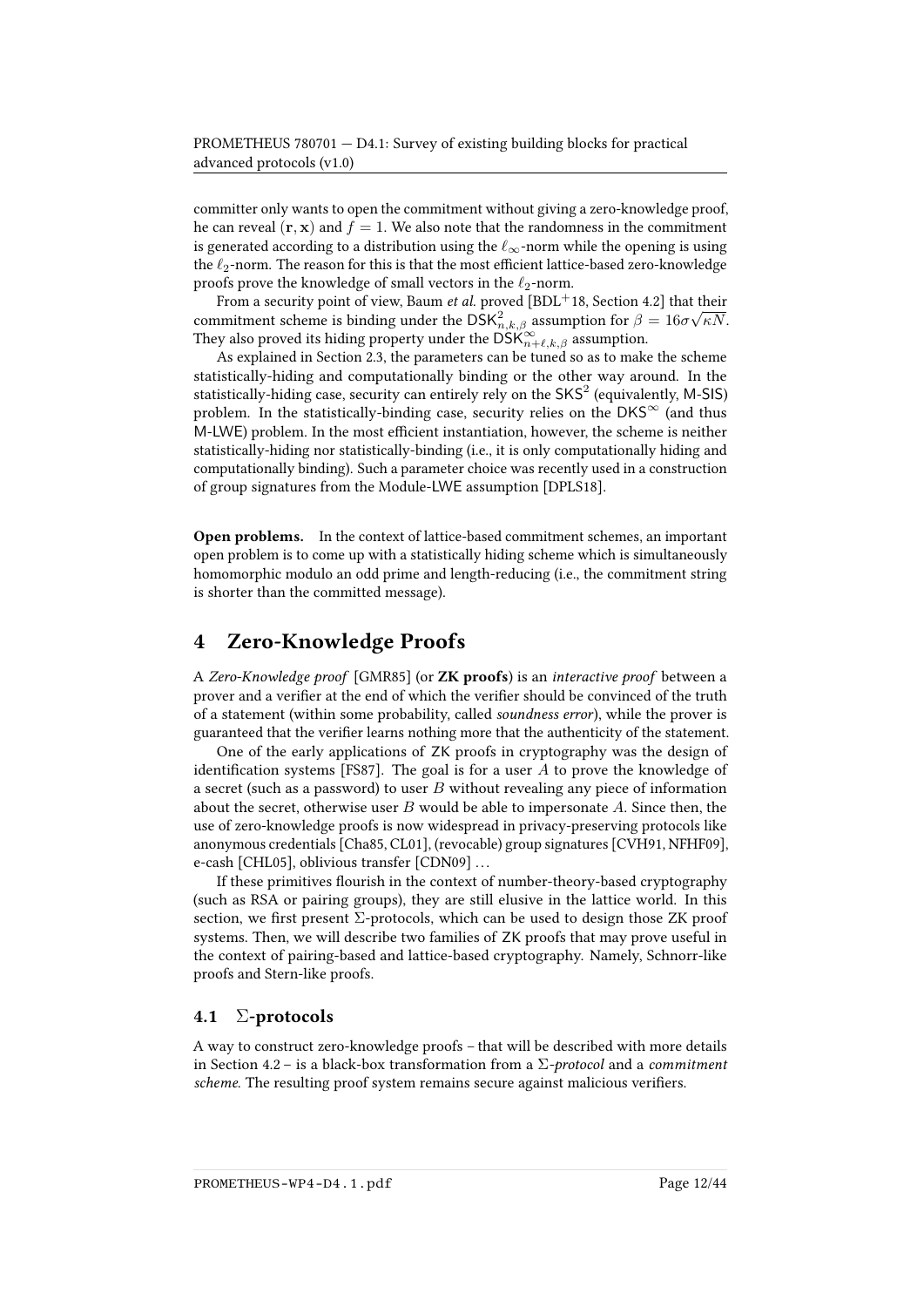

**Figure 1:** Abstract description of a  $\Sigma$ -protocol.

<span id="page-12-1"></span>return

 $b = V_2(x, \text{chall}, \text{response}, \text{st}_V)$ 

**Definition 8 (Σ-protocol [\[Cra96\]](#page-39-5))** Let  $R = \{(x, w)\}\$ be a binary relation. A  $\Sigma$ protocol is a 3-move interactive protocol between  $P$  and  $V$  that follows Figure [1](#page-12-1) and verifies the following properties.

- **Completeness.** For any  $(x, w) \in R$ ,  $P(x, w)$  and  $V(x)$  that follows the protocol, the verifier always accepts.
- 2-Special soundness. For any  $x$  and any pair of accepting transcripts on input  $x$ of the form (cmt, chall, response) and (cmt, chall', response'), there exists a PPT algorithm extract that inputs the two aforementioned transcripts and outputs an element w such that  $(x, w) \in R$ .
- Honest-Verifier Zero-Knowledge. There exists a PPT simulator  $S$ , such that the two probability distributions {trans( $P(x, w)$ ,  $V(x)$ )} and { $S(x)$ } with honest P and  $V$  are statistically indistinguishable.

An example of  $\Sigma$ -protocol is given in Section [4.2,](#page-12-0) as well as its transformation into a Zero-Knowledge proof using a commitment scheme.

## <span id="page-12-0"></span>4.2 Schnorr Proofs

Schnorr's methodology [\[Sch96\]](#page-42-2) to construct proof systems relies on the aforementioned  $\Sigma$ -protocol technique to design zero-knowledge proofs. Its intuition follows: given a commitment scheme (Setup, Commit, Verify), where the randomness  $r$  used in Commit is made explicit, the first move of the prover  $P$  consists in binding the randomness used in the commitment scheme r using the transmitted value  $\rho = g^r$ , then the verifier asks the prover to commit to a challenge message  $c$  using the randomness carried by  $\rho$ , and the prover sends the opening for this commitment open. Finally, the verifier accepts if and only if the commitments opens to its challenge message.

This methodology has been adapted to ideal lattices by Lyubashevsky [\[Lyu08,](#page-41-5) [Lyu09\]](#page-41-6) along with a technique called rejection sampling in order to construct ZK proofs from ideal lattice assumptions and is described in Figure [2.](#page-13-0) In this description  $D_y$  and  $D_c$  are the distributions from which y and c have to be sampled respectively, and  $G$  describes the set of good responses  $z$  in order not to leak information about  $s$ . The part between brackets is called the rejection phase, and ensures that the transmitted  $z_1, z_2$  will not leak any information about  $s_1, s_2$  to V. This part induced a noticeable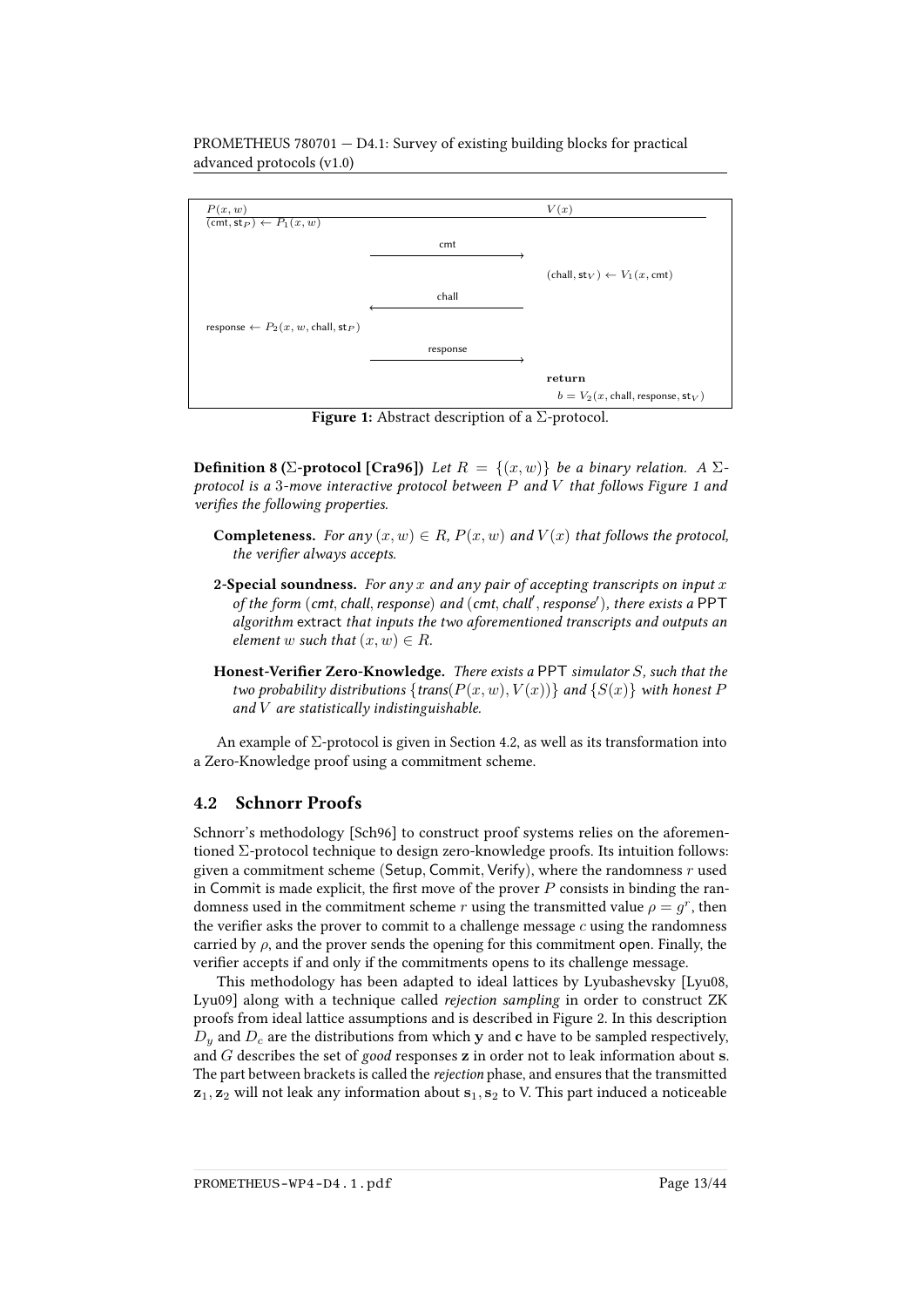<span id="page-13-0"></span>

Figure 2: The Schnorr Σ-protocol for Ring-SIS.

error-rate where the prover aborts the proof. As the protocol is proven witness indistinguishable [\[Lyu09\]](#page-41-6), one can run the protocol multiple times in parallel and hope that one of them will not abort [\[FS90\]](#page-39-6).

One can notice that this is *not* a  $\Sigma$ -protocol in the strict sense as the knowledge extractor outputs witnesses that can be up to  $\tilde{\mathcal{O}}(n)$  larger than the actual witness in infinity norm. This behavior is sometimes called "imperfect soundness" or "soundness slack".

Open problems. However, this method suffers from limited expressiveness: the relations that can be proved with this proof system are essentially restricted to be knowledge of a Ring-LWE secret (or adapted to Ring-SIS), which is not sufficient to prove, for instance, the knowledge of a signature on a committed message. Moreover, the gap in the extraction makes it hard, although, to prove that an underlying message under an encryption is binary [\[DPLNS17\]](#page-39-7). Still, using some more structures on the way the ring is constructed allows using this proof system for advanced privacy-preserving primitives such as group signatures, as did del Pino, Lyubashevsky and Seiler [\[DPLS18\]](#page-39-3).

## 4.3 Stern-like Proofs

Stern's protocol has originally been introduced in the context of code-base cryptography [\[Ste96\]](#page-42-3). Initially, it was designed for Syndrome Decoding Problem (SDP): given a matrix  $\mathbf{M}\in\mathbb{F}_2^{n\times m}$  and a syndrome  $\mathbf{v}\in\mathbb{F}_2^n$ , the goal is to find a binary vector  $\mathbf{w}\in\mathbb{F}_2^m$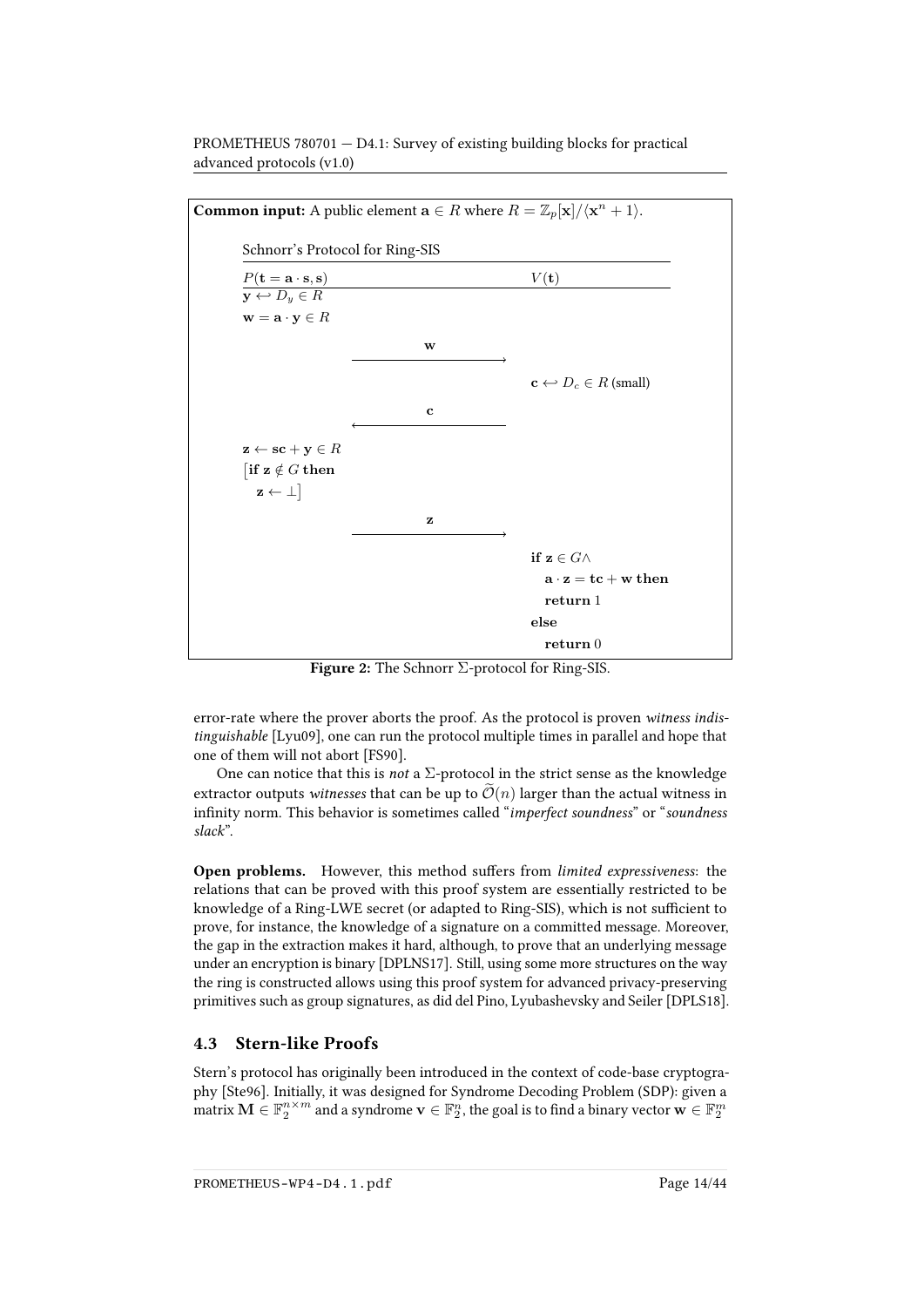with fixed hamming weight w such that  $M \cdot w = v \mod 2$ .

After the initial work of Kawachi, Tanaka and Xagawa [\[KTX08\]](#page-40-2) to extend Stern's proofs to statements  $mod q$ , the results of Ling, Nguyen, Stehlé and Wang [\[LNSW13\]](#page-41-2) enable the use of Stern's protocol to prove general SIS or LWE statements (meaning proving knowledge of a solution to these problems). These advances in the expressiveness of Stern-like protocols have been used to further improve them and therefore enable privacy-based primitives for which no constructions previously existed from lattice assumptions, such as dynamic group signatures  $[LLM+16a]$  $[LLM+16a]$ , group en-cryption [\[LLM](#page-41-7)<sup>+</sup>16b], electronic cash [\[LLNW17\]](#page-41-8), etc. In section [6.2.4,](#page-22-0) we describe a signature with efficient protocols and its companion protocols which rely on Stern-like proof systems which are described in Section [6.2.4.](#page-23-0)

Unlike Schnorr-like proofs that we described in the previous section, Stern-like proofs are mainly combinatorial and rely on the fact that every permutation on a binary vector  $\mathbf{w} \in \{0,1\}^m$  leaves its Hamming weight  $w$  invariant. As a consequence, for  $\pi \in \mathcal{S}_m$ , w satisfies these conditions if and only if  $\pi(\mathbf{x})$  also does. Therefore, the randomness of  $\pi$  is used to verify these two constraints (being binary and having fixed Hamming weight) in a zero-knowledge fashion. We can notice that this can be extended to vectors  $\mathbf{w} \in \{-1,0,1\}^m$  having fixed numbers of  $-1$  and 1. This property allowed [\[LNSW13\]](#page-41-2) to propose the generalization of this protocol to any  $\text{ISI}_{n,m,a,\beta}$ statements. In Section [4.3.2,](#page-15-0) we describe these permutations while abstracting the set of ZK-provable statements as the set VALID that satisfies conditions [\(6\)](#page-15-1).

In this Section, we describe in a high-level manner the behavior of Stern-like protocols before detailing it.

#### <span id="page-14-0"></span>4.3.1 The Decomposition-Extension Framework

The original Stern protocol was designed to prove knowledge of an SDP preimage. That is, to prove the knowledge of a vector  $\mathbf{w} \in \{0,1\}^m$  that verifies

$$
\mathbf{M} \cdot \mathbf{w} = \mathbf{v} \bmod 2. \tag{4}
$$

A first improvement by [\[KTX08\]](#page-40-2) was to extend this protocol using a statistically hiding SIS-based commitment scheme as described in Figure [3](#page-15-2) to prove in (statistical) zero-knowledge that

<span id="page-14-1"></span>
$$
\mathbf{M} \cdot \mathbf{w} = \mathbf{v} \bmod q. \tag{5}
$$

The details of this proof is given in Section [4.3.2,](#page-15-0) but it can be summarized in the following Lemma.

<span id="page-14-2"></span>Lemma 4.1 ([\[KTX08,](#page-40-2) Se. 4]) There exists a statistical ZKAoK with perfect completeness and soundness error 2/3 to prove the knowledge of a secret vector  $\mathbf{w} \in \{0,1\}^m$  that verifies relation [\(5\)](#page-14-1) for public input  $(M, v) \in \mathbb{Z}_q^{n \times m} \times \mathbb{Z}_q^n$ .

Ling, Nguyen, Stehlé and Wang [\[LNSW13\]](#page-41-2) noticed that the ZKAoK of Lemma [4.1](#page-14-2) works in a straightforward manner to prove knowledge of a vector in  $\{-1,0,1\}^m$ .

To prove the knowledge of an ISIS preimage, i.e. the knowledge of a bounded vector  $\mathbf{w} \in [-B, B]^m$  that satisfies relation [\(5\)](#page-14-1), the goal is to rewrite  $\mathbf{w}$  as  $\bar{\mathbf{w}} = \mathbf{K} \cdot \mathbf{w} \bmod q$ with a public transformation matrix **K** such that  $\bar{\mathbf{w}} \in \{-1,0,1\}^{m'}$  and of known numbers of elements equal to  $j$  for each  $j \in \{-1,0,1\}$ . This reduces to use Lemma [4.1](#page-14-2) to prove the knowledge of  $\bar{\mathbf{w}} \in \{-1,0,1\}^{m^{\prime}}$  for public input  $(\mathbf{M} \cdot \mathbf{K}, \mathbf{v})$ .

To construct such a transfer matrix  $K$ , [\[LNSW13\]](#page-41-2) showed that decomposing a vector  $\mathbf{x} \in [-B, B]^m$  as a vector  $\tilde{\mathbf{x}} \in \{-1, 0, 1\}^{m \cdot \delta_B}$  and *extending* the resulting vector into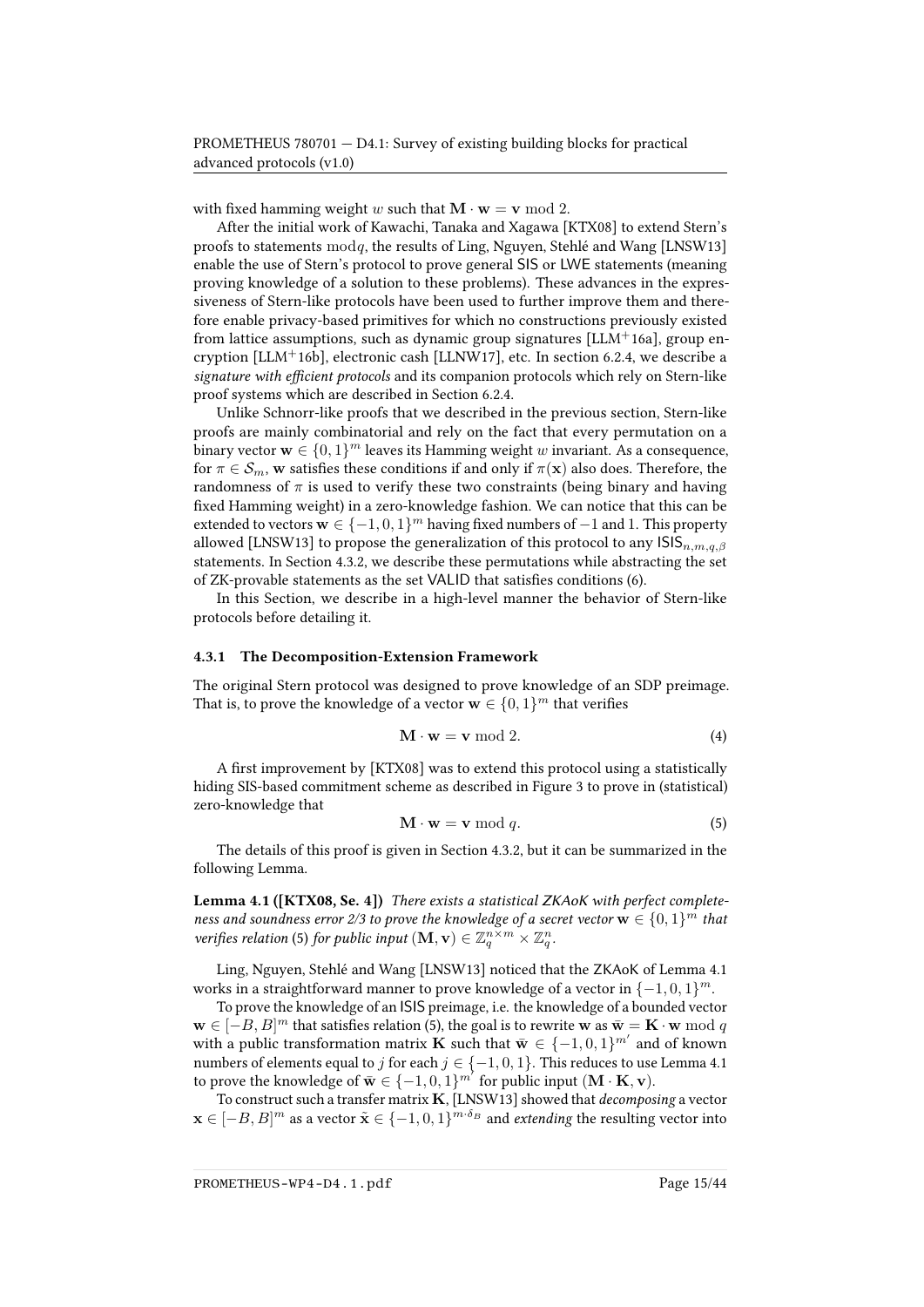1. **Commitment:** Prover samples  $\mathbf{r}_w \leftarrow \mathcal{U}(\mathbb{Z}_q^D)$ ,  $\phi \leftarrow \mathcal{U}(\mathcal{S})$  and randomnesses  $\rho_1, \rho_2, \rho_3$ for COM. Then, he sends  $\text{CMT} = \big( C_1, C_2, C_3 \big)$  to the verifier, where

$$
C_1 = \text{COM}(\phi, \mathbf{M} \cdot \mathbf{r}_w \bmod q; \rho_1), \quad C_2 = \text{COM}(\Gamma_{\phi}(\mathbf{r}_w); \rho_2),
$$
  

$$
C_3 = \text{COM}(\Gamma_{\phi}(\mathbf{w} + \mathbf{r}_w \bmod q); \rho_3).
$$

2. **Challenge:** The verifier sends a challenge  $Ch \leftrightarrow \mathcal{U}(\{1, 2, 3\})$  to the prover.

- 3. **Response:** Depending on  $Ch$ , the prover sends RSP computed as follows:
	- $Ch = 1$ : Let  $\mathbf{t}_w = \Gamma_{\phi}(\mathbf{w}), \mathbf{t}_r = \Gamma_{\phi}(\mathbf{r}_w)$ , and  $\text{RSP} = (\mathbf{t}_w, \mathbf{t}_r, \rho_2, \rho_3)$ .
	- $Ch = 2$ : Let  $\phi_2 = \phi$ ,  $w_2 = w + r_w \mod q$ , and  $RSP = (\phi_2, w_2, \rho_1, \rho_3)$ .
	- $Ch = 3$ : Let  $\phi_3 = \phi$ ,  $\mathbf{w}_3 = \mathbf{r}_w$ , and  $RSP = (\phi_3, \mathbf{w}_3, \rho_1, \rho_2)$ .

Verification: Receiving RSP, the verifier proceeds as follows:

•  $Ch = 1$ : Check that

$$
\mathbf{t}_{w} \in \text{VALID},
$$
  

$$
C_2 = \text{COM}(\mathbf{t}_r; \rho_2), \qquad C_3 = \text{COM}(\mathbf{t}_w + \mathbf{t}_r \bmod q; \rho_3).
$$

- $Ch = 2$ : Check that
	- $C_1 = \text{COM}(\phi_2, \mathbf{M} \cdot \mathbf{w}_2 \mathbf{v} \bmod q; \rho_1), \qquad C_3 = \text{COM}(\Gamma_{\phi_2}(\mathbf{w}_2); \rho_3).$
- $Ch = 3$ : Check that

<span id="page-15-2"></span>
$$
C_1 = \text{COM}(\phi_3, \mathbf{M} \cdot \mathbf{w}_3; \rho_1), \qquad C_2 = \text{COM}(\Gamma_{\phi_3}(\mathbf{w}_3); \rho_2).
$$

In each case, the verifier outputs  $1$  if and only if all the conditions hold.

Figure 3: Stern-like ZKAoK for the relation R<sub>abstract</sub>.

 $\bar{\mathbf{x}} \in \mathsf{B}_{m \delta_B}^3$  leads to a new statement that can be proven using the variant of Stern's protocol described in [\[KTX08\]](#page-40-2). The resulting matrix  $\mathbf{K}=\left[\mathbf{K}_{m,B}\mid\mathbf{0}^{m\times 2m\delta_B}\right]\in$  $\mathbb{Z}^{m \times 3m\delta_B},$  where  $\mathbf{K}_{m,B}$  is the  $\{-1,0,1\}$ -decomposition matrix  $\mathbf{K}_{m,B} \ = \ \mathbf{I}_m \otimes \mathbf{I}_m$  $[B_1\mid \cdots \mid B_{\delta_B}]$  with  $B_j=\left\lfloor\frac{B+2^{j-1}}{2^j}\right\rfloor$ , for all  $j\in\{1,\ldots,j\}$ , can be computed from public parameters.

#### <span id="page-15-0"></span>4.3.2 Abstraction of Stern's Protocol

Let K, D, q be positive integers with  $D \geq K$  and  $q \geq 2$ , and let VALID be a subset of  $\mathbb{Z}^D.$  Suppose that  $\mathcal S$  is a finite set such that every element  $\phi \in \mathcal S$  can be associated with a permutation  $\Gamma_{\phi} \in S_D$  satisfying the following conditions:

<span id="page-15-1"></span>
$$
\begin{cases} \mathbf{w} \in \text{VALID} \iff \Gamma_{\phi}(\mathbf{w}) \in \text{VALID}, \\ \text{If } \mathbf{w} \in \text{VALID} \text{ and } \phi \text{ is uniform in } \mathcal{S}, \text{ then } \Gamma_{\phi}(\mathbf{w}) \text{ is uniform in VALID.} \end{cases}
$$
 (6)

We aim to construct a statistical Zero-Knowledge Argument of Knowledge (ZKAoK) for the following abstract relation:

$$
R_{abstract} = \left\{ \left( (\mathbf{M}, \mathbf{v}), \mathbf{w} \right) \in \mathbb{Z}_q^{K \times D} \times \mathbb{Z}_q^K \times \text{VALID} : \mathbf{M} \cdot \mathbf{w} = \mathbf{v} \bmod q. \right\}
$$

PROMETHEUS-WP4-D4.1.pdf Page 16/44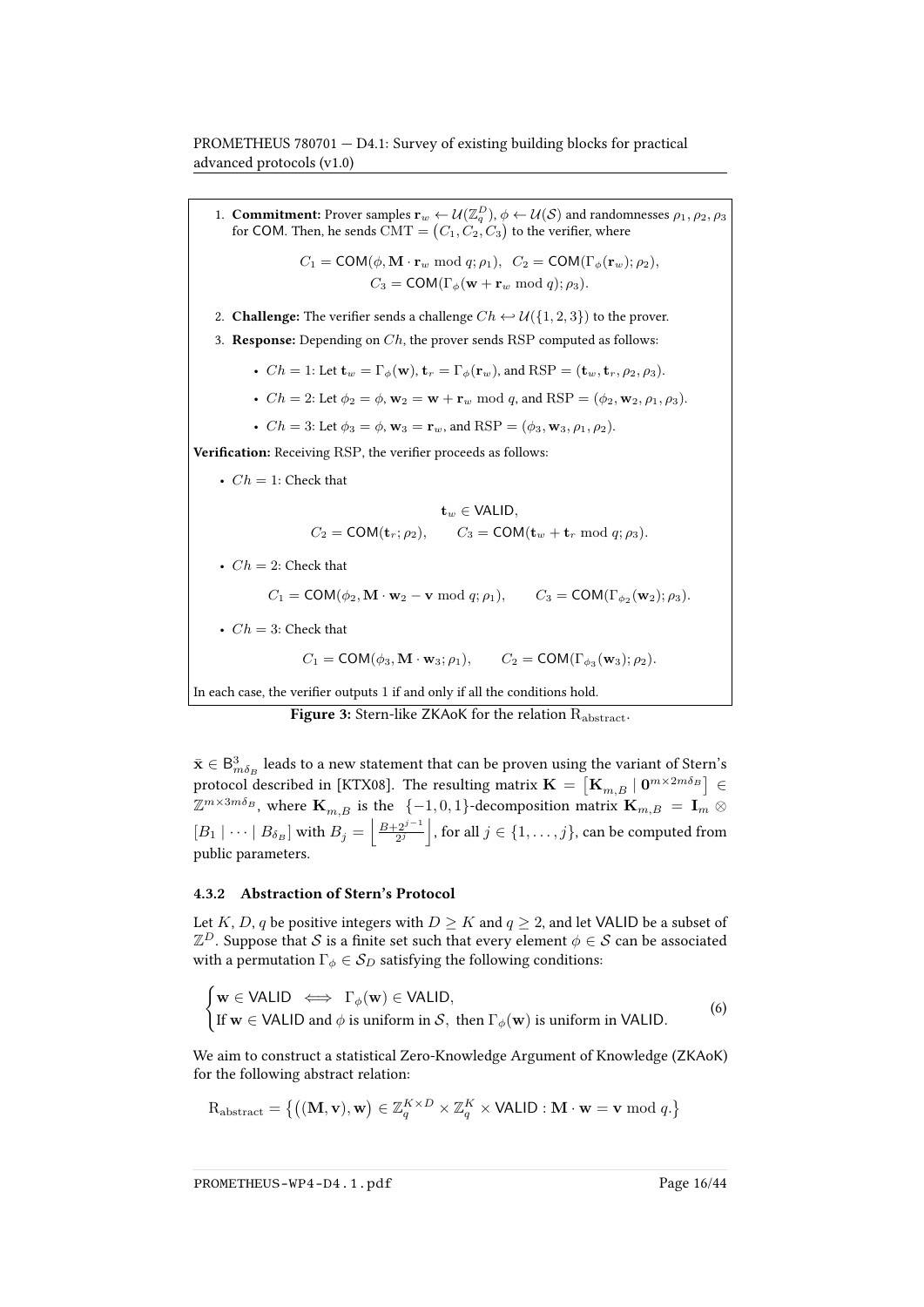Note that, Stern's original protocol corresponds to the special case when the set VALID = { $\mathbf{w} \in \{0,1\}^D : \mathbf{wt}(\mathbf{w}) = k$ }, where  $\mathbf{wt}(\cdot)$  denotes the Hamming weight and  $k < D$  is a given integer,  $S = S_D$  is the set of all permutations of D elements and  $\Gamma_{\phi}(\mathbf{w}) = \phi(\mathbf{w}).$ 

The conditions in [\(6\)](#page-15-1) play a crucial role to prove in zero-knowledge that  $w \in \text{VALID}$ . To this end, the prover samples a random  $\phi \leftrightarrow \mathcal{U}(S)$  and lets the verifier check that  $\Gamma_{\phi}(\mathbf{w}) \in \mathsf{VALID}$  without learning any additional information about w due to the randomness of  $\phi$ . Furthermore, to prove in a zero-knowledge manner that the linear equation is satisfied, the prover samples a masking vector  $\mathbf{r}_w \leftarrow \mathcal{U}(\mathbb{Z}_q^D)$ , and convinces the verifier instead that  $\mathbf{M} \cdot (\mathbf{w} + \mathbf{r}_w) = \mathbf{M} \cdot \mathbf{r}_w + \mathbf{v} \bmod q$ .

The interaction between prover  $P$  and verifier  $V$  is described in Figure [3.](#page-15-2) The protocol uses a statistically hiding and computationally binding string commitment scheme COM (e.g., the SIS-based scheme from [\[KTX08\]](#page-40-2)). As described in Figure [3,](#page-15-2) the basic protocol uses a ternary challenge space and has soundness error 2/3. Hence,  $O(\lambda)$  iterations of this basic protocols are necessary (about 200 to achieve 128-bit security) to make the soundness error negligible.

Theorem 4.1 The protocol in Figure [3](#page-15-2) is a statistical ZKAoK with perfect completeness, soundness error  $2/3$ , and communication cost  $\mathcal{O}(D \cdot \log q)$ . Namely:

- There exists a polynomial-time simulator that, on input  $(M, v)$ , outputs an accepted transcript statistically close to that produced by the real prover.
- There exists a polynomial-time knowledge extractor that, on input a commitment CMT and 3 valid responses  $(RSP<sub>1</sub>, RSP<sub>2</sub>, RSP<sub>3</sub>)$  to all 3 possible values of the challenge Ch, outputs  $w' \in \text{VALID}$  such that  $\mathbf{M} \cdot \mathbf{w}' = \mathbf{v} \bmod q$ .

The proof of the theorem relies on standard simulation and extraction techniques for Stern-like protocols [\[KTX08,](#page-40-2) [LNSW13,](#page-41-2) [LLM](#page-41-3)<sup>+</sup>16a].

Open problems. In the context of zero-knowledge proofs, a major open problem is to find a way to combine the expressiveness of Stern-like proofs and the efficiency Schnorr-like proofs. While the former makes it possible to prove relatively expressive statements, it suffers from a significant lack of efficiency induced by the  $2/3$ -soundness error of the basic protocol. In order to make the soundness error negligible, this basic protocol thus has to be repeated  $O(\lambda)$  times, which blows up its communication and computational complexity by a similar factor. The "Fiat-Shamir with aborts" technique [\[Lyu09\]](#page-41-6) can achieve a negligible soundness error in one short (i.e., without repeating the basic protocol  $O(\lambda)$  times) but it currently remains an open problem to use it in order to prove expressive statements (at least without decomposing them into a circuit as in [\[BKLP15\]](#page-37-4)).

Another major open problem in theoretical cryptography is to determine whether general non-interactive zero-knowledge proofs [\[BFM88\]](#page-36-3) (in the common reference string model and without relying on the random oracle methodology [\[BR93\]](#page-37-5)) can solely rely on quantum-resistant assumptions. While initial steps have been taken in this direction (e.g., [\[PW08,](#page-42-4) [RSS19,](#page-42-5) [KW18,](#page-41-9) [CLW\]](#page-39-8)), it remains a long-standing open problem whether NIZK proofs can rely on the LWE assumption alone.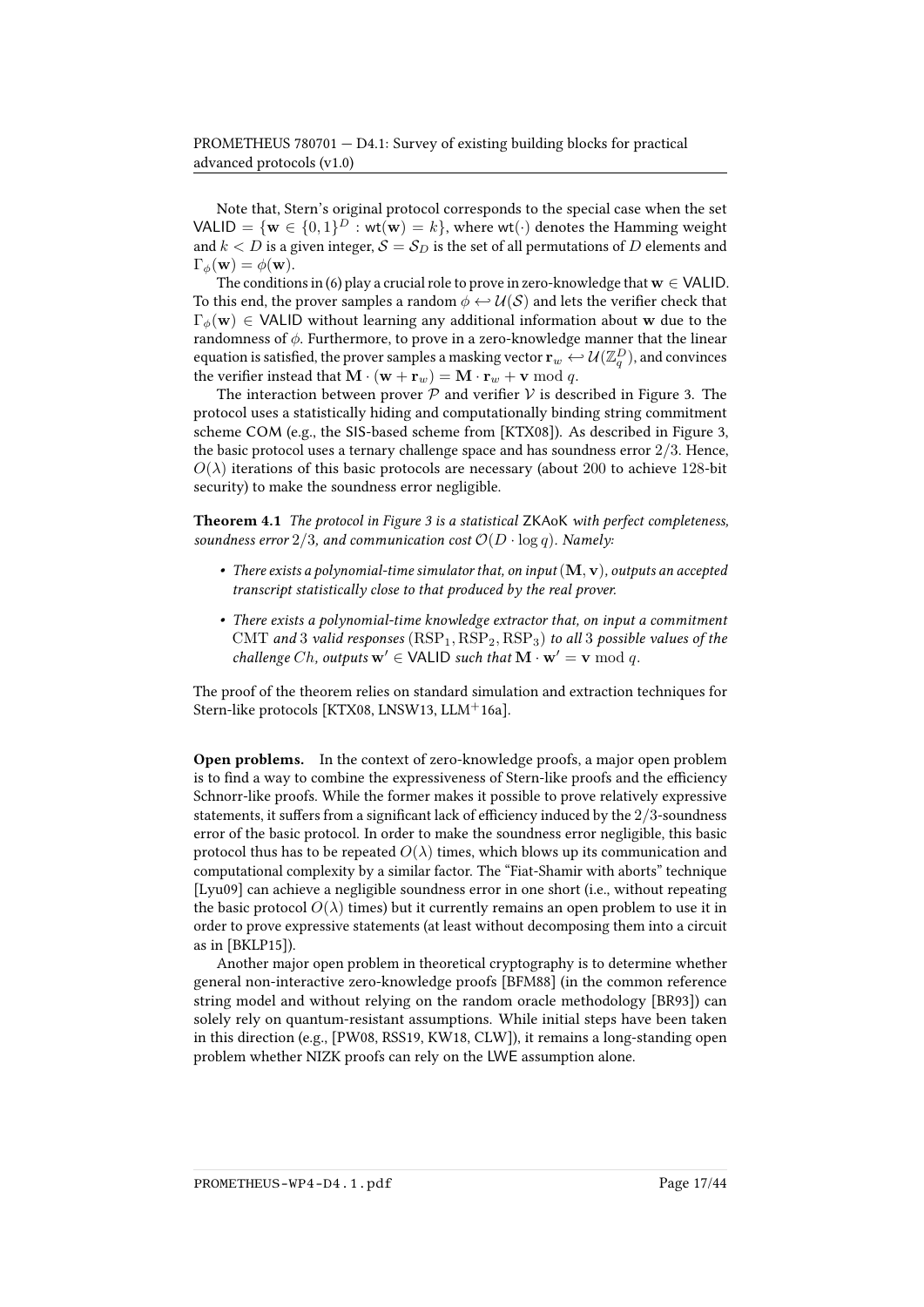## <span id="page-17-0"></span>5 Lattice-Based Pseudorandom Functions

A pseudorandom function (PRF) family [\[GGM86\]](#page-39-9) is a set  $\mathcal F$  of keyed functions with common domain Dom and range Rng such that no PPT adversary can distinguish a real experiment, where it has oracle access to a random member  $f \leftarrow \mathcal{F}$  of the PRF family, from an ideal experiment where it is interacting with a truly random function R : Dom  $\rightarrow$  Rng. To be useful, a PRF should be efficiently computable – meaning that  $F<sub>s</sub>(x)$  must be deterministically computable in polynomial time given the key s and the input  $x \in$  Dom – and the key size must be polynomial.

PRFs are fundamental objects in cryptography as most central tasks of symmetric cryptography (like secret-key encryption or message authentication) can be efficiently realized from a secure PRF family. Moreover, algebraic pseudorandom functions (e.g., [\[NR97\]](#page-42-6)) come in handy to build privacy-preserving cryptographic protocols, like e-cash systems [\[CHL05\]](#page-38-1), as they are easier to combine with zero-knowledge protocols. Algebraic PRFs naturally appear in many protocols where a prover has to deterministically generate a random-looking value without revealing his identity while proving that this value has been correctly evaluated.

Goldreich, Goldwasser and Micali (GGM) [\[GGM86\]](#page-39-9) showed how to build a PRF from any length-doubling pseudorandom generator (PRG). In turn, PRGs are known [\[HILL99\]](#page-40-5) to exist under the sole assumption that one-way functions exist. However, much more efficient constructions can be obtained by relying on specific number theoretic assumptions like the Decision Diffie-Hellman assumption [\[NR97\]](#page-42-6).

In lattice-based cryptography, the noisy nature of LWE makes it non-trivial to design efficient PRF families. In order to design PRFs with small-depth evaluation circuits, several works [\[BPR12,](#page-37-6) [BLMR13,](#page-37-7) [BP14\]](#page-37-8) rely on the Learning-With-Rounding (LWR) technique [\[BPR12\]](#page-37-6), which is a "de-randomization" of LWE where noisy vectors  $\mathbf{A}\cdot\mathbf{s}+\mathbf{e}$  are replaced by rounded vectors  $\lfloor \mathbf{A}\cdot\mathbf{s}\rfloor_p = \lfloor (p/q)\cdot(\mathbf{A}\cdot\mathbf{s})\rfloor\in \mathbb{Z}_p^m$  for a smaller modulus  $p < q.$  For suitable parameters (e.g.,  $q = p^2$  and  $m = 4n$ ), the LWR problem immediately implies a length-doubling PRG  $G: \Zeta^n_q \to \Z_p^{4n}$  where  $G(\mathbf{s}) = \begin{bmatrix} \mathbf{A} \cdot \mathbf{s} \end{bmatrix}_p$ . This provides a PRF based on the LWR problem via the GGM construction [\[GGM86\]](#page-39-9). In turn, this implies an LWE-based PRF via the results of Banerjee et al. [\[BPR12\]](#page-37-6) who showed the polynomial hardness of LWR when  $q/p$  is super-polynomial.

The PRF constructions of [\[BPR12,](#page-37-6) [BLMR13,](#page-37-7) [BP14\]](#page-37-8) all rely on lattice assumptions with super-polynomial approximation factors. To our knowledge, the only lattice-based PRF with a security proof under a standard assumption with polynomial approximation factor is the GGM-based construction implied by the LWE-to-LWR reduction of Alwen et al. [\[AKPW13\]](#page-35-2), which works for polynomial moduli and inverse-error rates. This construction, however, inherits the disadvantage of all GGM-based constructions as its evaluation depth is linear in the input length. So far, it remains an open problem to come up with a lattice-based PRF that simultaneously features a small-depth (e.g., NC1 or even NC2) evaluation circuit and a security proof under standard lattice assumptions with polynomial approximation factors. Indeed, the NC1-circuit construction of Banerjee et al. [\[BPR12\]](#page-37-6) requires an exponential approximation factor in the input length. Subsequent works [\[DS15,](#page-39-10) [JKP18\]](#page-40-6) gave variants under weaker lattice assumptions, but they still need super-polynomial moduli and inverse-error rates.

An appealing advantage of lattice-based techniques is that they enable the design of key-homomorphic PRF families in the standard model [\[BLMR13,](#page-37-7) [BP14\]](#page-37-8).<sup>[1](#page-17-1)</sup> Namely, as-

<span id="page-17-1"></span><sup>&</sup>lt;sup>1</sup>In the random oracle model, key-homomorphic PRFs were already known to exist under the Decision Diffie-Hellman assumption [\[NPR99\]](#page-42-7).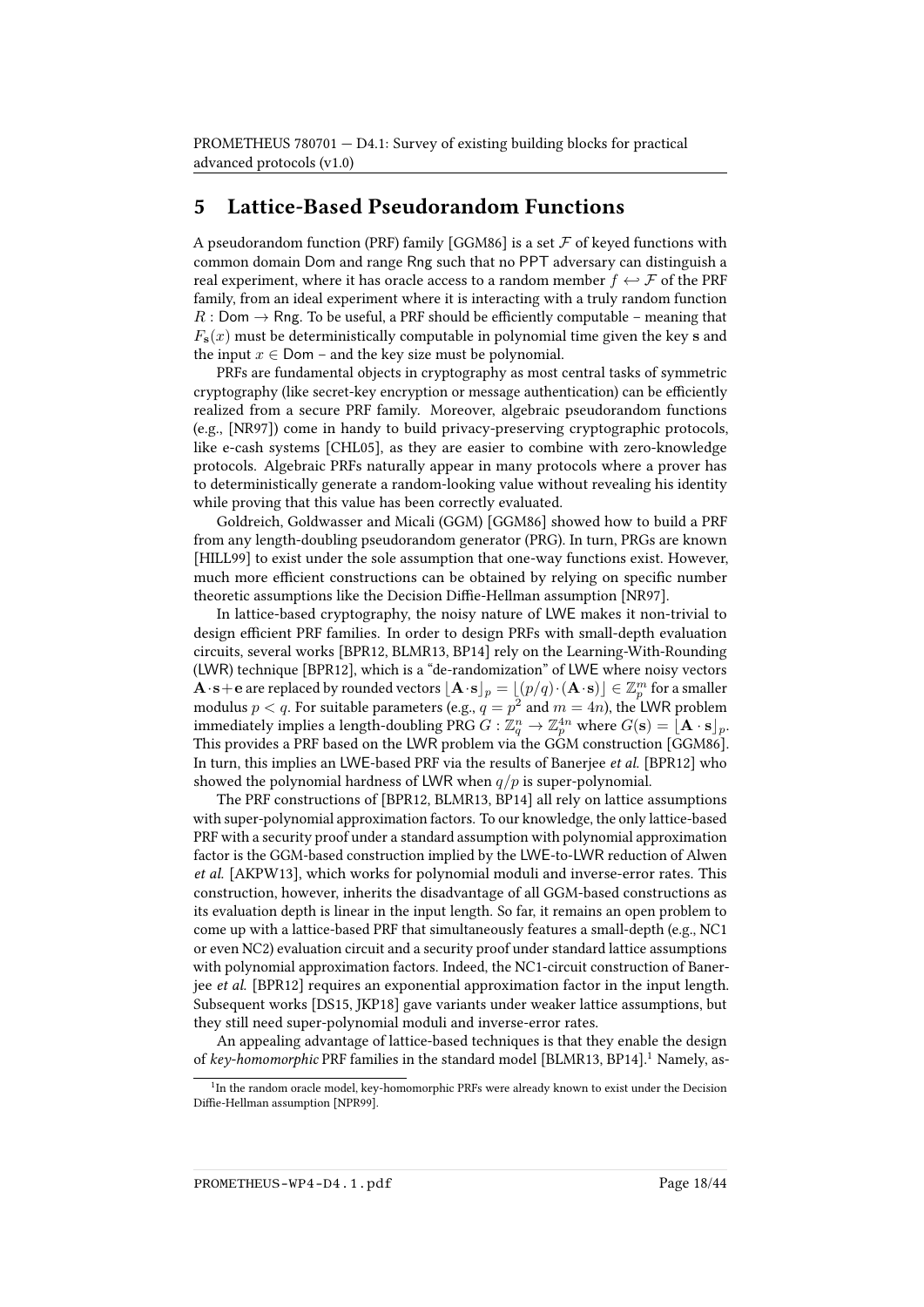suming that their range and key space form an additive group, for any input  $x$  and keys s, t, we have  $F_{s+t}(x) \approx F_s(x) + F_t(x)$ . In turn, key-homomorphic PRFs provide simple and non-interactive constructions of distributed pseudorandom functions [\[NPR99\]](#page-42-7). Lattices actually enable the design of PRFs with other advanced properties, such as constrained pseudorandom functions [\[BW13,](#page-38-7) [KPTTZ13,](#page-40-7) [BGI14\]](#page-36-4), key-homomorphic constrained PRFs [\[BFP](#page-36-5)+15, [BV15\]](#page-38-8) or watermarkable PRFs [\[KW17\]](#page-40-8). Constrained PRFs (CPRFs) are relevant to this project as they can be used in the design of divisible e-cash protocols [\[Oka95,](#page-42-8) [CG07\]](#page-38-9). In short, CPRFs are pseudorandom functions where the secret key  $SK$  allows deriving sub-keys that can be used to evaluate the function on a restricted portion of its domain. The LWE assumption enables CPRF constructions [\[BV15,](#page-38-8) [BTVW17,](#page-37-9) [PS18a\]](#page-42-9) for arbitrary circuits: namely, a sub-key  $SK_C$  corresponds to a Boolean circuit  $C$  and allows evaluating the function on any input  $x$  such that  $C(x) = 1$ . Some LWE-based CPRFs [\[CC17,](#page-38-10) [BKM17,](#page-37-10) [BTVW17,](#page-37-9) [PS18a\]](#page-42-9) additionally support sub-keys  $SK_C$  that hide the underlying constraint  $C$ . One caveat is that all known LWE-based constructions (with or without constraint privacy) are only secure in the single-key setting: namely, security is only guaranteed as long as the adversary obtains a single sub-key  $SK_C$  for a circuit C of its choice. It remains an open problem to build CPRFs that remain secure under standard assumptions when the adversary obtains a polynomial number of sub-keys  $SK_C$ .

In order to lend themselves to the design of privacy-preserving protocols, PRFs often need to be compatible with zero-knowledge protocols. This is the reason why ecash systems [\[CHL05\]](#page-38-1), for example, appeal to algebraic pseudorandom functions (e.g., [\[NR97\]](#page-42-6)) which make it easier to prove that a given value is the correct PRF evaluation for committed inputs and keys. It was shown in [\[LLNW17\]](#page-41-8) that the GGM-based PRF of Banerjee, Peikert and Rosen [\[BPR12\]](#page-37-6) can be combined with Stern-like protocols to construct anonymous e-cash systems by adapting the design principle of Camenisch et al. [\[CHL05\]](#page-38-1).

Open problems. One problem is that the many parallel repetitions of Stern-like proof (which are necessary to achieve negligible soundness error) make the constructions of [\[LLNW17\]](#page-41-8) really far from being practical. It thus remains a challenging open problem to find pseudorandom functions that can smoothly interact with more efficient zero-knowledge protocols based on the "Fiat-Shamir with aborts" technique [\[Lyu09\]](#page-41-6).

# <span id="page-18-0"></span>6 Signatures Schemes

Signature schemes have been initially designed to provide message authenticity, message integrity and signer's non repudiation. But for a number of new usages, it is necessary to add some extensions to basic signature schemes. This is typically the case in a privacy-preserving setting. In this setting, we review some of these extensions, but we first give some words about basic signatures.

## 6.1 Basic Signature Schemes

Formally speaking, a signature scheme is composed of three PPT algorithms, namely, Keygen to generate the key pair, Sign to provide a signature on a message under a private key, and Verify to verify the previously computed signature, given the message and the verification public key.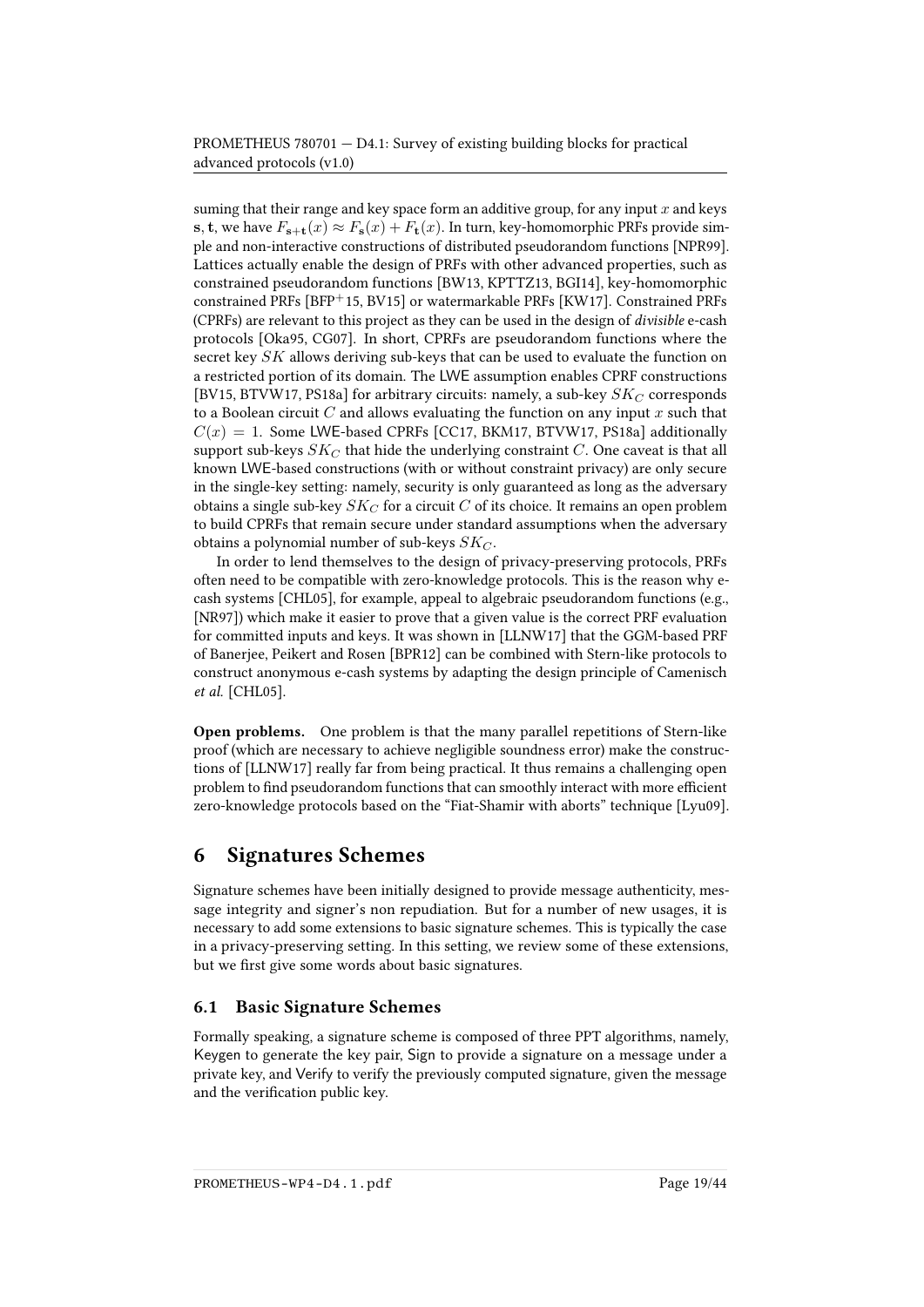A lot of basic signature schemes based on lattices now exist. Among them, several ones have been submitted to the NIST call for proposal and after the end of the first round, it remains three of them:

- CRYSTALS-DILITHIUM  $[DKL+18]$  $[DKL+18]$ , based on the Fiat-Shamir paradigm and the module SIS/LWE problem;
- FALCON [\[FHK](#page-39-12) $+17$ ], based on the hash and sign paradigm and the SIS problem over NTRU lattices;
- $q$ TESLA [\[ABB](#page-35-3)<sup>+</sup>19], based on the Fiat-Shamir paradigm and the ring SIS/LWE problem.

As our first purpose is to work on privacy-preserving cryptographic protocols, one option can be to use or to transform those signatures to fit our needs.

### 6.2 Signature Schemes with Efficient Protocols

To be meaningful in privacy-preserving cryptography, signatures have to interact with other cryptographic building blocks. For these signatures to be meaningful, it is crucial to be able to prove relations between a message and its signature. Many solutions exist, for instance, in the pairing setting there are the so-called structure-preserving signatures  $[AFG<sup>+</sup>10]$  $[AFG<sup>+</sup>10]$ , and Camenisch and Lysyanskaya  $[CL01]$  formalized signature with efficient protocols. This primitive is a signature scheme empowered with two companion protocols allowing: (i) A user to obtain a signature on a committed value; (ii) To prove in a zero-knowledge manner the possession of a message-signature pair. This building block basically captures most of the usage where a signature is needed for in privacy-preserving cryptography and this is supported by several applications in privacy-preserving cryptography, as in e-cash [\[Cha82a\]](#page-38-11), group signatures [\[CVH91\]](#page-39-0) and anonymous credentials [\[Cha85\]](#page-38-0).

More formally, a signature with efficient protocols is a triple of PPT algorithms (Keygen, Sign, Verify) which goes along with two companion (interactive) protocols (Issue  $\leftrightarrow$  Obtain, Prove) that respectively allow obtaining a signature on a committed message, and proving the knowledge of a message-signature pair in a zero-knowledge fashion.

A list of signature schemes is given in Table [1](#page-20-0) and some of them are detailed in the following sections.

### 6.2.1 Gentry-Peikert-Vaikuntanathan Signature Scheme

Gentry, Peikert and Vaikuntanathan introduced in [\[GPV08\]](#page-40-1) a lattice-based signature scheme in the random oracle model, which is fairly efficient and serves as a basis for the other lattice-based signature schemes. This construction is presented in this section.

**Keygen**( $1^{\lambda}$ ): Given a security parameter  $\lambda$ , this algorithm selects parameters  $n, m$  and  $q \in \mathbb{N}$  as well as a hash function  $H : \{0,1\}^* \to \mathbb{Z}_q^n$ . Then it runs TrapGen(1<sup>n</sup>, 1<sup>m</sup>, q) to obtain  $\mathbf{A} \in \mathbb{Z}_q^{n \times m}$  and a short basis  $\mathbf{T}_\mathbf{A}$  of  $\Lambda_q^{\perp}(\mathbf{A})$  with a Gaussian parameter  $\sigma$  that defines the bound  $B = \Omega(\sigma\sqrt{n})$ . Finally, it sets  $PK := (\mathbf{A}, H)$  and  $SK := \mathbf{T}_{\mathbf{A}}$ .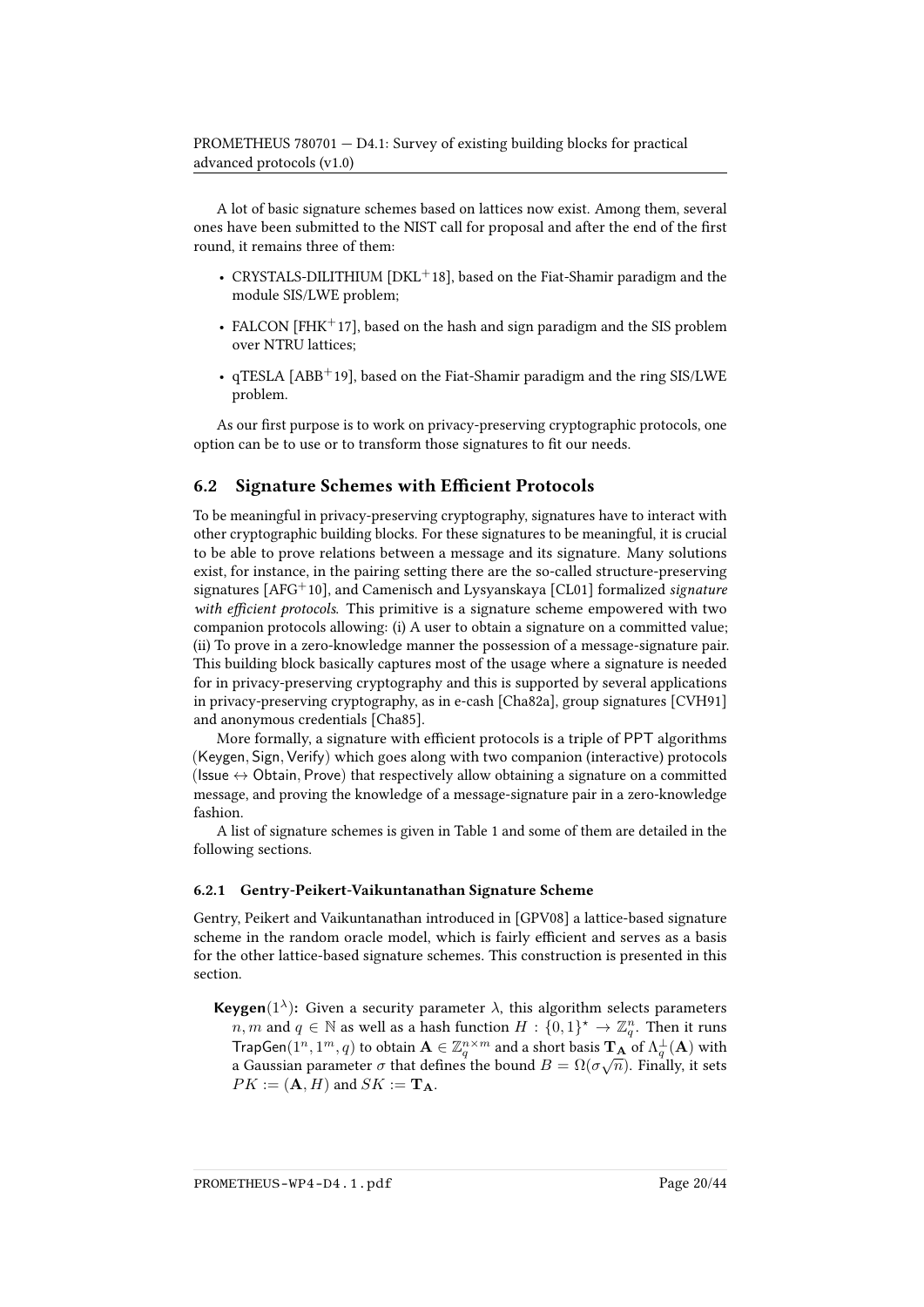| Scheme           | Pub key                       | Secret key               | Signature        | SIS                                                |
|------------------|-------------------------------|--------------------------|------------------|----------------------------------------------------|
|                  | $R_{\sigma}^{1\times k}$ mat. | $R_{a}^{k\times k}$ mat. | $R_a^k$ vec.     | param $\beta$                                      |
| [ $LM08$ ]       |                               |                          | $\log n$         | $\Omega(n^2)$                                      |
| [CHKP10]         | $\it{n}$                      | $\, n$                   | $\boldsymbol{n}$ | $\tilde{\Omega}(n^{3/2})$                          |
| [Boy10, $MP12$ ] | $\it n$                       | $\boldsymbol{n}$         |                  | $\tilde{\Omega}(n^{7/2}), \tilde{\Omega}(n^{5/2})$ |
| $[BHJ+15]$       |                               |                          |                  | $\tilde{\Omega}(n^{5/2})$                          |
| [ $DM14$ ]       | đ.                            |                          |                  | $\tilde{\Omega}(n^{7/2})$                          |
| [AS15]           |                               |                          |                  | $\tilde{\Omega}(d^{2d} \cdot n^{11/2})$            |

PROMETHEUS 780701 — D4.1: Survey of existing building blocks for practical advanced protocols (v1.0)

The comparison is made in the ring setting as some of the above schemes ([\[LM08,](#page-41-10)  $DM14$ ]) have no realization in the general lattice setting. For schemes using the *confined* g*uessin*g technique in their security proof,  $d$  is a value satisfying  $2Q^2/\varepsilon < 2^{\lfloor c^d \rfloor}$  for an arbitrary constant  $c > 1$  (which controls the trade-off between public key size and the reduction loss).

<span id="page-20-0"></span>Table 1: Comparison table between standard model lattice-based signature schemes in the ring setting

 $\operatorname{\mathsf{Sign}}(SK,\mathsf{Msg})\colon$  Given a secret key  $SK$  parsed as  $\mathbf{T}_{\mathbf{A}}$  and a message  $\mathsf{Msg}\in$  $\{0,1\}^*$ , first check if m have already been signed. If so, then return the corresponding signature Sig. Else, run the GPVSample algorithm using the trapdoor  $\mathbf{T}_\mathbf{A}$  to get a vector  $\mathbf{u}\in\mathbb{Z}^m$  such that:

$$
\mathbf{A} \cdot \mathbf{u} = H(\mathsf{Msg}) \bmod q
$$

Output the signature  $sig := u$ .

**Verify**  $(PK, \text{Msg}, sig)$ : To verify a signature  $sig \in \mathbb{Z}^m$  on a message Msg, this algorithm accepts if and only if  $\|sig\| \leq B$  and  $\mathbf{A} \cdot \mathbf{u} = H(Msg) \bmod q$ .

#### 6.2.2 Boyen's Lattice-Based Signature Scheme

We first recall a signature scheme proposed by Boyen [\[Boy10\]](#page-37-11), which was used as a building block for several group signatures. In this section, we present the improved variant due to Micciancio and Peikert [\[MP12\]](#page-41-11).

**Keygen**( $1^{\lambda}, 1^L$ ): On input of a security parameter  $\lambda > 0$  and a message length  $\ell = \mathcal{O}(\lambda)$ , choose  $n = \mathcal{O}(\lambda)$ , a prime modulus  $q = \text{poly}(\lambda)$ , a dimension  $u = O(\lambda)$ , choose  $n = O(\lambda)$ , a prime modulus  $q = \text{poly}(\lambda)$ , a dimension  $m > 2n \lceil \log q \rceil$ ; and parameters  $\sigma = \Omega(\sqrt{\ln \log q} \log n)$ . Define the message space as  $\mathcal{M} = \{0, 1\}^{\ell}$ .

- 1. Run TrapGen $(1^n, 1^m, q)$  to get  $\mathbf{A} \in \mathbb{Z}_q^{n \times m}$  and a short basis  $\mathbf{T}_\mathbf{A}$  of  $\Lambda_q^{\perp}(\mathbf{A})$ . This basis allows computing short vectors in  $\Lambda_q^{\perp}(\mathbf{A})$  with a Gaussian parameter  $\sigma$ . Next, choose  $\ell + 1$  random  $\mathbf{A}_0, \mathbf{A}_1, \ldots, \mathbf{A}_{\ell} \leftarrow U(\mathbb{Z}_q^{n \times m})$ .
- 2. Choose a random vector  $\mathbf{u} \leftarrow U(\mathbb{Z}_q^n)$ .

The private signing key consists of  $S K := {\bf {T_A}}$  while the public key is comprised of  $PK := (\mathbf{A}, \{\mathbf{A}_j\}_{j=0}^{\ell}, \mathbf{u}).$ 

 $\operatorname{\mathsf{Sign}}(SK,\mathsf{Msg})\colon$  To sign a message  $\mathsf{Msg}=\mathsf{Msg}[1] \ldots \mathsf{Msg}[\ell] \in \{0,1\}^\ell,$ 

PROMETHEUS-WP4-D4.1.pdf Page 21/44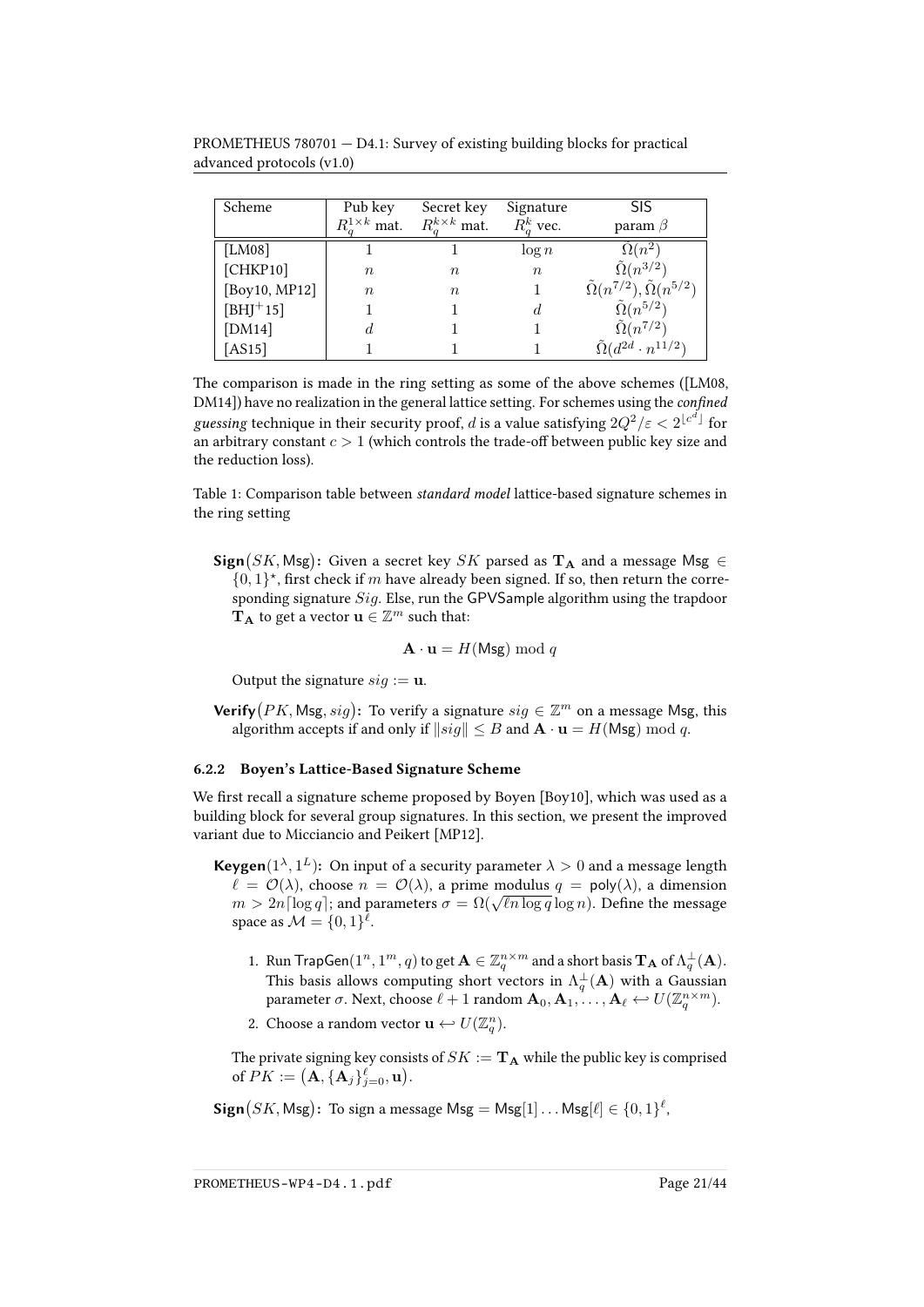1. Compute a short basis  $\mathbf{T}_{\text{Msg}} \in \mathbb{Z}^{2m \times 2m}$  for the lattice  $\Lambda_q^{\perp}(\mathbf{A}_{\text{Msg}})$ , where

<span id="page-21-0"></span>
$$
\mathbf{A}_{\mathrm{Msg}} = [\mathbf{A} \mid \mathbf{A}_0 + \sum_{j=1}^{\ell} \mathrm{Msg}[j] \cdot \mathbf{A}_j] \in \mathbb{Z}_q^{n \times 2m}.
$$
 (7)

2. Using the delegated basis  $\mathbf{T}_{\text{Msg}} \in \mathbb{Z}^{2m \times 2m}$ , sample a vector  $\mathbf{v} \in \mathbb{Z}^{2m}$  in  $D_{\Lambda^{\mathbf{u}}_q(\mathbf{A}_{\mathsf{Msg}}),\sigma}.$ 

Output the signature  $sig = \mathbf{v} \in \mathbb{Z}^{2m}$ .

 $\mathsf{Verify}(PK,\mathsf{Msg},sig) \colon$  Given a message  $\mathsf{Msg} \in \{0,1\}^\ell$  and a purported signature  $sig = \mathbf{v} \in \mathbb{Z}^{2m}$ , compute the matrix  $\mathbf{A}_{\text{Msg}} \in \mathbb{Z}_q^{n \times 2m}$  as per [\(7\)](#page-21-0). Then, return 1  $\text{arg } -\mathbf{v} \in \mathbb{Z} \quad \text{, con}$ <br>if  $\|\mathbf{v}\| < \sigma\sqrt{2m}$  and

$$
\mathbf{A}_{\mathrm{Msg}} \cdot \mathbf{v} = \mathbf{u} \mod q. \tag{8}
$$

The scheme initially proposed by Boyen [\[Boy10\]](#page-37-11) is identical to the above construction with two differences. First, the vector  $\mathbf{u}\in\mathbb{Z}_q^n$  was initially chosen to be the zero vector  $\mathbf{u} = \mathbf{0}^n$ . However, choosing  $\mathbf{u} \neq \mathbf{0}^n$  has the advantage of making the scheme strongly unforgeable (whereas, in the original system [\[Boy10\]](#page-37-11), any valid signature  $\mathbf{v} \in \mathbb{Z}^{2m}$  allows publicly computing  $-\mathbf{v} \in \mathbb{Z}^{2m}$ , which is also a valid signature on the same message). The second difference is that, in [\[Boy10\]](#page-37-11), messages were initially encoded as  $\mathsf{Msg} \in \{-1,1\}^\ell$  instead of  $\mathsf{Msg} \in \{0,1\}^\ell.$ 

Micciancio and Peikert [\[MP12\]](#page-41-11) proved that the above variant of Boyen's signature is unforgeable under adaptive chosen-message attacks if the  $\text{SIS}_{n,m,q,\beta'}$  problem is hard, for a SIS parameter  $\beta'=\tilde{\Omega}(n^{5/2}).$ 

The main disadvantage of Boyen's signature is its large public key, which has to contain  $\mathcal{O}(\lambda)$  matrices in  $\mathbb{Z}_q^{n \times m}$ . Böhl *et al.* [\[BHJ](#page-37-12)<sup>+</sup>15] described a variant that only requires a constant number of matrices in the public key at the expense of increasing the signature length: in [BH]<sup>+</sup>15], each signature contains  $\mathcal{O}(\log \lambda)$  vectors. Using ideal lattices, Ducas and Micciancio [\[DM14\]](#page-39-13) decreased the signature length to  $\mathcal{O}(1)$ vectors while retaining relatively short public keys comprised of a logarithmic number of vectors containing ring elements. Alperin-Sheriff [\[AS15\]](#page-36-6) subsequently showed how to simultaneously obtain signatures made of  $\mathcal{O}(1)$  vectors and public keys containing  $\mathcal{O}(1)$  matrices. However, the security proof of [\[AS15\]](#page-36-6) requires a stronger SIS $_{n,m,q,\beta}$ assumption, where  $\beta=\tilde{\Omega}(d^{2d}\cdot n^{5.5})$ , where  $d=\log n$ . Katsumata and Yamada [\[KY16\]](#page-41-12) described a signature scheme with shorter public keys and proved it secure under the ring-SIS assumption in the standard model. Subsequently, Yamada gave a similar construction [\[Yam17\]](#page-43-0) using standard lattices. He notably described signature schemes based on the SIS assumption where each signature consists of one vector and public keys only contain  $O(\log^2\lambda)$  matrices.

The signature schemes  $[BH]$ <sup>+</sup>15, [AS15\]](#page-36-6) do not appear to interact well with existing zero-knowledge proof systems in the lattice setting. Ling et al. [\[LNWX18\]](#page-41-13) showed how to prove knowledge of a Ducas-Micciancio signature [\[DM14\]](#page-39-13) using Stern-like protocols. One of the constructions proposed by Yamada [\[Yam17\]](#page-43-0) may be compatible with Stern-like zero-knowledge proofs depending on which error correcting code is used to encode the message in the construction of [\[Yam17\]](#page-43-0).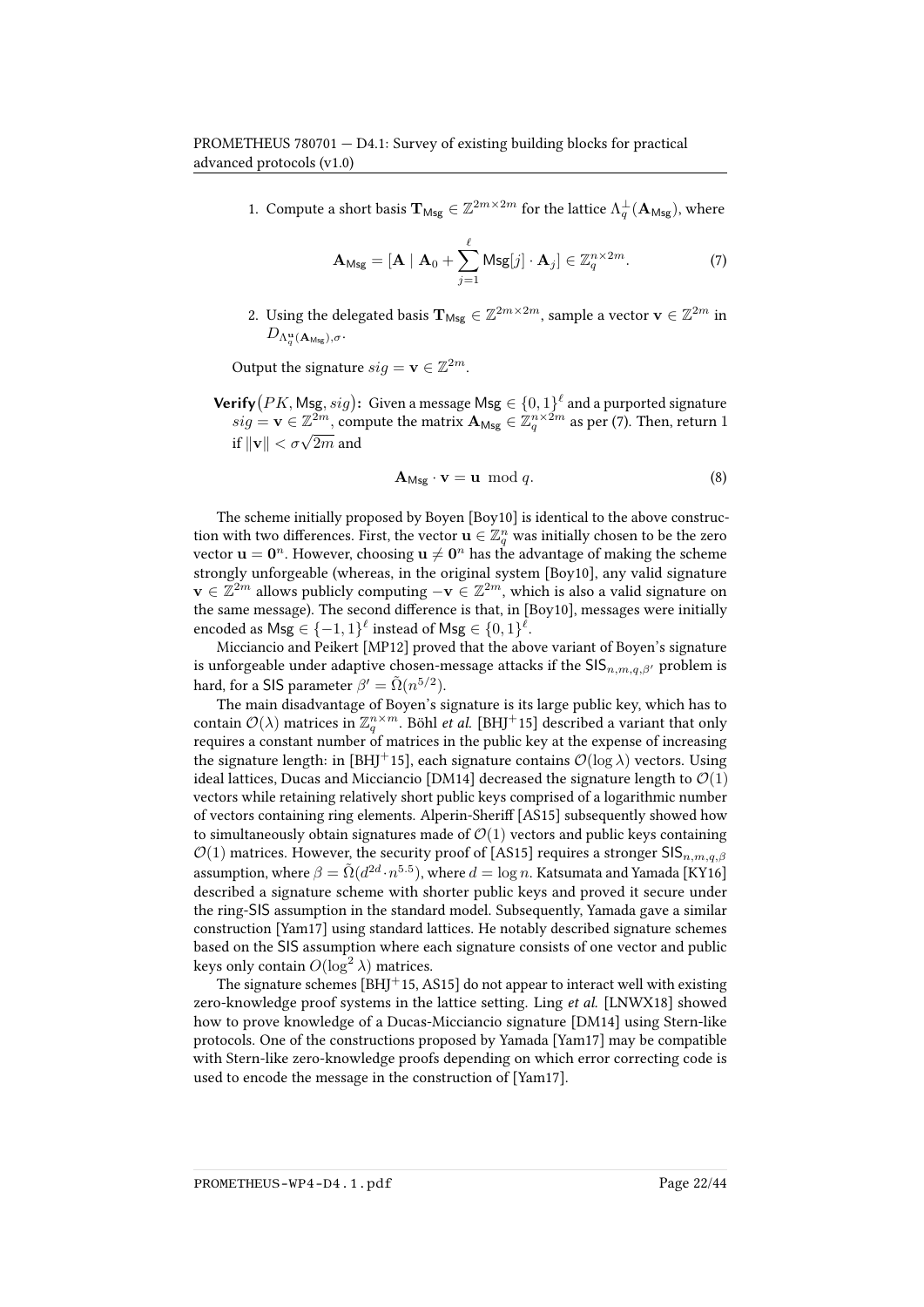#### 6.2.3 Ducas-Micciancio ring-based signature scheme

In this section, we recall the Micciancio-Ducas [\[DM14\]](#page-39-13) signature scheme based on ideal lattices. The notations are similar to those of Section [3.](#page-8-0)

Similarly, to the general lattice setting as reminded in Lemma [2.2,](#page-5-1) there is a PPT algorithm  $\text{TrapGen}_R$  [\[MP12\]](#page-41-11) that takes as input an integer w, a tag  $\mathbf{H} \in R_q$  and a parameter  $s > \omega(\sqrt{\ln n w})$  and outputs a matrix  $\mathbf{A} \in R_4^{1 \times k}$  along with a trapdoor  $\mathbf{R} \in R_q^{w \times k}$ , such that its spectral norm  $s_1(\mathbf{R}) := \sup_{\mathbf{x}} ||\mathbf{A} / \mathbf{x}|| / ||\mathbf{x}|| = s \cdot \mathcal{O}(\sqrt{w} + \sqrt{1 - \mathbf{A} / \mathbf{x}})$  $(k+\omega(\sqrt{\log n})),$  for it. This algorithm is usually accompanied by a <code>PPT</code> algorithm SamplePre which is similar to the GPVSample algorithm from Lemma [2.1.](#page-4-1) Namely, SamplePre takes as input a matrix  $\mathbf{A} \in R_q^{1 \times (w+k)}$ , a syndrome  $\mathbf{u} \in R_q$ , a trapdoor  $\mathbf{R}\in R_q^{w\times k}$  and an invertible tag  $\mathbf{H}\in R_q$  and a parameter  $s>\omega(\sqrt{\log n})\cdot s_1(\mathbf{R})$  and outputs a sample statistically close to  $D_{\Lambda^{\perp}_{\pm}({\bf A}),s}$ .

- **Keygen**(1<sup> $\lambda$ </sup>): On input of a security parameter  $\lambda > 0$ , select an integer  $n = \mathcal{O}(\lambda)$ which is a power of 2 and a modulus q assumed to be a power of 3, which defines the ring  $R_q = \mathbb{Z}_q[X]/\langle X^n + 1 \rangle$  (as n is a power of two,  $X^n + 1$  coincide with  $\Phi_{2n}(X)$ ). Also select  $w = 2\lceil \log_2 q \rceil + 2$ ,  $m = w + k$ ,  $s = n^{3/2} \omega (\log n)^{3/2}$ ,  $d = \log n, \sigma = \omega(\sqrt{\log n})$  and a collection of tags. Then:
	- 1. Run TrapGen $_R(w, I, \sigma)$  to get  $A \in R_q^{1 \times k}$  and a trapdoor  $\mathbf{R} \in R_q^{w \times k}$ . This trapdoor allows computing short vectors in  $\Lambda_{\mathbf{u}}^\perp(\mathbf{A})$  with a Gaussian parameter  $\sigma.$  Next choose  $d{+}2$  matrices  $\mathbf{A}_0,\ldots,\mathbf{A}_d,\mathbf{U}\in R^{1\times k}_q$  uniformly at random.
	- 2. Choose a random element  $\mathbf{v} \leftarrow U(R_a)$ .

The private signing key consists of  $SK := \mathbf{R}$  while the public key is comprised of  $PK := \left(\mathbf{A}, \{\mathbf{A}_j\}_{j=0}^d, \mathbf{U}, \mathbf{v}\right)$ . This public key implicitly defines a collection of matrices  $\mathbf{A}_\tau=[\mathbf{A}\mid\mathbf{A}_0+\sum_{i=1}^d\tau_i\cdot\mathbf{A}_i]$  indexed by the tags  $\tau\in\mathcal{T}.$ 

 $\textsf{Sign}\big(SK,\textsf{Msg}\big)\text{:}\$  To sign a message  $\textsf{Msg}\in\{0,1\}^{nk}\subsetneq R^k_q,$  first parse the message as a vector of  $R_q^k$  splitting the  $nk$  bits into  $k$  binary polynomials.

- 1. Sample a uniformly random tag  $\tau \leftrightarrow U(\mathcal{T})$  and compute a matrix  $\mathbf{A}_{\tau}$  and the ring element  $\mathbf{u}_{\text{Msg}} = \mathbf{U} \cdot \text{Msg} + \mathbf{v}$ .
- 2. With trapdoor **R**, sample a short vector  $\mathbf{s} \leftarrow$  SamplePre( $\mathbf{A}_{\tau}$ ,  $\mathbf{u}_{\text{Msg}}, \mathbf{R}, \sigma$ ).

Output the signature  $sig = (\tau, \mathbf{s}) \in \mathcal{T} \times \mathbb{Z}^k$ .

**Verify**  $(PK, \text{Msg}, sig)$ : Given a message  $\text{Msg} \in \{0, 1\}^{nk}$  and a signature  $sig =$  $(\tau, \mathbf{s}) \in \mathcal{T} \times \mathbb{Z}^k$ , compute the matrix  $\mathbf{A}_{\tau} \in R_q^{2 \times k}$  and the ring element  $\mathbf{u}_{\text{Msg}}$ . (7, s)  $\in$  7  $\times \mathbb{Z}$ , compute the matrix  $\mathbf{A}_{\tau} \in \mathbb{R}$ <br>Then, return 1 if and only if  $||\mathbf{s}|| < \sigma \sqrt{nm}$  and

$$
\mathbf{A}_{\tau} \cdot \mathbf{s} = \mathbf{u}_{\text{Msg}}.\tag{9}
$$

#### <span id="page-22-0"></span>6.2.4 The LLMNW Signature Scheme

We now describe a signature scheme proposed by Libert, Ling, Mouhartem, Nguyen and Wang [\[LLM](#page-41-3)<sup>+</sup>16a] who extended the Böhl *et al.* signature [BH]<sup>+</sup>15] in order to sign messages comprised of multiple blocks while keeping the scheme compatible with zero-knowledge proofs.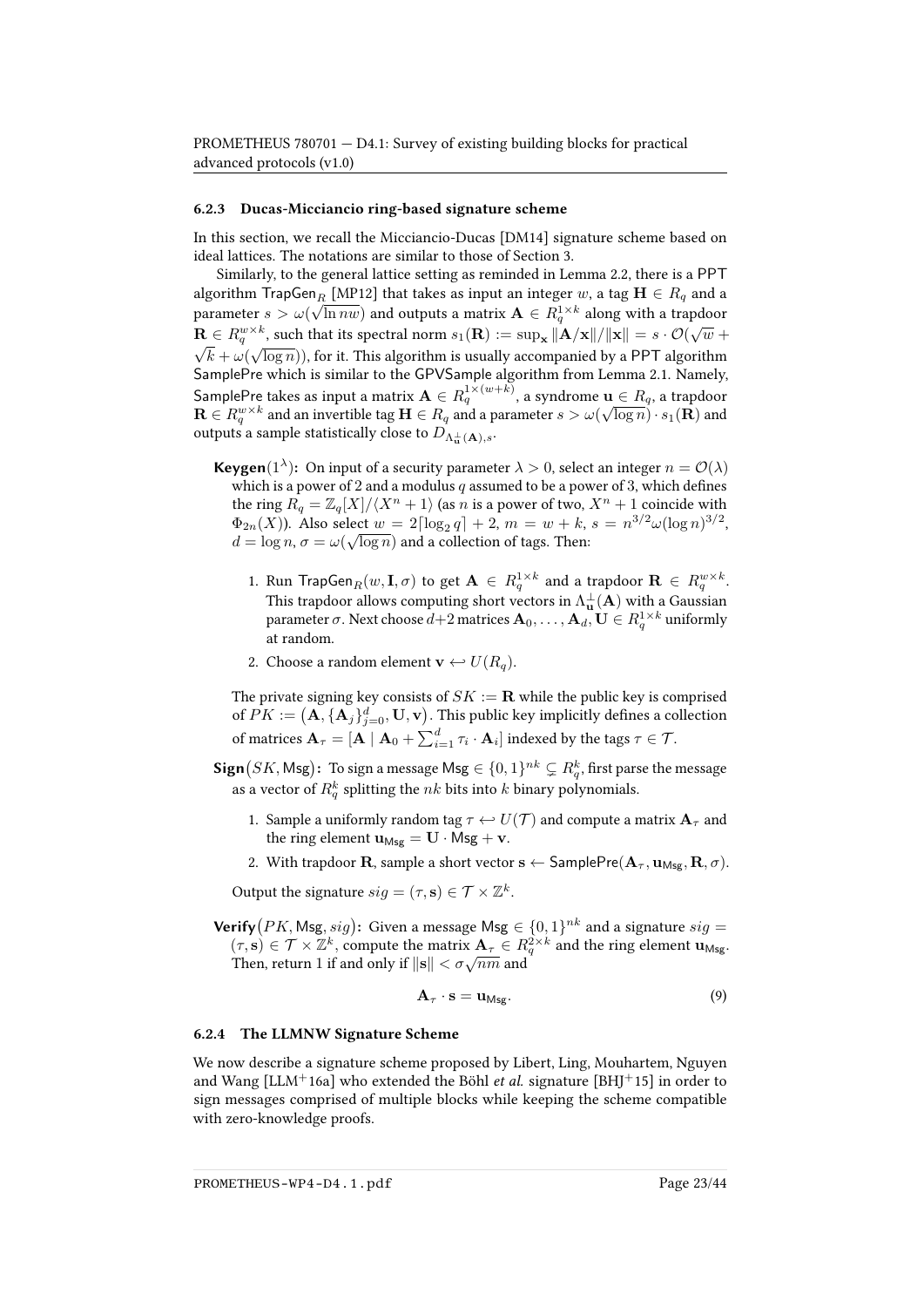**Keygen**( $1^{\lambda}$ ,  $1^{N_b}$ ): Given a security parameter  $\lambda > 0$  and the number of blocks  $N_b$  = poly( $\lambda$ ), choose  $n = \mathcal{O}(\lambda)$ , a prime modulus  $q = \mathcal{O}(N \cdot n^4)$ , a dimension  $m = 2n \lceil \log q \rceil$ ; an integer  $\ell = \text{poly}(n)$  and Gaussian parameters mension  $m = 2n |\log q|$ ; an integer  $\ell = \text{poly}(n)$  and Gaussian parallel  $\sigma = \Omega(\sqrt{n \log q} \log n)$ . Define the message space as  $\mathcal{M} = (\{0, 1\}^{m_I})^{N_b}$ .

- 1. Run TrapGen $(1^n, 1^m, q)$  to get  $\mathbf{A} \in \mathbb{Z}_q^{n \times m}$  and a short basis  $\mathbf{T}_\mathbf{A}$  of  $\Lambda_q^{\perp}(\mathbf{A})$ . This basis allows computing short vectors in  $\Lambda_q^{\perp}(\mathbf{A})$  with a Gaussian parameter  $\sigma$ . Next, choose  $\ell + 1$  random  $\mathbf{A}_0, \mathbf{A}_1, \ldots, \mathbf{A}_{\ell} \leftarrow U(\mathbb{Z}_q^{n \times m})$ .
- 2. Choose random  $\mathbf{D} \leftarrow U(\mathbb{Z}_q^{n \times m/2}), \mathbf{D}_0 \leftarrow U(\mathbb{Z}_q^{n \times m}), \mathbf{D}_j \leftarrow U(\mathbb{Z}_q^{n \times m_1})$ for  $j\in\{1,\ldots,N_b\},$  as well as a random vector  $\mathbf{u}\leftarrow U(\mathbb{Z}_q^n).$

The private signing key consists of  $SK := \mathbf{T}_A$  while the public key is comprised of  $\overline{PK} := (\overline{\mathbf{A}}, \{\overline{\mathbf{A}}_j\}_{j=0}^{\ell}, \mathbf{D}, \{\mathbf{D}_k\}_{k=0}^{N_b}, \mathbf{u}).$ 

 $\textsf{Sign}\big(SK,\textsf{Msg}\big)\text{: To sign an }N_b\text{-block } \textsf{Msg}=(\mathfrak{m}_1,\ldots,\mathfrak{m}_{N_b})\in\left(\{0,1\}^{m_I}\right)^{N_b},$ 

1. Choose a random string  $\tau \leftarrow U({0,1})^{\ell}$ ). Using  $SK := \mathbf{T_A}$ , compute a short basis  $\mathbf{T}_{\tau}\in\mathbb{Z}^{2m\times\bar{2}m}$  for the lattice  $\Lambda_{q}^{\bot}(\mathbf{A}_{\tau}),$  where

<span id="page-23-1"></span>
$$
\mathbf{A}_{\tau} = [\mathbf{A} \mid \mathbf{A}_0 + \sum_{j=1}^{\ell} \tau[j] \mathbf{A}_j] \in \mathbb{Z}_q^{n \times 2m}.
$$
 (10)

2. Sample  $\mathbf{r} \leftarrow D_{\mathbb{Z}^m, \sigma}$ . Compute the vector  $\mathbf{c}_M \in \mathbb{Z}_q^n$  as a chameleon hash of  $(\mathfrak{m}_1,\ldots,\mathfrak{m}_{N_b})$ . Namely, compute  $\mathbf{c}_M=\mathbf{D}_0\cdot\mathbf{r}+\sum_{k=1}^{N_b}\mathbf{D}_k\cdot\mathfrak{m}_k\in\mathbb{Z}_q^n,$ which is used to define  $\mathbf{u}_M = \mathbf{u} + \mathbf{D} \cdot \text{vdec}_{n,q-1}(\mathbf{c}_M) \in \mathbb{Z}_q^n$ . Using the delegated basis  $\mathbf{T}_{\tau}\in\mathbb{Z}^{2m\times2m}$ , sample a vector  $\mathbf{v}\in\mathbb{Z}^{2m}$  in  $D_{\Lambda_q^{u_M}(\mathbf{A}_{\tau}),\sigma}.$ 

Output the signature  $sig = (\tau, \mathbf{v}, \mathbf{r}) \in \{0, 1\}^{\ell} \times \mathbb{Z}^{2m} \times \mathbb{Z}^{m}$ .

 $\mathsf{Verify}(PK,\mathsf{Msg},sig) \colon \operatorname{Given} \, \mathsf{Msg} = (\mathfrak{m}_1, \dots, \mathfrak{m}_{N_b}) \in (\{0,1\}^{m_I})^{N_b}$  and

$$
sig = (\tau, \mathbf{v}, \mathbf{r}) \in \{0, 1\}^{\ell} \times \mathbb{Z}^{2m} \times \mathbb{Z}^{m},
$$

return  $1$  if  $\|\mathbf{v}\| < \sigma\sqrt{2m}, \|\mathbf{r}\| < \sigma\sqrt{m}$  and

$$
\mathbf{A}_{\tau} \cdot \mathbf{v} = \mathbf{u} + \mathbf{D} \cdot \text{vdec}_{n,q-1}(\mathbf{D}_0 \cdot \mathbf{r} + \sum_{k=1}^{N_b} \mathbf{D}_k \cdot \mathfrak{m}_k) \bmod q.
$$
 (11)

In  $[LLM+16a]$  $[LLM+16a]$ , the authors also presents two companion protocols for signing a committed value and proving possession of a signature in the Camenisch and Lysyanskaya fashion [\[CL02\]](#page-38-2). These protocols are described below.

<span id="page-23-0"></span>Companion Protocols for Signing a Committed Value and Proving Possession of a Signature. We now show a two-party protocol whereby a user can interact with the signer in order to obtain a signature on a committed message.

In order to prove that the scheme still guarantees unforgeability for obliviously signed messages, we will assume that each message block  $\mathfrak{m}_k \in \{0,1\}^{2m}$  is obtained by encoding the actual message  $M_k = M_k[1] \dots M_k[m] \in \{0,1\}^m$  as  $\mathfrak{m}_k =$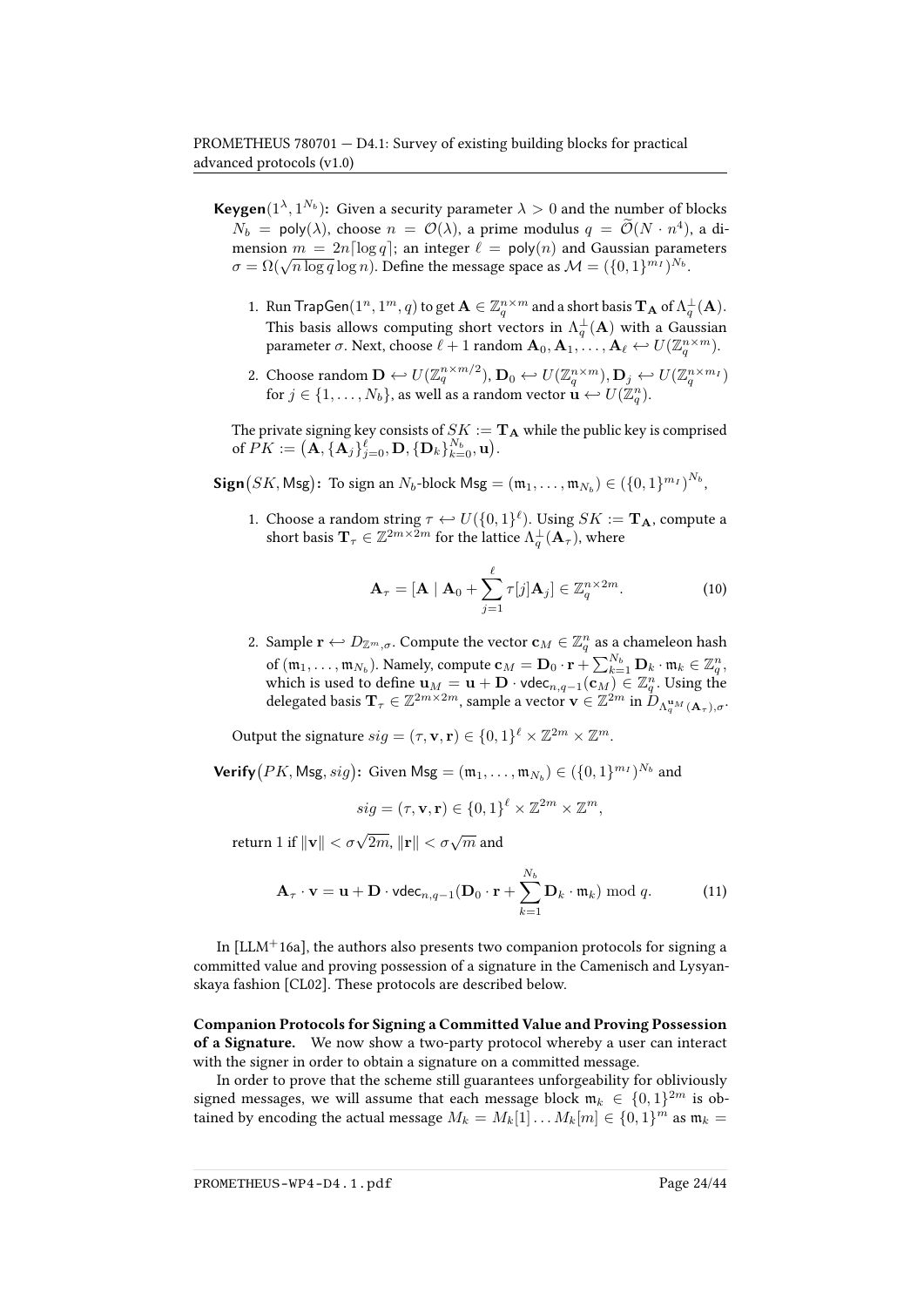$\mathsf{Encode}(M_k) = (\bar{M}_k[1], M_k[1], \ldots, \bar{M}_k[m], M_k[m])$ . Namely, each 0 (respectively each 1) is encoded as a pair  $(1,0)$  (resp.  $(0,1)$ ). The correctness of this encoding can be efficiently proved using Stern-like [\[Ste96\]](#page-42-3) protocols.

To make this construction usable in the definitional framework of Camenisch et al.  $[CKL+15]$  $[CKL+15]$ , we assume common public parameters (i.e., a common reference string) and encrypt all witnesses of which knowledge is being proved under a public key included in the common reference string. The resulting ciphertexts thus serve as statistically binding commitments to the witnesses. To enable this, the common public parameters comprise public keys  $\mathbf{G}_0 \in \mathbb{Z}_q^{n\times \ell},$   $\mathbf{G}_1 \in \mathbb{Z}_q^{n\times 2m}$  for multi-bit variants of the dual Regev cryptosystem [\[GPV08\]](#page-40-1) and all parties are denied access to the underlying private keys. The flexibility of Stern-like protocols allows us to prove that the content of a perfectly hiding commitment  $c_m$  is consistent with encrypted values.

**Global-Setup:** Let  $B = \sqrt{n}\omega(\log n)$  and let  $\chi$  be a B-bounded distribution. Let  $p\,=\,\sigma\cdot\omega(\sqrt{m})$  upper-bound entries of vectors sampled from the distribution  $D_{\mathbb{Z}^{2m},\sigma}$ . Generate two public keys for the dual Regev encryption scheme in its multi-bit variant. These keys consist of a public random matrix  $\mathbf{B} \leftarrow (\mathbb{Z}_q^{n \times m})$ and random matrices  $G_0 = B \cdot E_0 \in \mathbb{Z}_q^{n \times \ell}$ ,  $G_1 = B \cdot E_1 \in \mathbb{Z}_q^{n \times 2m}$ , where  $\mathbf{E}_0 \in \mathbb{Z}^{m \times \ell}$  and  $\mathbf{E}_1 \in \mathbb{Z}^{m \times 2m}$  are short Gaussian matrices with columns sampled from  $D_{\mathbb{Z}^m,\sigma}$ . These matrices will be used to encrypt integer vectors of dimension  $\ell$  and  $2m$ , respectively. Finally, generate public parameters  $CK\coloneqq \{\mathbf{D}_k\}_{k=0}^N$  consisting of uniformly random matrices  $\mathbf{D}_k \leftarrow (\mathbb{Z}_q^{2n\times 2m})$ for a statistically hiding commitment to vectors in  $(\{0,1\}^{2m})^N.$  Return public parameters consisting of

$$
\mathrm{par} \coloneqq \{\mathbf{B} \in \mathbb{Z}_q^{n \times m}, \mathbf{G}_0 \in \mathbb{Z}_q^{n \times \ell}, \mathbf{G}_1 \in \mathbb{Z}_q^{n \times 2m}, CK\}.
$$

**Issue**  $\leftrightarrow$  <code>Obtain</code> : The signer  $S$ , who holds a key pair  $PK \coloneqq \{\mathbf{A}, \, \{\mathbf{A}_j\}_{j=0}^\ell, \, \mathbf{D}, \, \mathbf{u}\},$  $SK \coloneqq \mathbf{T_A}$ , interacts with the user U who has a message  $(\mathfrak{m}_1, \ldots, \mathfrak{m}_N)$ , in the following interactive protocol.

1. U samples  $\mathbf{s}' \leftarrow D_{\mathbb{Z}^{2m},\sigma}$  and computes  $\mathbf{c_m} = \mathbf{D}_0 \cdot \mathbf{s}' + \sum_{k=1}^N \mathbf{D}_k \cdot \mathfrak{m}_k \in \mathbb{Z}_q^{2n}$ which is sent to S as a commitment to  $(\mathfrak{m}_1, \ldots, \overline{\mathfrak{m}_N})$ . In addition, U encrypts  $\{\mathfrak{m}_k\}_{k=1}^N$  and  $\mathbf{s}'$  under the dual-Regev public key  $(\mathbf{B},\mathbf{G}_1)$  by computing for all  $k \in \{1, \ldots, N\}$ :

<span id="page-24-0"></span>
$$
\mathbf{c}_{k} = (\mathbf{c}_{k,1}, \mathbf{c}_{k,2})
$$
  
=  $(\mathbf{B}^{T} \cdot \mathbf{s}_{k} + \mathbf{e}_{k,1}, \mathbf{G}_{1}^{T} \cdot \mathbf{s}_{k} + \mathbf{e}_{k,2} + \mathfrak{m}_{k} \cdot \lfloor q/2 \rfloor) \in \mathbb{Z}_{q}^{m} \times \mathbb{Z}_{q}^{2m}$  (12)

for randomly chosen  $\mathbf{s}_k \leftrightarrow \chi^n, \mathbf{e}_{k,1} \leftrightarrow \chi^m, \mathbf{e}_{k,2} \leftrightarrow \chi^{2m}$ , and

<span id="page-24-1"></span>
$$
\mathbf{c}_{s'} = (\mathbf{c}_{s',1}, \mathbf{c}_{s',2})
$$
  
=  $(\mathbf{B}^T \cdot \mathbf{s}_0 + \mathbf{e}_{0,1}, \ \mathbf{G}_1^T \cdot \mathbf{s}_0 + \mathbf{e}_{0,2} + \mathbf{s}' \cdot [q/p]) \in \mathbb{Z}_q^m \times \mathbb{Z}_q^{2m}$  (13)

where  $\mathbf{s}_0 \hookleftarrow \chi^n\!, \mathbf{e}_{0,1} \hookleftarrow \chi^m\!, \mathbf{e}_{0,2} \hookleftarrow \chi^{2m}\!.$  The ciphertexts  $\{\mathbf{c}_k\}_{k=1}^N$  and  $\mathbf{c}_{s'}$  are sent to S along with  $\mathbf{c}_{\mathfrak{m}}$ .

Then,  $U$  generates an interactive zero-knowledge argument to convince  $S$ that  $\mathbf{c}_\mathfrak{m}$  is a commitment to  $(\mathfrak{m}_1, \ldots, \mathfrak{m}_N)$  with the randomness  $\mathbf{s}'$  such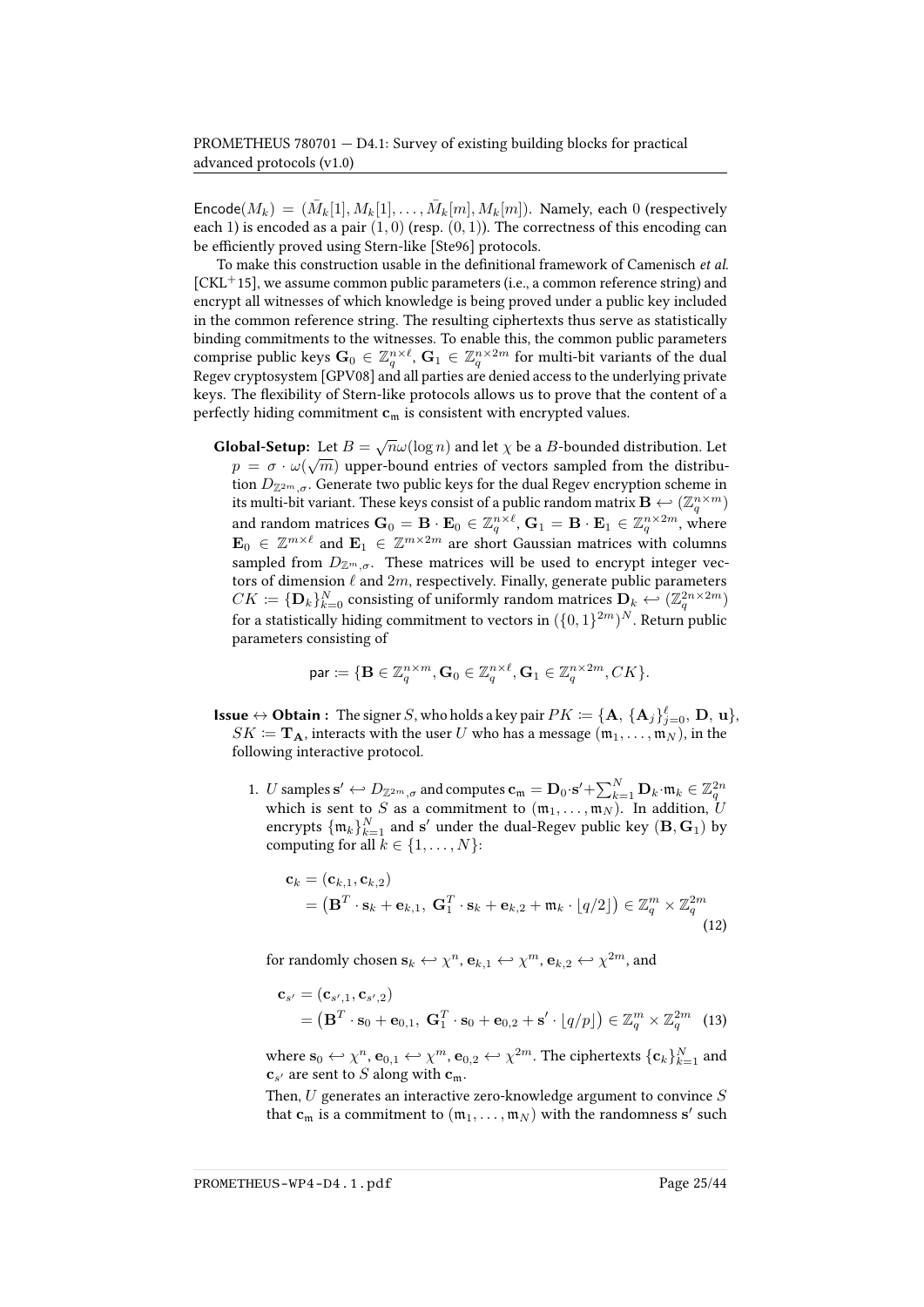that  $\{\mathfrak{m}_k\}_{k=1}^N$  and  $\mathbf{s}'$  were honestly encrypted to  $\{\mathbf{c}_k\}_{i=1}^N$  and  $\mathbf{c}_{s'}$ , as in [\(12\)](#page-24-0) and [\(13\)](#page-24-1). The complete argument system is described in  $[LLM+16a]$  $[LLM+16a]$ , where it is demonstrated that, together with other zero-knowledge protocols, it can be derived from a Stern-like [\[Ste96\]](#page-42-3) protocol.

- 2. If the argument of step 1 properly verifies, S samples  $\mathbf{s}'' \leftarrow D_{\mathbb{Z}^{2m}, \sigma_0}$  and computes a vector  $\mathbf{u}_{\mathfrak{m}} = \mathbf{u} + \mathbf{D} \cdot \{0,1\} (\mathbf{c}_{\mathfrak{m}} + \mathbf{D}_0 \cdot \mathbf{s}'') \in \mathbb{Z}_q^n$ . Next, S randomly picks  $\tau \hookleftarrow \{0,1\}^{\ell}$  and uses  $\mathbf{T}_{\mathbf{A}}$  to compute a delegated basis  $\mathbf{T}_{\tau}\in\mathbb{Z}^{2m\times2m}$  for the matrix  $\mathbf{A}_{\tau}\in\mathbb{Z}_q^{n\times2m}$  of [\(10\)](#page-23-1). Using  $\mathbf{T}_{\tau}\in\mathbb{Z}^{2m\times2m},$ S samples a short vector  $\mathbf{v} \in \mathbb{Z}^{2m}$  in  $D_{\Lambda^{\perp}(\mathbf{A}_{\tau}), \sigma}^{\mathbf{u}_M}$ . It returns the vector  $(\tau, \mathbf{v}, \mathbf{s}'') \in \{0, 1\}^{\ell} \times \mathbb{Z}^{2m} \times \mathbb{Z}^{2m}$  to U.
- 3. *U* computes  $\mathbf{s} = \mathbf{s}' + \mathbf{s}''$  over **Z** and verifies that

$$
\mathbf{A}_{\tau} \cdot \mathbf{v} = \mathbf{u} + \mathbf{D} \cdot \{0, 1\} (\mathbf{D}_0 \cdot \mathbf{s} + \sum_{k=1}^N \mathbf{D}_k \cdot \mathfrak{m}_k) \bmod q.
$$

If so, it outputs ( $\tau$ , **v**, **s**). Otherwise, it outputs  $\bot$ .

Note that, if both parties faithfully run the protocol, the user obtains a valid signature  $(\tau, \mathbf{v}, \mathbf{s})$  for which the distribution of s is  $D_{\mathbf{Z}^{2m}, \sigma_1}$ , where  $\sigma_1 = \sqrt{\sigma^2 + \sigma_0^2}$ .

The following protocol allows proving possession of a message-signature pair.

- **Prove:** On input of a signature  $(\tau, \mathbf{v} = (\mathbf{v}_1^T \mid \mathbf{v}_2^T)^T, \mathbf{s}) \in \{0, 1\}^{\ell} \times \mathbf{Z}^{2m} \times \mathbf{Z}^{2m}$ on the message  $(m_1, \ldots, m_N)$ , the user does the following.
	- 1. Using  $(\mathbf{B}, \mathbf{G}_0)$  and  $(\mathbf{B}, \mathbf{G}_1)$  generate perfectly binding commitments to  $\tau \in \{0,1\}^{\ell}, \{\mathfrak{m}_k\}_{k=1}^N, \mathbf{v}_1, \mathbf{v}_2 \in \mathbf{Z}^m$  and  $\mathbf{s} \in \mathbf{Z}^{2m}$ . Namely, compute

$$
\mathbf{c}_{\tau} = (\mathbf{c}_{\tau,1}, \mathbf{c}_{\tau,2})
$$
  
=  $(\mathbf{B}^T \cdot \mathbf{s}_{\tau} + \mathbf{e}_{\tau,1}, \ \mathbf{G}_0^T \cdot \mathbf{s}_{\tau} + \mathbf{e}_{\tau,2} + \tau \cdot [q/2]) \in \mathbb{Z}_q^m \times \mathbb{Z}_q^{\ell},$   

$$
\mathbf{c}_k = (\mathbf{c}_{k,1}, \mathbf{c}_{k,2})
$$
  
=  $(\mathbf{B}^T \cdot \mathbf{s}_k + \mathbf{e}_{k,1}, \ \mathbf{G}_1^T \cdot \mathbf{s}_k + \mathbf{e}_{k,2} + \mathfrak{m}_k \cdot [q/2]) \in \mathbb{Z}_q^m \times \mathbb{Z}_q^{2m}$   

$$
\forall k \in \{1, ..., N\}
$$

where  $\mathbf{s}_{\tau}, \mathbf{s}_k \leftarrow \chi^n, \mathbf{e}_{\tau,1}, \mathbf{e}_{k,1} \leftarrow \chi^m, \mathbf{e}_{\tau,2} \leftarrow \chi^\ell, \mathbf{e}_{k,2} \leftarrow \chi^{2m}$ , as well as

$$
\mathbf{c}_{\mathbf{v}} = (\mathbf{c}_{\mathbf{v},1}, \mathbf{c}_{\mathbf{v},2})
$$
  
=  $(\mathbf{B}^T \cdot \mathbf{s}_{\mathbf{v}} + \mathbf{e}_{\mathbf{v},1}, \ \mathbf{G}_1^T \cdot \mathbf{s}_{\mathbf{v}} + \mathbf{e}_{\mathbf{v},2} + \mathbf{v} \cdot \lfloor q/p \rfloor) \in \mathbb{Z}_q^m \times \mathbb{Z}_q^{2m}$   

$$
\mathbf{c}_s = (\mathbf{c}_{s,1}, \mathbf{c}_{s,2})
$$
  
=  $(\mathbf{B}^T \cdot \mathbf{s}_0 + \mathbf{e}_{0,1}, \ \mathbf{G}_1^T \cdot \mathbf{s}_0 + \mathbf{e}_{0,2} + \mathbf{s} \cdot \lfloor q/p \rfloor) \in \mathbb{Z}_q^m \times \mathbb{Z}_q^{2m}$ ,

where  $\mathbf{s_v}, \mathbf{s_0} \leftarrow \chi^n, \mathbf{e_{v,1}}, \mathbf{e_{0,1}} \leftarrow \chi^m, \mathbf{e_{v,2}}, \mathbf{e_{0,2}} \leftarrow \chi^{2m}$ .

2. Prove in zero-knowledge that  $\mathbf{c}_{\tau}$ ,  $\mathbf{c}_{s}$ ,  $\mathbf{c}_{v}$ ,  $\{\mathbf{c}_{k}\}_{k=1}^{N}$  encrypt a valid messagesignature pair. In  $[LLM^+16a]$  $[LLM^+16a]$ , the authors show that this involved zeroknowledge protocol can be derived from the statistical zero-knowledge argument of knowledge for a simpler, but more general relation. The proof system can be made statistically ZK for a malicious verifier using standard techniques (assuming a common reference string, we can use [\[Dam00\]](#page-39-14)). In the random oracle model, it can be made non-interactive using the Fiat-Shamir heuristic [\[FS87\]](#page-39-4).

PROMETHEUS-WP4-D4.1.pdf Page 26/44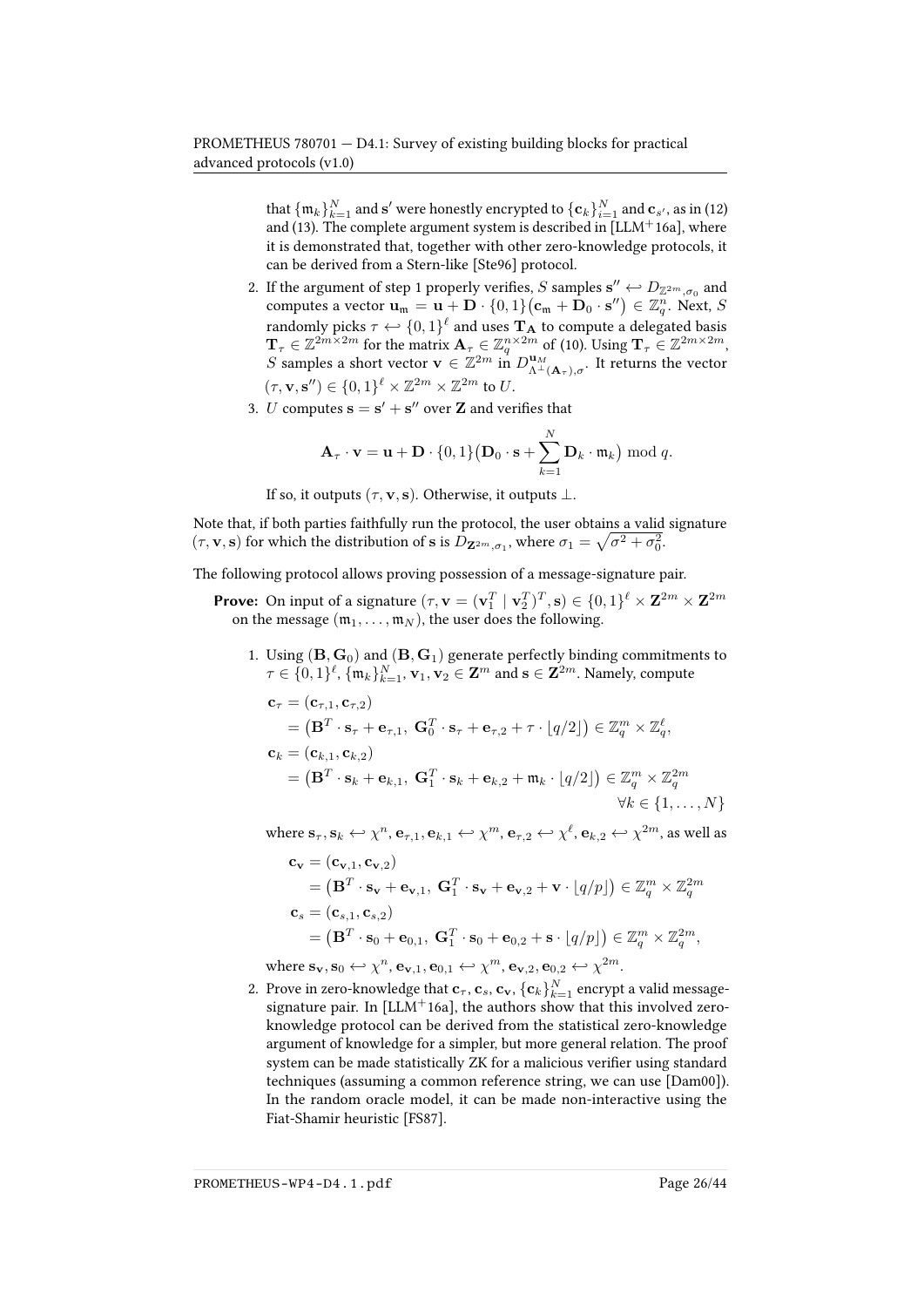The above construction is proven secure under the  $\textsf{SIS}_{n,2m,q,\hat{\beta}}$  assumption, where  $\hat{\beta}=N\sigma(2m)^{3/2}+4\sigma_1m^{3/2},$  and the protocols are secure for obtaining a signature on a committed message and proving possession of a valid message-signature pair.

**Open problems.** However, it remains some work to do to obtain the same flexibility as pairing-based constructions for signature schemes with efficient protocols. For example, in the e-cash setting, or to design some group signature schemes, recent constructions [\[PST17,](#page-42-10) [CS18\]](#page-39-15) are based on the randomization property of some pairing based signature schemes [\[CL04,](#page-38-13) [PS18b\]](#page-42-11). In the lattice-based setting, some components of existing signatures have (Gaussian) distributions on integers, which makes it less trivial to randomize than working modulo  $q$ . It is then currently necessary to perform some flooding, which implies a larger modulus and affects the efficiency. It thus remains an open problem to find such kind of efficient construction in lattices.

## 6.3 Leveled Homomorphic Signatures

In ordinary signature schemes, a message-signature pair  $(M, sig)$  becomes invalid if the message  $M$  is modified by a single bit. In some applications [\[Des93,](#page-39-16) [JMSW02\]](#page-40-9), it may be useful to tolerate specific *public* modifications on signed data. In network coding, for example, it is useful to have linearly homomorphic signatures [\[BFKW09\]](#page-36-7) that enable linear transformations over authenticated data. Other applications (see  $[ABC^+12, ALP12, ALP13]$  $[ABC^+12, ALP12, ALP13]$  $[ABC^+12, ALP12, ALP13]$  $[ABC^+12, ALP12, ALP13]$  $[ABC^+12, ALP12, ALP13]$  and references therein) may require different kinds of transformations, such as extracting a substring of a signed message together with a valid signature on it.

In the context of lattice-based cryptography, the first homomorphic signature schemes were put forth by Boneh and Freeman [\[BF11b,](#page-36-8) [BF11a\]](#page-36-9). Their first solution [\[BF11b\]](#page-36-8) was a linearly homomorphic scheme allowing signing messages in binary fields (while earlier constructions were limited to sign vectors over large prime fields). In [\[BF11a\]](#page-36-9), they used ideal lattices to construct a scheme allowing evaluating smalldegree polynomials over signed data.

The construction of Boneh and Freeman [\[BF11a\]](#page-36-9) was limited to the evaluation of small-depth circuits (in fact, constant-degree polynomials). Gorbunov, Vaikuntanathan and Wichs [\[GVW15b\]](#page-40-10) showed how to remove the latter restriction. Using standard lattices, they described a leveled fully homomorphic signature scheme, which makes it possible to evaluate circuits of any (a priori bounded) polynomial depth using a given evaluation key. Namely, given original signatures on some data set  $M$ , a cloud server can publicly evaluate a circuit  $C(M)$  on the dataset and derive a signature that authenticates the evaluation result  $C(M)$  (importantly, the verifier is able to verify the derived signature on  $C(M)$  without knowing the original dataset M). In particular, their scheme allows a cloud server to authenticate the evaluation of any polynomial-depth circuit in order to convince a client that a given circuit was correctly evaluated over the client's data. The construction of [\[GVW15b\]](#page-40-10) is actually based on the ideas of the Gentry-Sahai-Waters homomorphic encryption scheme [\[GSW13\]](#page-40-11), which is recalled in Section [7.4.2.](#page-32-0)

Open problems. In this context, a major open problem left is to turn the scheme of [\[GVW15b\]](#page-40-10) into a truly fully homomorphic signature, where a given evaluation key does not *a priori* restrict the depth of circuits that can be evaluated over signed data. Another open problem is to base the security of (leveled) homomorphic signatures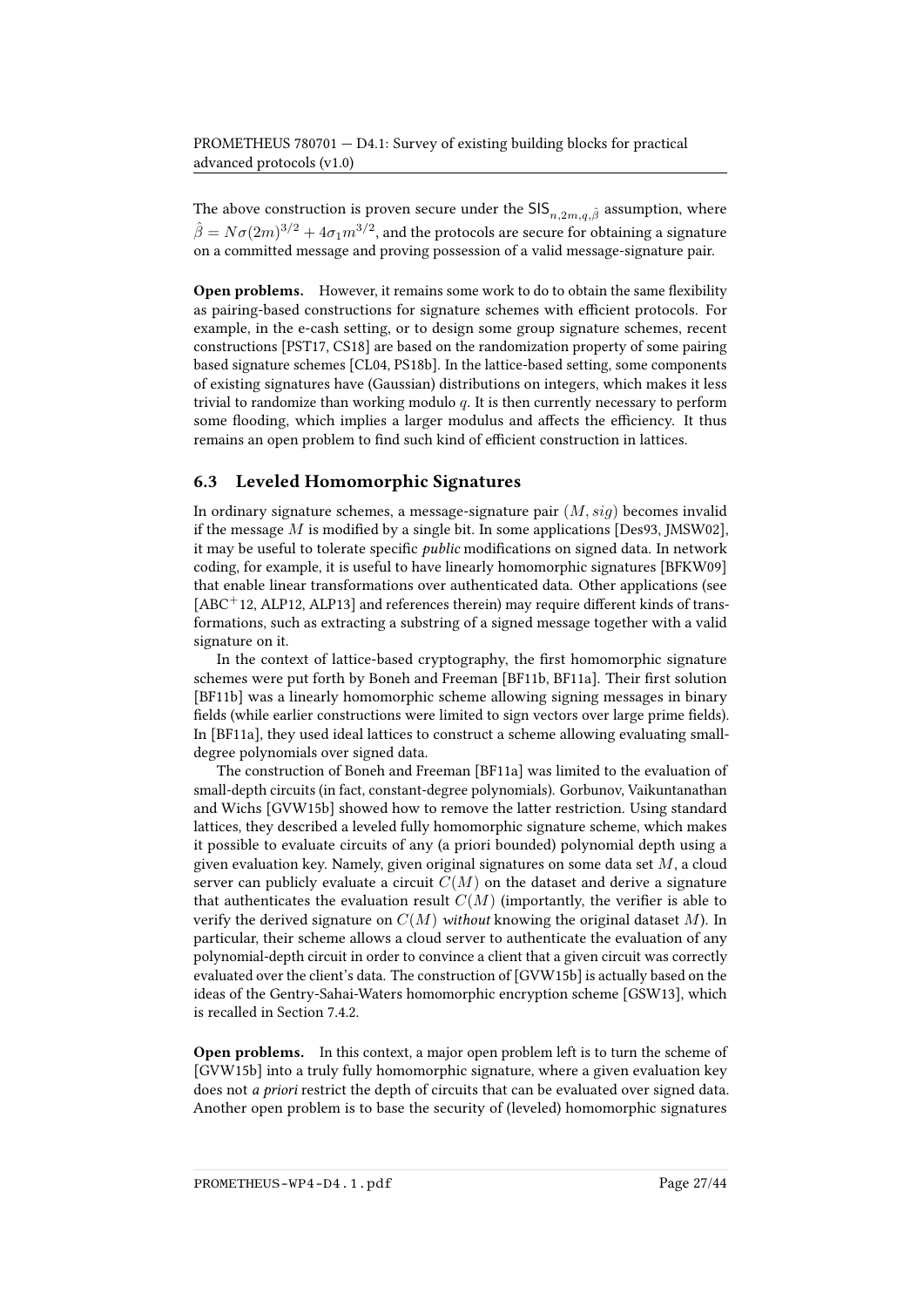on lattice assumptions with smaller approximation factors without decreasing the homomorphic capabilities of [\[GVW15b\]](#page-40-10).

## 6.4 Blind Signatures

A blind signature scheme [\[Cha82b\]](#page-38-14) permits a user to obtain from a signer a signature on a message of his choice. The main property is that the signer cannot later recognize the signature he has provided nor the message he has signed. This way, the user publishing the message signature pair is anonymous among the set of users having obtained a signature from this signer, this protecting this way his privacy.

More formally, a blind signature scheme consists of three algorithms (Keygen, Sign, Verify) but in which Sign is now an interactive protocol between a signer  $S$  and a user  $U$ . More precisely,

- Keygen outputs a private signing key sk and a public verification key pk;
- Sign describes a joint execution between  $S$  (with signing key sk) and  $U$  (qith private message m) and where the user finally outputs a signature  $\sigma$  on the message m;
- Verify is the verification algorithm outputting 1 if  $\sigma$  is a valid signature on m under pk and 0 otherwise.

Such signature scheme should provide *blindness* (the authority cannot make the link between a (message,signature) pair and its transcript of the signing protocol) and one-more unforgeability (a user cannot output more valid (message,signature) pairs than the number of times he has interacted with the authority).

A variant of blind signatures, called partially blind signatures, has also been introduced. In this variant, the two parties agree on a common and public information added to the message during the blind signature process.

Relying on standard assumptions, there exists a lot of blind signature schemes, e.g., taking as a basis RSA-based blind signatures or Schnorr-based blind signatures. In [\[AO00\]](#page-35-8), Abe and Okamoto have moreover proposed a generic transformation from a basic blind signature scheme to a partially blind one. But the result necessitates to increase the number of elements exchanged between the user and the authority to include a common information. In the lattice-based cryptography setting, the literature is much less rich. To the best of our knowledge, there exists one single proposal due to Rückert [\[Rüc10\]](#page-42-12), later improved in  $[Z]Z^+$ 18]. Finally, a partially blind variant has been proposed in [\[TZW16\]](#page-43-2).

Open problems. All existing lattice-based blind signature schemes include some trigger restarts in their protocol, making the result quite unpractical. Moreover the partially blind construction given in [\[TZW16\]](#page-43-2) is adapted from [\[AO00\]](#page-35-8), with the same disadvantages.

# <span id="page-27-0"></span>7 Public-Key Encryption Schemes Usable in Privacy-Preserving Protocols

The well-known purpose of an encryption scheme is to protect the confidentiality of a message to be transmitted to the legitimate reader. Formally speaking, it is composed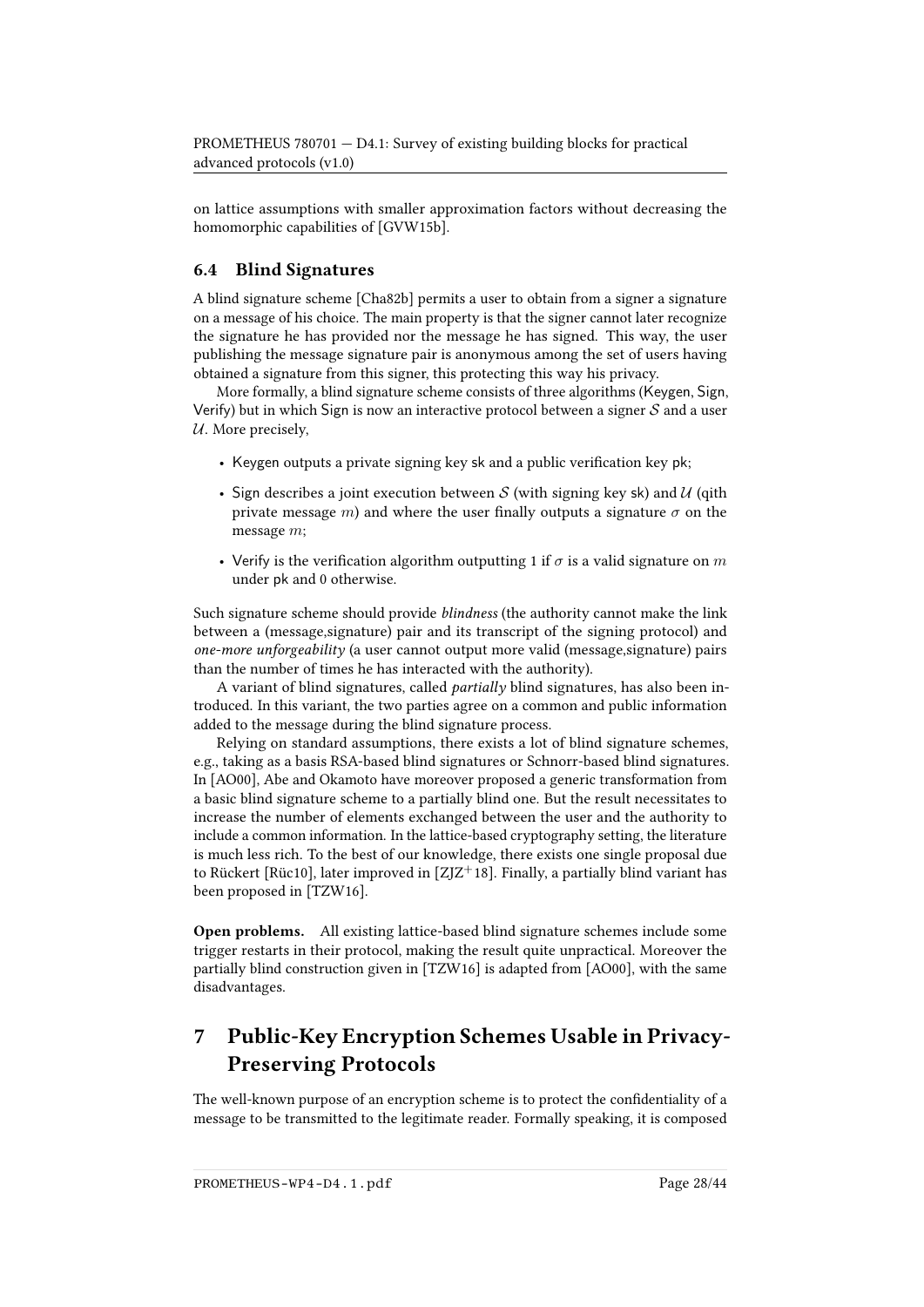of three PPT algorithms, namely, Keygen to generate the key pair, Enc to encrypt a message under the public key of the legitimate receiver, and Dec which, on input the corresponding private key outputs the initial message.

Several lattice-based encryption signature schemes have been proposed and we will not review all of them in this document. Among them, nine schemes have passed the first round of the NIST call for proposal on Key Encapsulation Message, either based on the standard LWE problem (FrodoKEM), the module LWE problem (CRYSTALS-KYBER), the module LWR problem (SABER), the ring LWE one (Round5, LAC, NewHope), the NTRU lattices (NTRU, NTRU Prime) or some other problems (Three Bears).

In the sequel, we focus on some scheme that are suitable in the privacy context since they are suitable with zero-knowledge proofs. We then give some words about advanced encryption tools such as identity-based encryption or homomorphic encryption.

## 7.1 Public-Key Encryption Schemes from the LWE Assumption

In this section, we first recall Regev's public-key encryption scheme [ $Reg05$ ] and its dual variant suggested by Gentry, Peikert and Vaikuntanathan [\[GPV08\]](#page-40-1). Regev's cryptosystem and its dual variant can be combined with Stern-like zero-knowledge proofs [\[Ste96\]](#page-42-3) to construct privacy-preserving protocols. For example, they were used in  $[LLNW16, LLM<sup>+</sup>16a]$  $[LLNW16, LLM<sup>+</sup>16a]$  $[LLNW16, LLM<sup>+</sup>16a]$  to build lattice-based group signatures in standard lattices.

We start by recalling the multi-bit variant of Regev suggested by Peikert, Vaikuntanathan and Waters [\[PVW08\]](#page-42-13).

**Keygen**( $1^{\lambda}$ ,  $1^{\text{L}}$ ): On input of a security parameter  $\lambda$  and the desired message length L, the key generation algorithm samples a uniformly random matrix  $\mathbf{A} \leftarrow U(\mathbb{Z}_q^{n \times m})$  with  $n \in \mathsf{poly}(\lambda)$  and  $m \geq 2n \lceil \log q \rceil$ . It chooses a uniformly random matrix  $\mathbf{S} \leftarrow U(\mathbb{Z}_q^{n \times L})$  and computes  $\mathbf{P} = \mathbf{A}^\top \cdot \mathbf{S} + \mathbf{E}$ , where  $\mathbf{E} \leftarrow$  $\chi^{m \times L}$  is sampled from a noise distribution  $\chi$ . It defines the public key

$$
\mathsf{pk} := \left( \mathbf{A} \ \in \mathbb{Z}_q^{n \times m}, \ \mathbf{P} \ \in \mathbb{Z}_q^{m \times L} \right)
$$

and the corresponding secret key sk :=  $\mathbf{S} \in \mathbb{Z}_q^{n \times L}$ .

**Encrypt**(pk,  $\mu$ ): In order to encrypt an *L*-bit message  $\mu \in \{0,1\}^L$ , the encryption algorithm samples a uniform vector  $\mathbf{r} \leftarrow U(\{0,1\}^m)$  and computes

$$
\begin{array}{rcl}\n\mathbf{c}_0 & = & \mathbf{A} \cdot \mathbf{r} \in \mathbb{Z}_q^n, \\
\mathbf{c}_1 & = & \mathbf{P}^\top \cdot \mathbf{r} + \mu \cdot \lfloor q/2 \rfloor \ \in \mathbb{Z}_q^L.\n\end{array}
$$

Then, it outputs the ciphertext  $\mathbf{c} = (\mathbf{c}_0, \mathbf{c}_1) \in \mathbb{Z}_q^n \times \mathbb{Z}_q^L.$ 

**Decrypt**(sk, c): On input of  $\mathbf{c} = (\mathbf{c}_0, \mathbf{c}_1) \in \mathbb{Z}_q^n \times \mathbb{Z}_q^L$  and sk :=  $\mathbf{S} \in \mathbb{Z}_q^{n \times L}$ , do the following:

- 1. Compute  $\mathbf{w} = (\mathbf{w}[1], \dots, \mathbf{w}[L])^{\top} = \mathbf{c}_1 \mathbf{S}^{\top} \mathbf{c}_0 \in \mathbb{Z}_q^L$ .
- 2. For each  $i \in [L]$ , if  $|\mathbf{w}[i]|$  is closer to 0 than to  $\lfloor \frac{q}{2} \rfloor$ , define  $\mu_i = 0$ . Otherwise, set  $\mu_i = 1$ .

Finally, output  $\mu = \mu_1 \dots \mu_L \in \{0,1\}^L$ .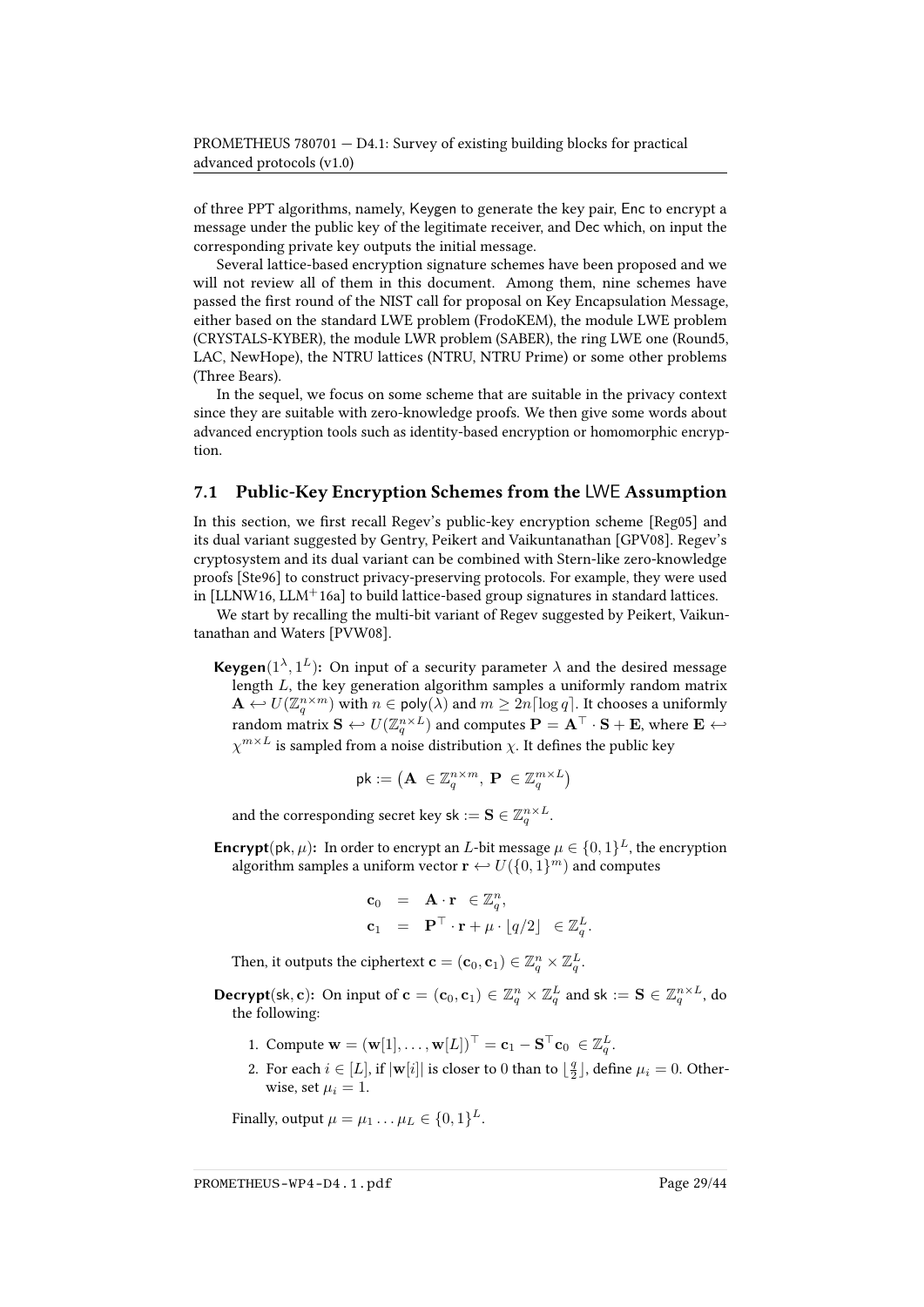In the special case where  $L = 1$  (i.e., for one-bit messages), the above scheme is identical to Regev's cryptosystem [\[Reg05\]](#page-42-1). We note that, in both variants, the randomness **r** of the encryption algorithm is sampled uniformly in  $\{0, 1\}^m$ . In a variant suggested in [\[GPV08,](#page-40-1) Section 8.1], the vector r is sampled from a discrete Gaussian distribution  $D_{\mathbb{Z}^m,\sigma}$  with a suitable standard deviation  $\sigma$ .

We now recall the dual Regev cryptosystem due to Gentry, Peikert and Vaikuntanathan [\[GPV08,](#page-40-1) Section 7.1]. As for the primal Regev case, we describe the "packed" variant that allows encrypting  $L$  bits at once. The scheme is parameterized by a Gaussian parameter  $\sigma > 0$  and an error distribution  $\gamma$ .

**Keygen**( $1^{\lambda}, 1^L$ ): On input of a security parameter  $\lambda$  and the desired message length L, the key generation algorithm samples a uniformly random matrix  $\mathbf{A} \leftarrow U(\mathbb{Z}_q^{n \times m})$  with  $n \in \mathsf{poly}(\lambda)$  and  $m \geq 2n \lceil \log q \rceil$ . It samples a small-norm matrix  $\mathbf{V} \leftarrow (D_{\mathbb{Z}^m,\sigma})^L$  whose columns are independently sampled from the discrete Gaussian distribution  $D_{\mathbb{Z}^m,\sigma}.$  Then, it computes  $\mathbf{U} = \overline{\mathbf{A}}\cdot\mathbf{V} \in \mathbb{Z}_q^{n \times L}.$ It defines the public key

$$
\mathsf{pk} := \left( \mathbf{A} \ \in \mathbb{Z}_q^{n \times m}, \ \mathbf{U} \ \in \mathbb{Z}_q^{n \times L} \right)
$$

and the corresponding secret key sk :=  $\mathbf{V} \in \mathbb{Z}^{m \times L}$ .

**Encrypt**(pk,  $\mu$ ): In order to encrypt an *L*-bit message  $\mu \in \{0,1\}^L$ , the encryption algorithm samples a uniform vector  $\mathbf{s} \leftarrow U(\mathbb{Z}_q^n)$  and noise terms  $\mathbf{e}_0 \leftarrow \chi^m$ ,  $\mathbf{e}_1 \leftrightarrow \chi^L$ . Then, it computes

$$
\begin{array}{rcl}\n\mathbf{c}_0 & = & \mathbf{A}^\top \mathbf{s} + \mathbf{e}_0 \quad \in \mathbb{Z}_q^m, \\
\mathbf{c}_1 & = & \mathbf{U}^\top \mathbf{s} + \mu \cdot \lfloor q/2 \rfloor + \mathbf{e}_1 \quad \in \mathbb{Z}_q^L.\n\end{array}
$$

Then, it outputs the ciphertext  $\mathbf{c} = (\mathbf{c}_0, \mathbf{c}_1) \in \mathbb{Z}_q^m \times \mathbb{Z}_q^L.$ 

- **Decrypt**(sk, c): On input of  $\mathbf{c} = (\mathbf{c}_0, \mathbf{c}_1) \in \mathbb{Z}_q^m \times \mathbb{Z}_q^L$  and sk  $:= \mathbf{V} \in \mathbb{Z}^{m \times L}$ , do the following:
	- 1. Compute  $\mathbf{w} = (\mathbf{w}[1], \dots, \mathbf{w}[L])^{\top} = \mathbf{c}_1 \mathbf{V}^{\top} \mathbf{c}_0 \in \mathbb{Z}_q^L$ .
	- 2. For each  $i \in [L]$ , if  $|\mathbf{w}[i]|$  is closer to 0 than to  $\lfloor \frac{q}{2} \rfloor$ , define  $\mu_i = 0$ . Otherwise, set  $\mu_i = 1$ .

Output  $\mu = \mu_1 ... \mu_L \in \{0, 1\}^L$ .

## 7.2 Identity-Based Encryption

Unlike the primal Regev scheme, the dual Regev system of [\[GPV08\]](#page-40-1) features a "dense" public key space. Namely, the distribution of its public keys U is statistically close to the uniform distribution over  $\mathbb{Z}_q^{n \times L}$ . This property was used in [\[GPV08,](#page-40-1) Section 7.2] to build an identity-based encryption (IBE) scheme under the LWE assumption (in the random oracle model). In order to construct an IBE system, the idea is to involve a trusted authority that generates a statistically uniform matrix  $\mathbf{A} \in \mathbb{Z}_q^{n \times m}$ together with a trapdoor  ${\bf T_A}$  for the lattice  $\Lambda^{\perp}({\bf A}).$  The authority can derive a secret key sk<sub>id</sub> for any identity id by computing  $\mathbf{U}_{\mathsf{id}} = H(\mathsf{id}) \in \mathbb{Z}_q^{n \times L}$  using a random oracle  $H: \{0,1\}^* \to \mathbb{Z}_q^{n \times L}$  and using the trapdoor  $\mathbf{T}_A$  to sample a small-norm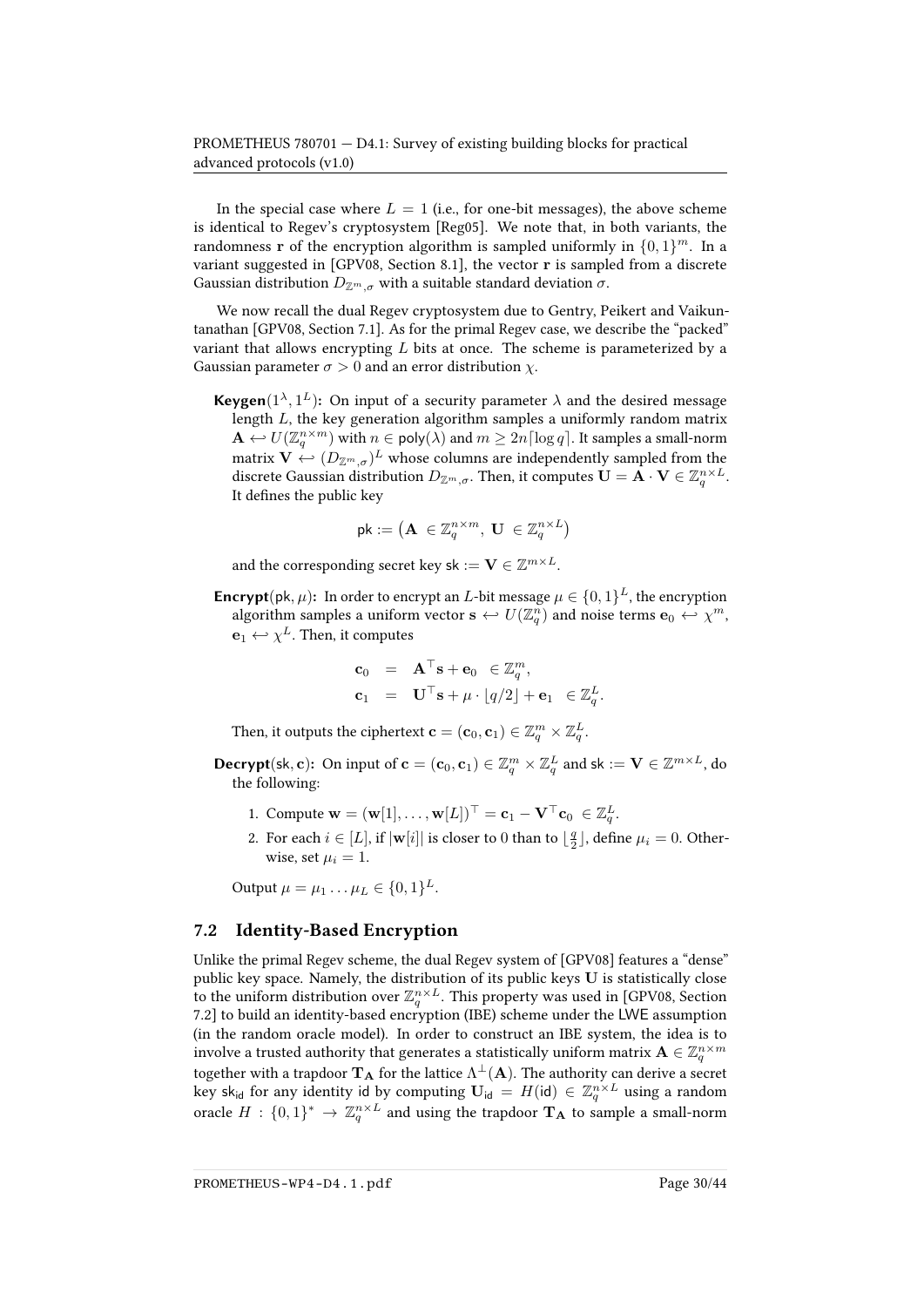matrix sk<sub>id</sub> =  $\mathbf{V}_{\mathsf{id}} \in \mathbb{Z}^{m \times L}$  with Gaussian entries such that  $\mathbf{A} \cdot \mathbf{V}_{\mathsf{id}} = \mathbf{U}_{\mathsf{id}} \bmod q.$ Ciphertexts can then be encrypted under the identity id by computing

$$
\begin{array}{rcl} \mathbf{c}_0 &=& \mathbf{A}^\top \cdot \mathbf{s} + \mathbf{e}_0 \ \in \mathbb{Z}_q^m, \\ \mathbf{c}_1 &=& \mathbf{U}_{\mathsf{id}}^\top \cdot \mathbf{s} + \mu \cdot \lfloor q/2 \rfloor + \mathbf{e}_1 \ \ \in \mathbb{Z}_q^L. \end{array}
$$

in such a way that the receiver can decrypt by computing  $\mathbf{w} = \mathbf{c}_1 - \mathbf{V}_{\mathsf{id}}^\top \cdot \mathbf{c}_0$ .

Interestingly, the resulting IBE scheme is simultaneously semantically secure and *anonymous* in that the ciphertext  $(c_0, c_1)$  computationally hides the message  $\mu \in \{0,1\}^L$  and the receiver's identity id. In particular, it is computationally infeasible to distinguish a ciphertext encrypted under the identity id from a random element of the ciphertext space  $\bar{\mathbb{Z}}_q^m\times \bar{\mathbb{Z}}_q^L$  . This property is useful in the design of *searchable public key* encryption (a.k.a. "public-key encryption with keyword search", or PEKS) [\[BDCOP04\]](#page-36-10). In short, PEKS is a public-key encryption primitive where a keyword-specific trapdoor  $td_W$  makes it possible to efficiently recognize any encryption of a particular keyword W without learning anything else. It was actually shown [\[BDCOP04,](#page-36-10) [ABC](#page-35-9)+05] that any anonymous IBE scheme can be used to generically construct a PEKS system. The scheme of [\[GPV08\]](#page-40-1) thus implies a PEKS scheme under the LWE assumption in the random oracle model.

Later on, the dual Regev cryptosystem [\[GPV08\]](#page-40-1) was used to construct anonymous IBE schemes in the standard model (see, e.g., [\[CHKP10,](#page-38-3) [ABB10,](#page-35-1) [Yam17\]](#page-43-0) and references therein), which also imply PEKS constructions that provably rely on the LWE assumption in the standard model.

## 7.3 Attribute-Based Encryption

The dual Regev system also enabled the realization of attribute-based encryption (ABE) schemes for circuits [\[BGG](#page-36-11)<sup>+</sup>14]. Attribute-based encryption [\[SW05,](#page-42-14) [GPSW06\]](#page-40-12) is a powerful generalization of identity-based encryption where ciphertexts are labeled with an attribute set S and secret keys  $\mathsf{sk}_P$  correspond to Boolean predicates P: the ABE functionality allows the decryptor to obtain the plaintext  $\mu$  as long as his secret key sk<sub>P</sub> corresponds to a predicate P such that  $P(S) = 1$ . Until 2013, all known ABE schemes were limited to access policies consisting of special cases of NC1 circuits. This situation changed when Gorbunov, Vaikuntanathan and Wee [\[GVW13\]](#page-40-13) used the LWE assumption (with subexponential approximation factors) to construct an ABE system where policies may be arbitrary circuits. In 2014, Boneh *et al.* [\[BGG](#page-36-11)<sup>+</sup>14] described an improved ABE scheme for all circuits, where the secret key size  $|\mathsf{sk}_P|$  only depends on the depth (rather than its size) of the circuit  $P$ . On the other hand, their scheme still relies on a strong LWE assumption with subexponential approximation factor.

Open problems. It still remains an open problem to construct an ABE system for all circuits under an LWE assumption with polynomial approximation factors. So far, the only known lattice-based ABE schemes that rely on such a mild assumption [\[GV15\]](#page-40-14) are restricted to predicates  $P$  that can be described as branching programs of (a priori bounded) polynomial length.

### 7.4 Homomorphic Encryption

A fully homomorphic encryption (FHE) scheme is an encryption scheme that enables the evaluation of arbitrarily complex functions on encrypted data. In compact FHE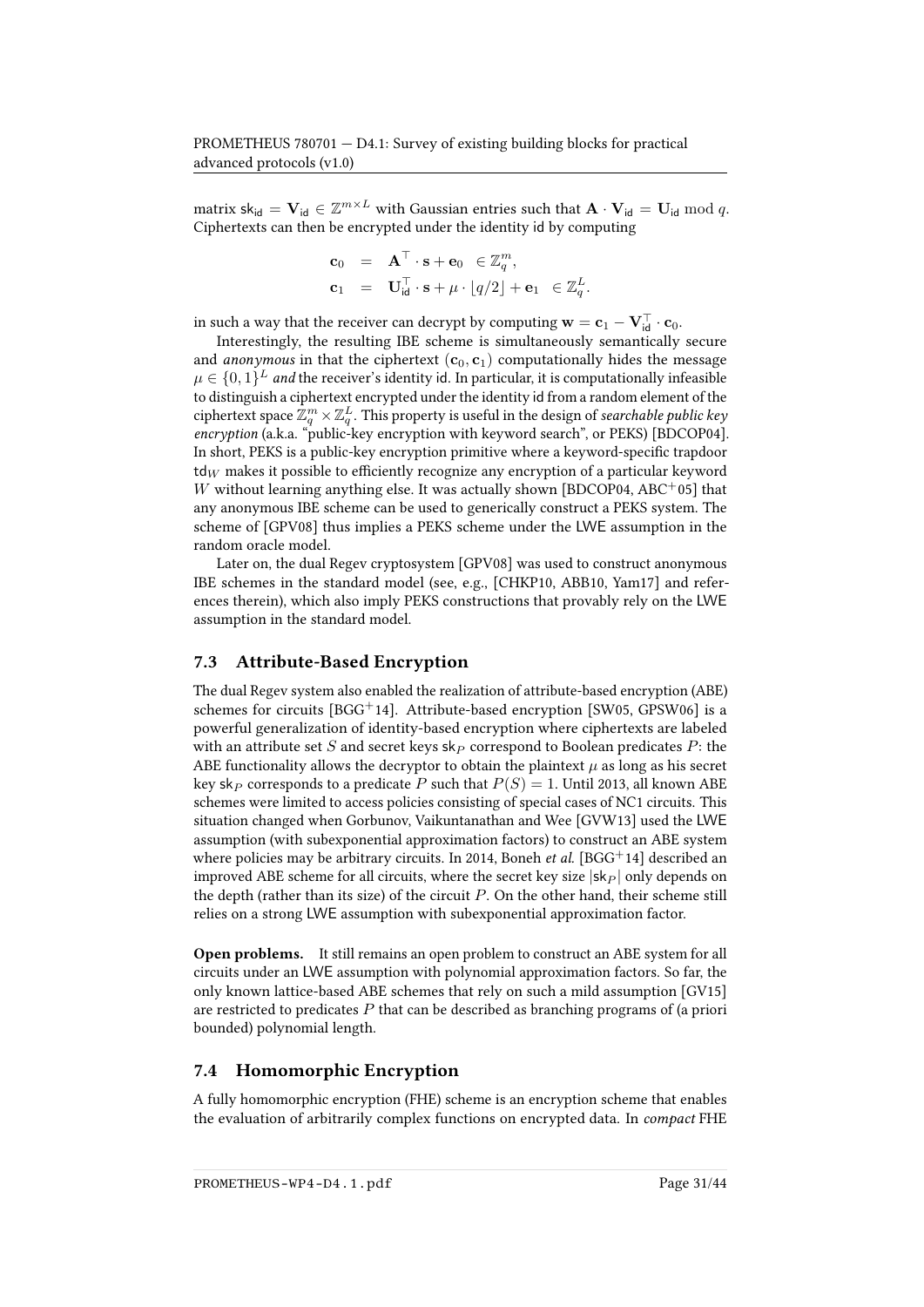schemes, the ciphertexts do not grow in size with each homomorphic operation. This section summarizes the main achievements in the area since Gentry's result [\[Gen09\]](#page-39-2).

#### 7.4.1 Brief Overview

The problem of designing compact FHE schemes was first suggested by Rivest, Adle-man and Dertouzos [\[RAD78\]](#page-42-0) in 1978. Still, the first plausible candidate was only given in 2009 by Gentry [\[Gen09\]](#page-39-2). His scheme involved new and relatively untested cryptographic assumptions in ideal lattices. Improved solutions with a better efficiency were suggested by Smart and Vercauteren [\[SV10\]](#page-42-15) and by Stehlé and Steinfeld [\[SS10\]](#page-42-16).

The main building block in Gentry's construction was a so-called "somewhat" homomorphic encryption scheme which enables the homomorphic evaluation of any function whose polynomial representation has bounded degree. Ciphertexts actually contain a noise that grows importantly during homomorphic multiplications, thus restricting the scheme to the evaluation of low-degree polynomials. Gentry showed that, as long as a leveled FHE scheme<sup>[2](#page-31-0)</sup> can homomorphically evaluate its own decryption circuit, it can be bootstrapped (by publicizing encryptions of the secret key bits) into a fully homomorphic system where arbitrary circuits may be evaluated using a fixed-size evaluation key. In order to obtain a leveled scheme of which the decryption circuit fits within its homomorphic capabilities, Gentry used "squashing step" which decreases the depth of the decryption circuit at the cost of making an additional very strong hardness assumption: namely, the hardness of the (average-case) sparse subset-sum problem. Brakerski and Vaikuntanathan [\[BV11b\]](#page-37-13) subsequently gave a much simpler somewhat homomorphic construction under the ring-LWE assumption.

In independent works, Gentry and Halevi [\[GH11\]](#page-40-15) and Brakerski and Vaikun-tanathan [\[BV11a\]](#page-37-14) described different techniques to avoid the squashing step and the sparse subset sum assumption. Brakerski and Vaikuntanathan [\[BV11a\]](#page-37-14) managed to base the security of their leveled FHE scheme entirely on the hardness of the LWE problem (for sub-exponential approximation factors) in standard (i.e., non-ideal) lattices. Starting with the results of Brakerski, Gentry and Vaikuntanathan [\[BGV12\]](#page-36-12), several works using different approaches [\[Bra12,](#page-37-15) [GSW13\]](#page-40-11) have reduced the required factor of approximation to quasi-polynomial approximation factors.

Many FHE schemes make use of a relatively involved multiplication procedure. In the LWE-based schemes of [\[BV11a,](#page-37-14) [BGV12\]](#page-36-12), the ciphertext c and secret key s are *n*-dimensional vectors whose inner product  $\langle c, s \rangle$  equals the plaintext  $\mu$  up to some small error term that is removed by rounding. Multiplication proceeds by tensoring ciphertexts  $c_1 \otimes c_2$  in such a way that a tensor product s⊗s of the secret key with itself can be used to decrypt  $c_1 \otimes c_2$  to  $\mu_1 \cdot \mu_2$ . Since tensoring blows up the ciphertexts size from  $O(n)$  to  $O(n^2)$  elements, the evaluator must relinearize [\[BV11a\]](#page-37-14) the ciphertext via a procedure that takes the long ciphertext that encrypts  $\mu_1 \cdot \mu_2$  under the long key s⊗s and compresses it into a normal-sized *n*-dimensional ciphertext encrypting  $\mu_1 \cdot \mu_2$ under some *n*-dimensional key  $t$ . To relinearize, the evaluator multiplies the long ciphertext vector by a special relinearization matrix, which is part of the homomorphic evaluation key. While ingenious, the relinearization step is somewhat expensive as it requires  $\Omega(n^3)$  operations, each of which has complexity polynomial in  $L$ . Also, each relinearization matrix has size  $\Omega(n^3)$  and the public key must contain  $L$  of them to evaluate circuits of multiplicative depth L. Gentry, Sahai and Waters [\[GSW13\]](#page-40-11) (GSW) described a scheme with a much simpler multiplication procedure which eliminates the

<span id="page-31-0"></span> $^2\mathrm{A}$  leveled FHE scheme is one that can evaluate Boolean circuits of bounded depth with an evaluation key of linear size in the maximal depth.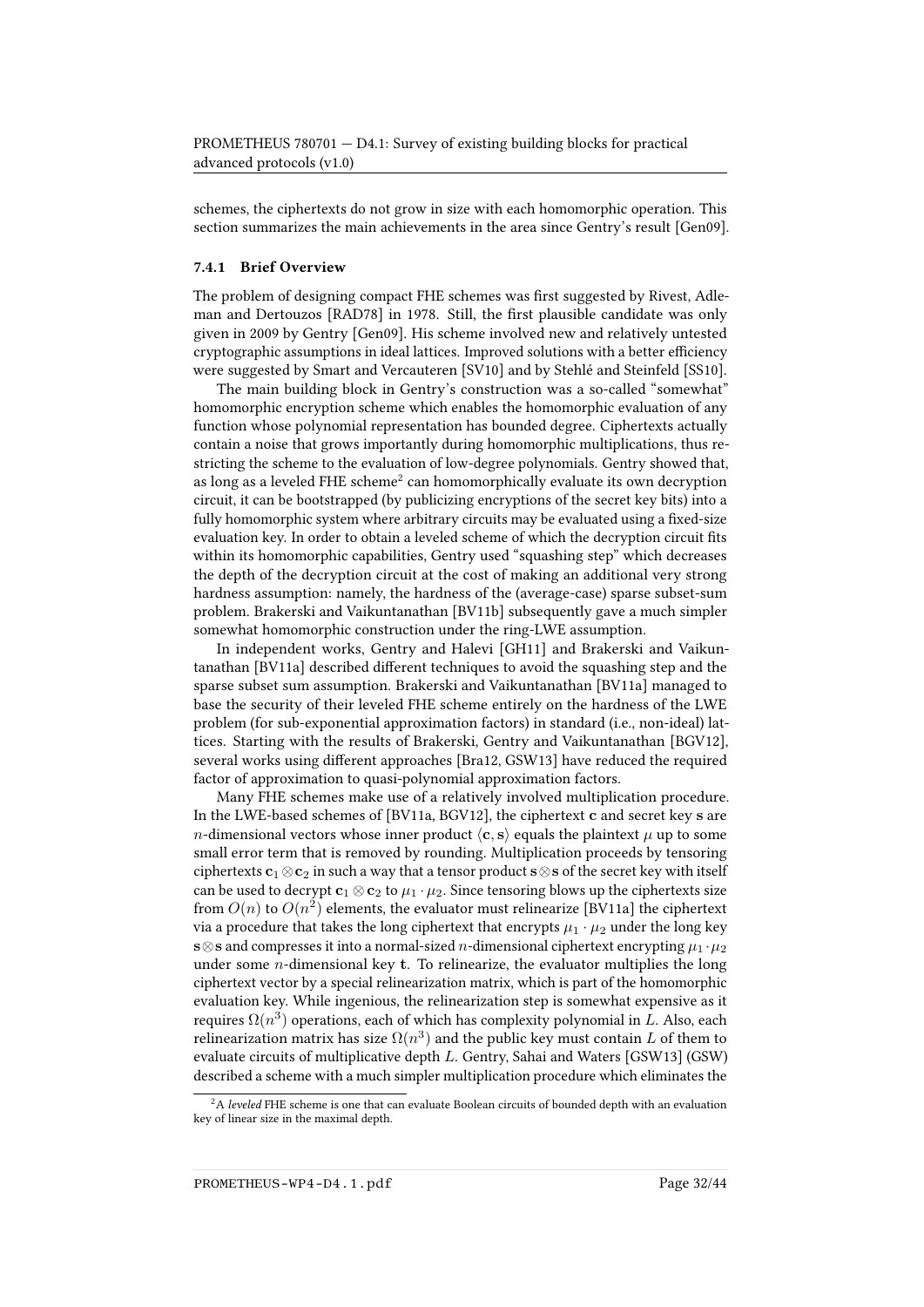need for a relinearization step and does not require any dimension/modulus-switching. In their scheme, each ciphertext is an  $n \times m$  matrix and their multiplication algorithm computes a product of two matrices. The Gentry-Sahai-Waters scheme turns out to be quite powerful as it was used as a crucial building block in a number of advanced cryptographic constructions (see, e.g.,  $[BGG^+14, BV15, GWW15a, GWW15b, Yam16,$  $[BGG^+14, BV15, GWW15a, GWW15b, Yam16,$  $[BGG^+14, BV15, GWW15a, GWW15b, Yam16,$  $[BGG^+14, BV15, GWW15a, GWW15b, Yam16,$  $[BGG^+14, BV15, GWW15a, GWW15b, Yam16,$ [MW16,](#page-41-0) [BV16,](#page-38-15) [BP16,](#page-37-0) [KW17,](#page-40-8) [Yam17,](#page-43-0) [PS18a,](#page-42-9) [BGG](#page-36-13)<sup>+</sup>18]). Since it is also the simplest known FHE system to date, we recall its description in the next subsection.

#### <span id="page-32-0"></span>7.4.2 The GSW FHE

This section recalls the leveled homomorphic encryption scheme of Gentry, Sahai and Waters [\[GSW13\]](#page-40-11) in its simplified variant described in [\[ASP14\]](#page-36-14). The description makes use of the "gadget matrix" introduced by Micciancio and Peikert [\[MP12\]](#page-41-11).

Micciancio and Peikert [\[MP12\]](#page-41-11) proved that, for any  $m \ge n \lceil \log q \rceil$ , there exists an efficiently computable matrix  $\mathbf{G} \in \mathbb{Z}_q^{n \times m}$  and an efficiently computable deterministic "short preimage" function  $\mathbf{G}^{-1}(\cdot)$  with the following property: on input of a matrix  $\mathbf{M}\in \mathbb{Z}_q^{n\times m'}$  , for any integer  $m'>0,$  the function  $\mathbf{G}^{-1}(\mathbf{M})$  outputs a binary matrix  $\mathbf{G}^{-1}(\mathbf{M})\in\{0,1\}^{m\times m'}$  such that  $\mathbf{G}\mathbf{G}^{-1}(\mathbf{M})=\mathbf{M}.$  Note that  $\mathbf{G}^{-1}(\cdot)$  is not a matrix itself but rather a function.

We can think of  $G$  as a special matrix with a "*public trapdoor*" that allows sampling short integer vectors  $\mathbf{v}\in \mathbb{Z}^m$  such that  $\mathbf{G}\cdot \mathbf{v}=\mathbf{0}^n.$  For example, by defining

$$
\mathbf{G} = \left[\mathbf{I}_n \otimes (1,2,4,\ldots,2^{\lceil \log q \rceil})^{\top} \mid \mathbf{0}^{n \times \lceil \log q \rceil} \right] \in \mathbb{Z}_q^{n \times m},
$$

where  $m = 2n \lceil \log q \rceil$ , we can define  $\mathbf{G}^{-1}(\cdot)$  to be the entry-wise binary decomposition function whose outputs are padded with zeroes until they reach the desired dimension.

**Keygen**( $1^{\lambda}$ ,  $1^d$ ): On input of a security parameter  $\lambda$  and a maximal circuit depth, the key generation algorithm samples the following elements:

- A uniformly random matrix  $\bar{\mathbf{A}} \leftarrow U(\mathbb{Z}_q^{(n-1)\times m})$  with  $n \in \mathsf{poly}(\lambda)$  and  $m = 2n \lceil \log q \rceil;$
- A uniformly random vector  $\mathbf{s} \leftarrow U(\mathbb{Z}_q^{n-1});$
- A small-norm vector  $\mathbf{e} \leftrightarrow \chi^m$ , which is sampled from the error distribution  $\chi$ .

It defines the public key

$$
\mathsf{pk} := \mathbf{A} = \begin{pmatrix} \bar{\mathbf{A}} \\ \mathbf{s}^\top \cdot \bar{\mathbf{A}} + \mathbf{e}^\top \end{pmatrix} \, \in \mathbb{Z}_q^{n \times m}
$$

and the corresponding secret key sk :=  $\mathbf{t} = \begin{pmatrix} -\mathbf{s} & -\mathbf{b} \\ 1 & -\mathbf{b} \end{pmatrix}$ 1  $\Big\} \in \mathbb{Z}_q^n.$ 

**Encrypt**(pk,  $\mu$ ): In order to encrypt a bit  $\mu \in \{0, 1\}$ , the encryption algorithm samples a uniform matrix  $\mathbf{R} \leftarrow U(\{0, 1\}^{m \times m})$  and computes

$$
\mathbf{C} = \mathbf{A} \cdot \mathbf{R} + \mu \cdot \mathbf{G} \ \in \mathbb{Z}_q^{n \times m},
$$

where  $\mathbf{G} \in \mathbb{Z}_q^{n \times m}$  is the gadget matrix of [\[MP12\]](#page-41-11).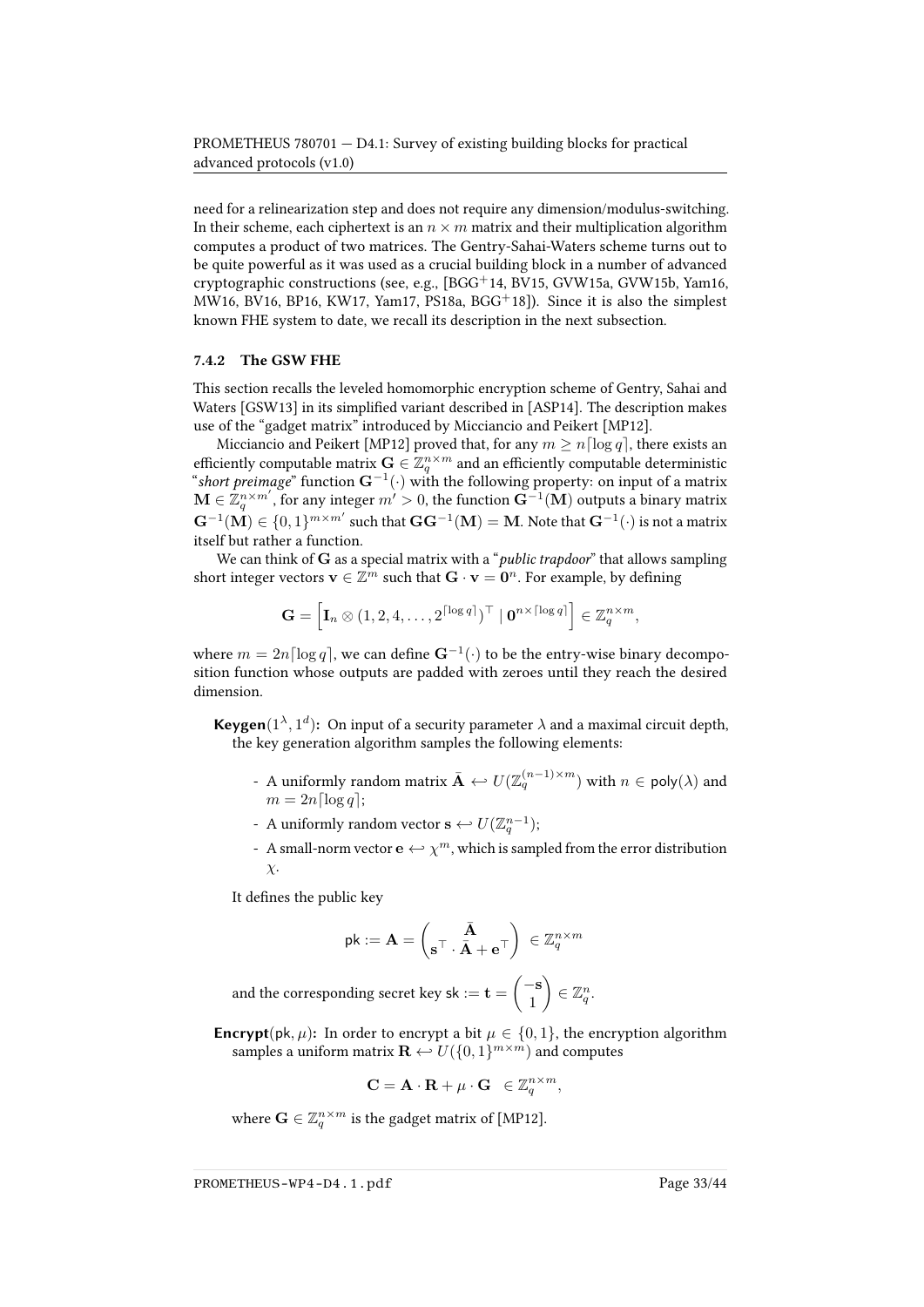**Decrypt**(sk, C): On input of a ciphertext  $\mathbf{C} \in \mathbb{Z}_q^{n \times m}$  and sk  $:= \mathbf{t} \in \mathbb{Z}_q^n$ , do the following:

1. Define  $\mathbf{w} = (0, \dots, 0, \lfloor q/2 \rfloor)^\top \in \mathbb{Z}_q^n$  and compute

$$
\mathbf{v} = \mathbf{C} \cdot \mathbf{G}^{-1}(\mathbf{w}) \in \mathbb{Z}_q^n.
$$

2. If  $|\mathbf{t}^\top \mathbf{v}|$  is close to 0, output  $\mu = 0$ . If  $|\mathbf{t}^\top \mathbf{v}|$  is close to  $\lfloor q/2 \rfloor$ , output  $\mu = 1$ .

**Eval**(pk,  $C_1$ ,  $C_2$ , *op*): Given two ciphertexts  $C_1$ ,  $C_2 \in \mathbb{Z}_q^{n \times m}$  and an operation  $op \in \{+, \times\}$  to be evaluated over  $\mathbf{C}_1$  and  $\mathbf{C}_2$ , do the following:

- If  $op =$  " + ", output  $\mathbf{C}^{+} := \mathbf{C}_{1} + \mathbf{C}_{2} \in \mathbb{Z}_{q}^{n \times m}$ .
- If  $op =$  "  $\times$  ", output  $\mathbf{C}^{\times} := \mathbf{C}_1 \cdot \mathbf{G}^{-1}(\mathbf{C}_2)$ .

If two fresh ciphertexts  $C_1 = A \cdot R_1 + \mu_1 \cdot G$  and  $C_2 = A \cdot R_2 + \mu_2 \cdot G$  encrypt  $\mu_1 \in \{0, 1\}$  and  $\mu_2 \in \{0, 1\}$ , respectively, then

$$
\mathbf{C}^{\times} = \mathbf{C}_{1} \cdot \mathbf{G}^{-1}(\mathbf{C}_{2}) = \mathbf{A} \cdot (\mathbf{R}_{1} \cdot \mathbf{G}^{-1}(\mathbf{C}_{2}) + \mu_{1} \cdot \mathbf{R}_{2}) + \mu_{1} \cdot \mu_{2} \cdot \mathbf{G}
$$
  
=  $\mathbf{A} \cdot \mathbf{R}^{\times} + \mu_{1} \cdot \mu_{2} \cdot \mathbf{G}$ 

is indeed an encryption of  $\mu_1 \cdot \mu_2 \in \{0, 1\}$  with the small-norm matrix

<span id="page-33-0"></span>
$$
\mathbf{R}^{\times} = \mathbf{R}_1 \cdot \mathbf{G}^{-1}(\mathbf{C}_2) + \mu_1 \cdot \mathbf{R}_2.
$$
 (14)

Unlike  $C^{\times}$ , the sum of two ciphertexts  $C^+ = A \cdot (R_1 + R_2) + (\mu_1 + \mu_2) \cdot G$  may not be an encryption of a bit since we may have  $\mu_1 + \mu_2 = 2$ . However, it is not a problem since we can still evaluate a circuit composed of NAND gates by computing

$$
\mathbf{C}^{\text{NAND}} = \mathbf{G} - \mathbf{C}_1 \cdot \mathbf{G}^{-1}(\mathbf{C}_2) = \mathbf{A}(-\mathbf{R}^{\times}) + (\mu_1 \text{ NAND } \mu_2) \cdot \mathbf{G},
$$

which allows evaluating any Boolean circuit of a priori bounded depth and still end up with an encryption of a Boolean value. Using Gentry's bootstrapping technique [\[Gen09\]](#page-39-2), the GSW scheme can be modified to enable the evaluation of any Boolean circuit with a given choice of public parameters.

As the matrix  $\mathbf{R}^{\times}$  inevitably has larger entries than  $\mathbf{R}_1$  and  $\mathbf{R}_2$ , the modulus q should be large enough to maintain the property that evaluated ciphertexts correctly decrypt with high probability. In its basic variant, the somewhat homomorphic scheme thus requires  $q$  to be exponentially large in the depth  $d$  of the considered circuit. Brakerski and Vaikuntanathan [\[BV14\]](#page-38-16) suggested a technique to prevent the noise matrix  $\mathbb{R}^{\times}$  from growing too large. They observed from [\(14\)](#page-33-0) that the magnitude of  $\mathbf{R}^{\times}$  can be minimized by evaluating "sequentialized" circuits, in such a way that  $\mathbf{R}_1$ is always the noise matrix of a fresh GSW ciphertext. In particular, if the circuit to be evaluated is a branching program of polynomial length L, the noise matrices only increase by a factor  $L \cdot \text{poly}(n)$ . By combining this observation with Barrington's theorem [\[Bar86\]](#page-36-15) and other ideas, Brakerski and Vaikuntanathan [\[BV14\]](#page-38-16) showed how to evaluate any NC1 circuit using a polynomial-size modulus  $q = \text{poly}(n)$ . Since the decryption circuit of the scheme is itself in NC1, Gentry's bootstrapping theorem [\[Gen09\]](#page-39-2) could be applied in [\[BV14\]](#page-38-16) to construct an FHE scheme with  $q = \text{poly}(n)$ under lattice assumptions with polynomial approximation factors.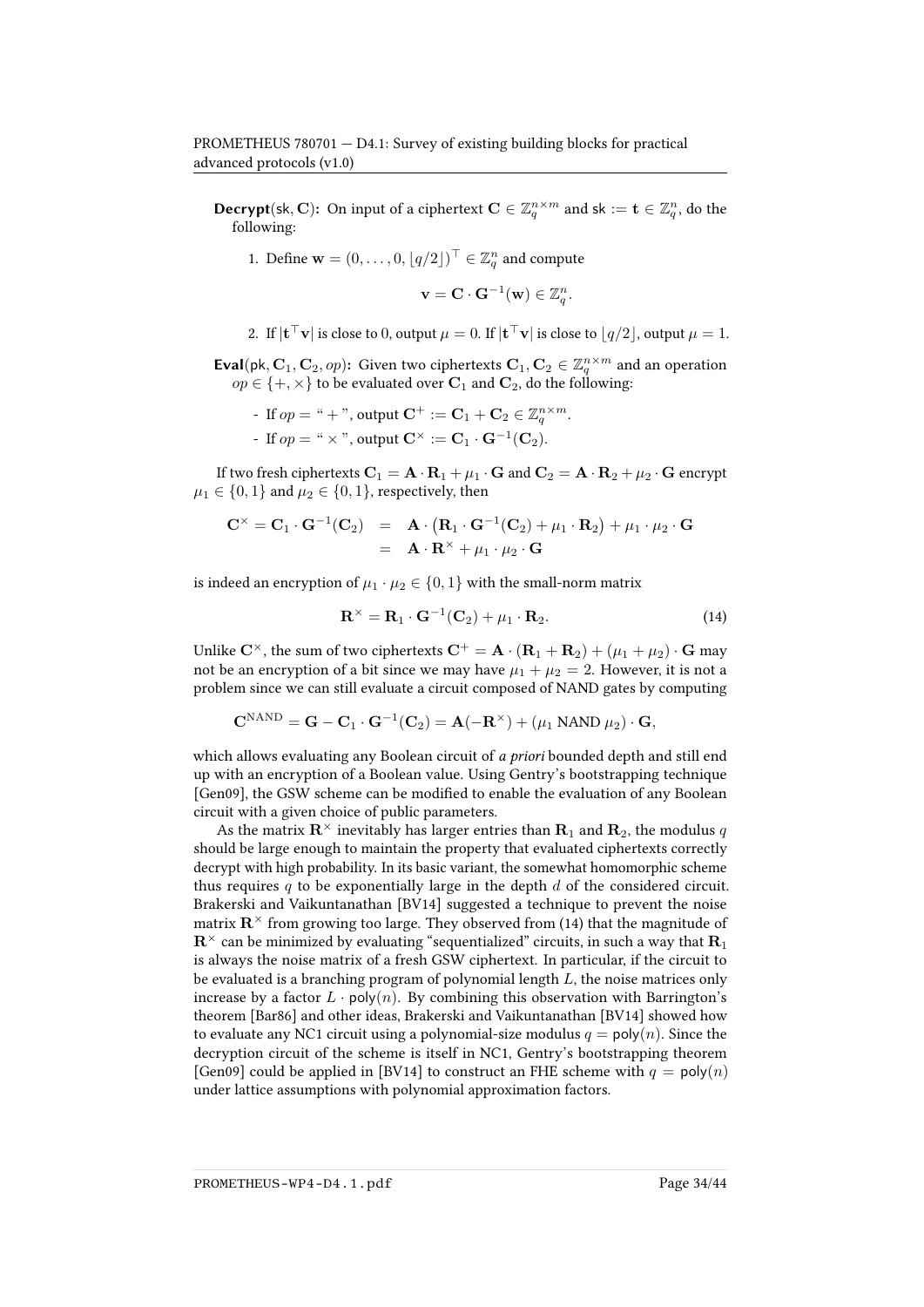## 7.5 Threshold Cryptosystems

In threshold cryptosystems, secret keys are broken into N shares  $s_1, \ldots, s_N$ , each of which is given to a different server. Using its secret key share  $\mathbf{s}_i$ , the *i*-th server can locally compute a partial secret-key operation (e.g., a partial decryption or a partial signature). A dedicated server can then gather at least  $t \leq N$  correct partial results in order to reconstruct the final result of the secret-key operation. In some applications, it is desirable to have non-interactive threshold protocols where servers should be able to generate their partial evaluations without interacting with one another.

The benefit of threshold cryptography [\[DF89\]](#page-39-1) is that setting  $t < N$  (a common scenario is  $t = N/2 - 1$ , when an honest majority is assumed) allows for fault-tolerant systems which can keep running when some server crashes. Second, the adversary is forced to break into  $t$  servers to compromise the security of the whole scheme.

A typical application of threshold cryptosystems is the design of e-voting protocols. They prevent individual shareholders from decrypting individual votes. At the same time, a quorum of at least  $t$ -out-of- $N$  trustees should be able to jointly decrypt the final result of an election without affecting the privacy of individual votes.

Lattice-based threshold protocols were studied by Bendlin and Damgård back in 2010 [\[BD10\]](#page-36-0). They gave a threshold variant of Regev's CPA-secure encryption scheme and Myers et al. [\[MSs11\]](#page-41-15) applied the technique to fully homomorphic encryption. Nout-of  $N$  threshold FHE systems were used in the context of multiparty computation protocols [\[AJLA](#page-35-0)+12, [MW16\]](#page-41-0) but they only considered the case  $t = N$  rather than arbitrary thresholds. Xie et al. [\[XXZ11\]](#page-43-4) put forth a chosen-ciphertext-secure threshold cryptosystem using lossy trapdoor functions. Their scheme can be instantiated under the LWE [\[PW08\]](#page-42-4) but the size of ciphertexts is at least linear in the number of servers. Bendlin et al. described threshold Gaussian sampling protocols [\[BKP13\]](#page-37-16) which can be used to realize threshold signatures and IBE schemes where the public key and the size of the signatures are all independent of the number of servers. A limitation of their schemes is that the servers can only carry out an a priori bounded number of online non-interactive private key operations before they must perform an interactive protocol.

Boneh *et al.* [\[BGGK17,](#page-36-16) [BGG](#page-36-13)<sup>+</sup>18] showed how to generically compile cryptographic functionalities into threshold functionalities using distributed FHE schemes as a building block. In particular, they obtain non-interactive threshold signatures and chosen-ciphertext-secure [\[RS91\]](#page-42-17) public-key encryption schemes with non-interactive threshold decryption protocols. As a consequence of relying on FHE, their constructions require strong LWE assumptions with subexponential approximation factors.

Several other works considered threshold systems from lattice assumptions. In the context of pseudorandom functions, Boneh et al. [\[BLMR13\]](#page-37-7) obtained threshold distributed PRFs from key-homomorphic PRFs [\[BLMR13,](#page-37-7) [BP14\]](#page-37-8), where the key sizes are independent of the number of evaluators and the evaluation process is also non-interactive. A recent work by Boneh et al. [\[BGG](#page-36-13)+18] described a generic method allowing to thresholdize several cryptographic functionalities, including pseudorandom functions, digital signatures and chosen-ciphertext-secure public-key encryption. They also gave a  $t$ -out-of- $N$  threshold decryption mechanism in the Gentry-Sahai-Waters FHE.

**Open problems.** To our knowledge, for arbitrary thresholds  $1 < t < N$  (the most interesting case being  $t \approx N/2$ ), it remains an open problem to come up with noninteractive threshold signatures, threshold cryptosystems or threshold PRFs under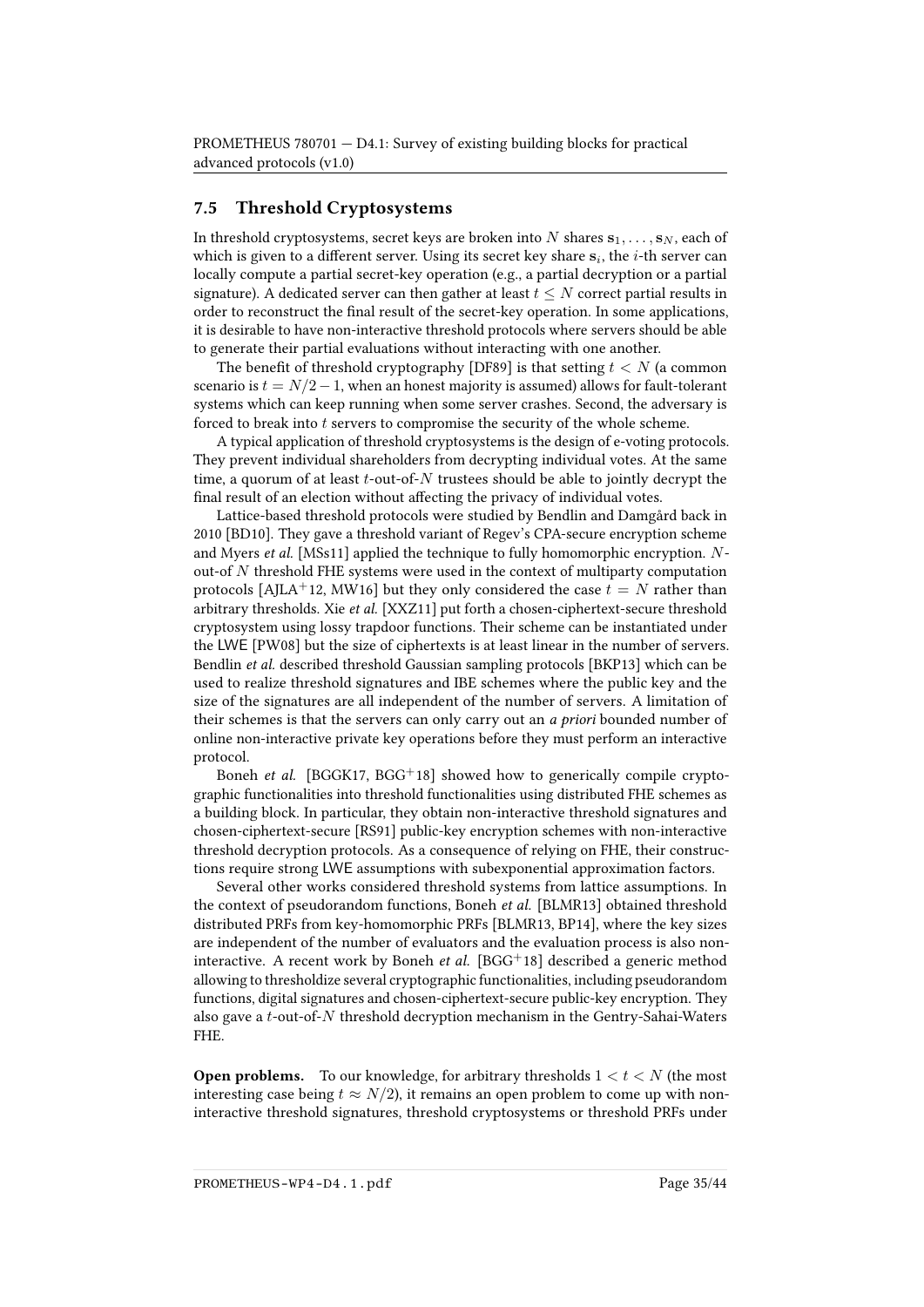standard lattice assumptions with polynomial approximation factors.

# 8 Conclusion

In the context of cryptographic building blocks for practical advanced protocols, a lot of work has already been done in the lattice setting, as shown in this document. But it remains several important open problems to solve. Within WP4 of the project, the purpose of PROMETHEUS is then to design and implement better lattice-based signatures, encryption, commitment schemes and zero-knowledge proof systems that can easily be combined altogether in higher-level protocols, and prove their security even against side-channel attacks.

# References

- <span id="page-35-1"></span>[ABB10] S. Agrawal, D. Boneh, and X. Boyen. Efficient lattice (H)IBE in the standard model. In EUROCRYPT 2010, 2010.
- <span id="page-35-3"></span>[ABB<sup>+</sup>19] Erdem Alkim, Paulo S. L. M. Barreto, Nina Bindel, Patrick Longa, and Jefferson E. Ricardini. The lattice-based digital signature scheme qtesla. 2019.
- <span id="page-35-9"></span>[ABC<sup>+</sup>05] M. Abdalla, M. Bellare, D. Catalano, E. Kiltz, T. Kohno, T. Lange, J. Malone-Lee, G. Neven, P. Paillier, and H. Shi. Searchable encryption revisited: Consistency properties, relation to anonymous IBE, and extensions. In Crypto, 2005.
- <span id="page-35-5"></span>[ABC<sup>+</sup>12] J.-H. Ahn, D. Boneh, J. Camenisch, S. Hohenberger, a. shelat, and B. Waters. Computing on authenticated data. In TCC, 2012.
- <span id="page-35-4"></span>[AFG<sup>+</sup>10] Masayuki Abe, Georg Fuchsbauer, Jens Groth, Kristiyan Haralambiev, and Miyako Ohkubo. Structure-preserving signatures and commitments to group elements. In CRYPTO 2010, volume 6223 of LNCS, pages 209–236. Springer, 2010.
- <span id="page-35-0"></span>[AJLA<sup>+</sup>12] G. Asharov, A. Jain, A. Lopez-Alt, E. Tromer, V. Vaikuntanathan, and D. Wichs. Multiparty computation with low communication, computation and interaction via threshold FHE. In Eurocrypt, 2012.
- <span id="page-35-2"></span>[AKPW13] J. Alwen, S. Krenn, K. Pietrzak, and D. Wichs. Learning with rounding, revisited - new reduction, properties and applications. In Crypto, 2013.
- <span id="page-35-6"></span>[ALP12] N. Attrapadung, B. Libert, and T. Peters. Computing on authenticated data: New privacy definitions and constructions. In Asiacrypt, 2012.
- <span id="page-35-7"></span>[ALP13] N. Attrapadung, B. Libert, and T. Peters. Efficient completely contexthiding quotable and linearly homomorphic signatures. In PKC, 2013.
- <span id="page-35-8"></span>[AO00] Masayuki Abe and Tatsuaki Okamoto. Provably secure partially blind signatures. In CRYPTO 2000, volume 1880 of Lecture Notes in Computer Science, pages 271–286. Springer, 2000.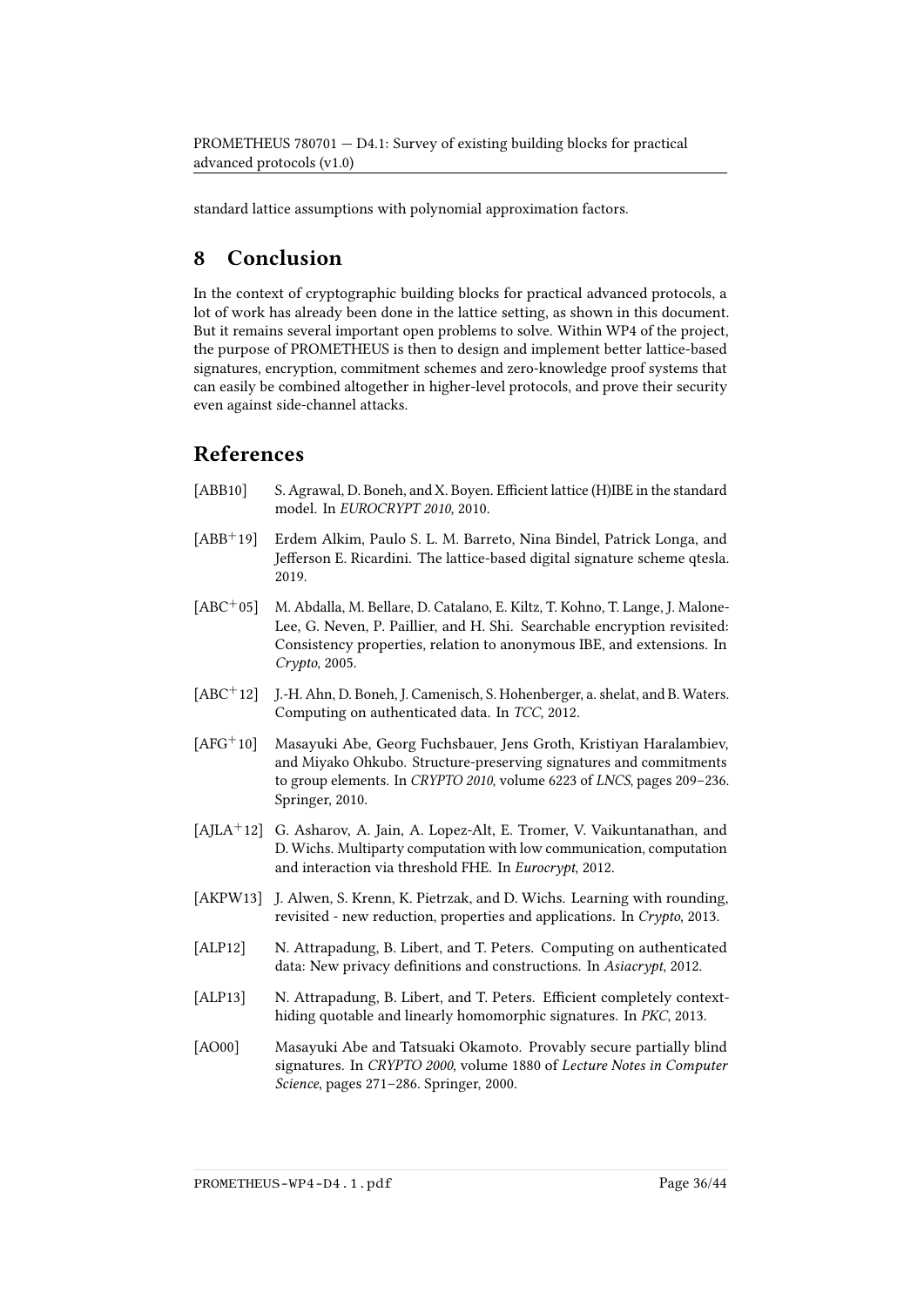- <span id="page-36-1"></span>[AP09] J. Alwen and C. Peikert. Generating shorter bases for hard random lattices. In STACS 2009, volume 3 of LIPIcs, pages 75–86. Schloss Dagstuhl - Leibniz-Zentrum fuer Informatik, Germany, 2009.
- <span id="page-36-6"></span>[AS15] J. Alperin-Sheriff. Short signatures with short public keys from homomorphic trapdoor functions. In PKC, 2015.
- <span id="page-36-14"></span>[ASP14] J. Alperin-Sheriff and C. Peikert. Faster bootstrapping with polynomial error. In Crypto, 2014.
- <span id="page-36-15"></span>[Bar86] D. Barrington. Bounded-width polynomial-size branching programs recognize exactly those languages in nc1. In STOC, 1986.
- <span id="page-36-0"></span>[BD10] R. Bendlin and I. Damgård. Threshold decryption and zero-knowledge proofs for lattice-based cryptosystems. In TCC, 2010.
- <span id="page-36-10"></span>[BDCOP04] D. Boneh, G. Di Crescenzo, R. Ostrovsky, and G. Persiano. Public key encryption with keyword search. In Eurocrypt, 2004.
- <span id="page-36-2"></span>[BDL<sup>+</sup>18] C. Baum, I. Damgård, V. Lyubashevsky, S. Oechsner, and C. Peiket. More efficient commitments from structured lattice assumptions. In SCN, 2018.
- <span id="page-36-9"></span>[BF11a] D. Boneh and D. M. Freeman. Homomorphic signatures for polynomial functions. In Eurocrypt, 2011.
- <span id="page-36-8"></span>[BF11b] D. Boneh and D. M. Freeman. Linearly homomorphic signatures over binary fields and new tools for lattice-based signatures. In PKC, 2011.
- <span id="page-36-7"></span>[BFKW09] D. Boneh, D. Freeman, J. Katz, and B. Waters. Signing a linear subspace: Signature schemes for network coding. In PKC, 2009.
- <span id="page-36-3"></span>[BFM88] M. Blum, M. Feldman, and S. Micali. Non-interactive zero-knowledge and its applications. In STOC, 1988.
- <span id="page-36-5"></span>[BFP<sup>+</sup>15] A. Banerjee, G. Fuchsbauer, C. Peikert, K. Pietrzak, and S. Stevens. Keyhomomorphic constrained pseudorandom functions. In TCC, 2015.
- <span id="page-36-11"></span>[BGG<sup>+</sup>14] D. Boneh, C. Gentry, S. Gorbunov, S. Halevi, V. Nikolaenko, G. Segev, V. Vaikuntanathan, and D. Vinayagamurthy. Fully key-homomorphic encryption, arithmetic ABE and compact garbled circuits. In Eurocrypt, 2014.
- <span id="page-36-13"></span>[BGG+18] D. Boneh, R. Gennaro, S. Goldfeder, A. Jain, S. Kim, P. Rasmussen, and A. Sahai. Threshold cryptosystems from threshold fully homomorphic encryption. In Crypto, 2018.
- <span id="page-36-16"></span>[BGGK17] D. Boneh, R. Gennaro, S. Goldfeder, and S. Kim. A lattice-based universal thresholdizer for cryptographic systems. Cryptology ePrint Archive: Report 2017/251, September 2017.
- <span id="page-36-4"></span>[BGI14] E. Boyle, S. Goldwasser, and I. Ivan. Functional signatures and pseudorandom functions. In PKC, 2014.
- <span id="page-36-12"></span>[BGV12] Z. Brakerski, C. Gentry, and V. Vaikuntanathan. (leveled) fully homomorphic encryption without bootstrapping. In ITCS, 2012.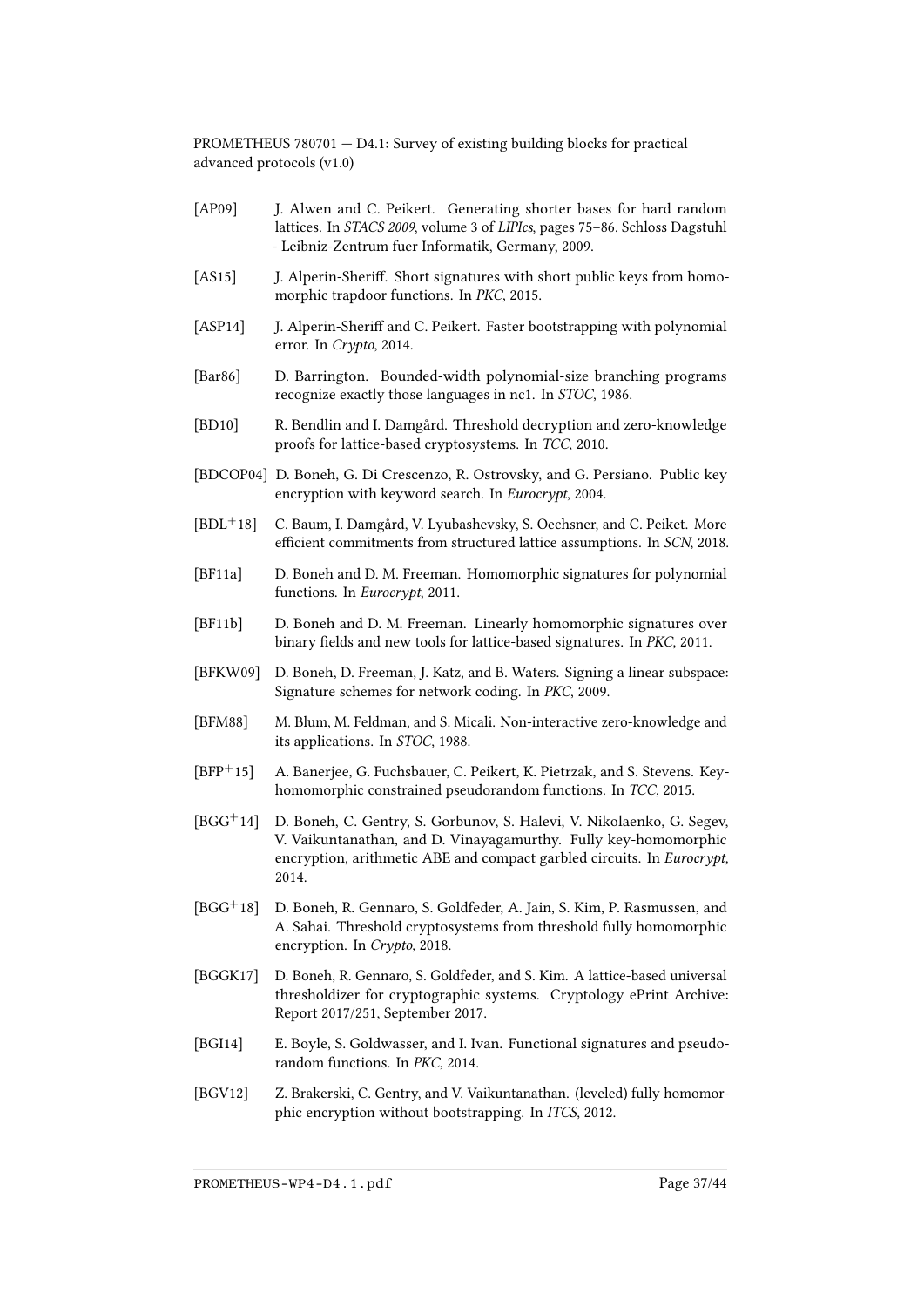- <span id="page-37-12"></span> $[BHJ^+15]$  F. Böhl, D. Hofheinz, T. Jager, J. Koch, and C. Striecks. Confined guessing: New signatures from standard assumptions. Journal of Cryptology, 28(1):176–208, 2015.
- <span id="page-37-1"></span>[BHP17] Z. Brakerski, S. Halevi, and A. Polychroniadou. Four round secure computation without setup. In TCC, 2017.
- <span id="page-37-4"></span>[BKLP15] F. Benhamouda, S. Krenn, V. Lyubashevsky, and K. Pietrzak. Efficient zero-knowledge proofs for commitments from learning with errors over rings. In ESORICS 2015, volume 9326 of LNCS, pages 305–325. Springer, 2015.
- <span id="page-37-10"></span>[BKM17] D. Boneh, S. Kim, and H. Montgomery. Private puncturable prfs from standard lattice assumptions. In Eurocrypt, 2017.
- <span id="page-37-16"></span>[BKP13] R. Bendlin, S. Krehbiel, and C. Peikert. How to share a lattice trapdoor: Threshold protocols for signatures and (H)IBE. In ACNS, 2013.
- <span id="page-37-7"></span>[BLMR13] D. Boneh, K. Lewi, H. Montgomery, and A. Raghunathan. Keyhomomorphic PRFs and their applications. In Crypto, 2013.
- <span id="page-37-2"></span>[BLP<sup>+</sup>13] Z. Brakerski, A. Langlois, C. Peikert, O. Regev, and D. Stehlé. On the classical hardness of learning with errors. In STOC, 2013.
- <span id="page-37-3"></span>[Blu82] M. Blum. Coin flipping by telephone: A protocol for solving impossible problems. In COMPCON – 24th IEEE Computer Society International Conference, 1982.
- <span id="page-37-11"></span>[Boy10] X. Boyen. Lattice mixing and vanishing trapdoors: A framework for fully secure short signatures and more. In PKC, 2010.
- <span id="page-37-8"></span>[BP14] A. Banerjee and C. Peikert. New and improved key-homomorphic pseudorandom functions. In Crypto, 2014.
- <span id="page-37-0"></span>[BP16] Z. Brakerski and R. Perlman. Lattice-based fully dynamic multi-key fhe with short ciphertexts. In Crypto, 2016.
- <span id="page-37-6"></span>[BPR12] A. Banerjee, C. Peikert, and A. Rosen. Pseudorandom functions and lattices. In Eurocrypt, 2012.
- <span id="page-37-5"></span>[BR93] M. Bellare and P. Rogaway. Random oracles are practical: a paradigm for designing efficient protocols. In ACM-CCS 1993, pages 62-73. ACM, 1993.
- <span id="page-37-15"></span>[Bra12] Z. Brakerski. Fully homomorphic encryption without modulus switching from classical GapSVP. In Crypto, 2012.
- <span id="page-37-9"></span>[BTVW17] Z. Brakerski, R. Tsabary, V. Vaikuntanathan, and H. Wee. Private constrained PRFs (and more) from lattices. In TCC, 2017.
- <span id="page-37-14"></span>[BV11a] Z. Brakerski and V. Vaikuntanathan. Efficient fully homomorphic encryption from (standard) LWE. In FOCS, 2011.
- <span id="page-37-13"></span>[BV11b] Z. Brakerski and V. Vaikuntanathan. Fully homomorphic encryption from ring-LWE and security for key dependent messages. In Crypto, 2011.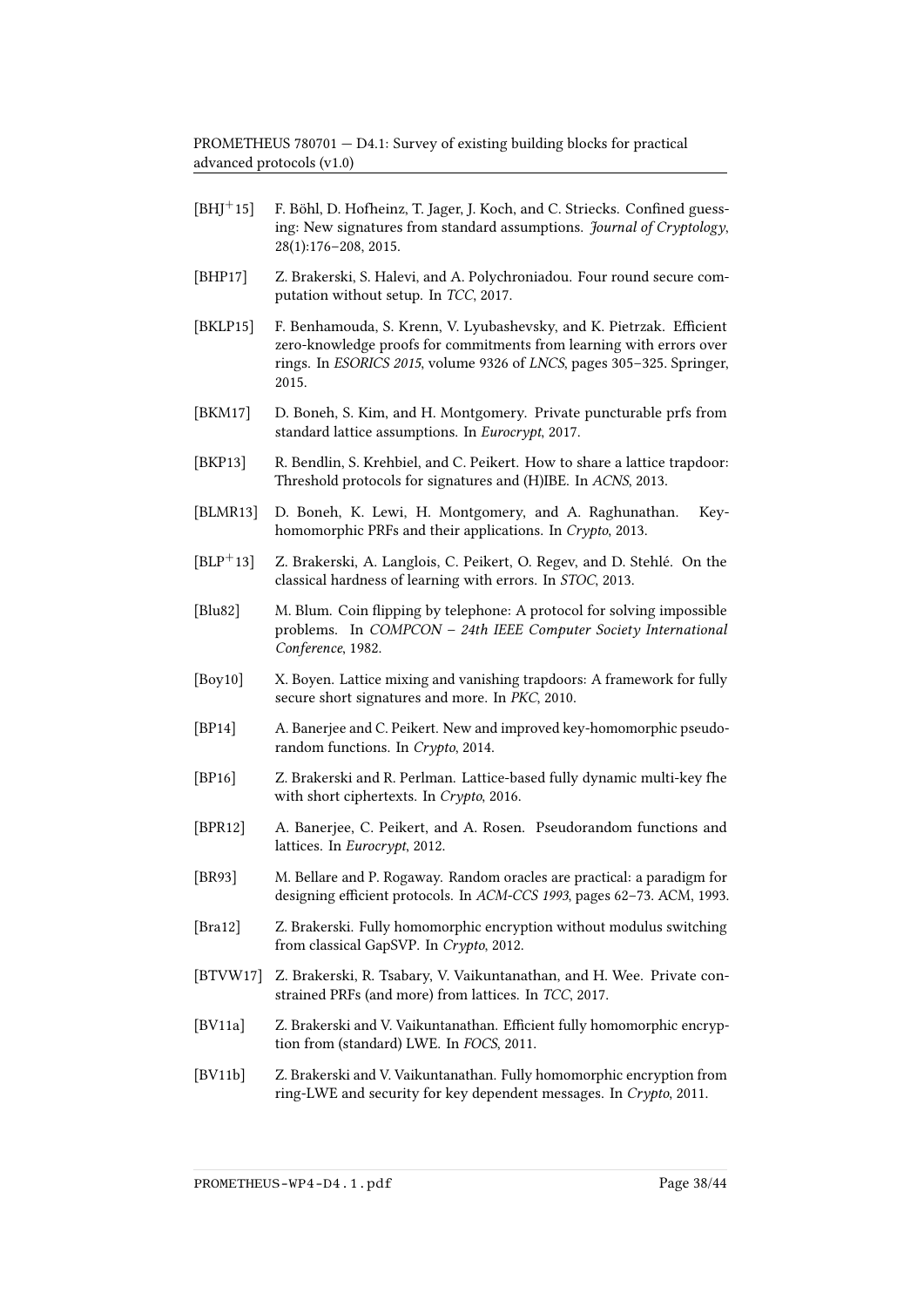- <span id="page-38-16"></span>[BV14] Z. Brakerski and V. Vaikuntanathan. Lattice-based FHE as secure as PKE. In ITCS, 2014.
- <span id="page-38-8"></span>[BV15] Z. Brakerski and V. Vaikuntanathan. Constrained key-homomorphic PRFs from standard lattice assumptions (or: How to secretly embed a circuit in your PRF). In *TCC*, 2015.
- <span id="page-38-15"></span>[BV16] Z. Brakerski and V. Vaikuntanathan. Circuit-ABE from LWE: Unbounded attributes and semi-adaptive security. In Crypto, 2016.
- <span id="page-38-7"></span>[BW13] D. Boneh and B. Waters. Constrained pseudorandom functions and their applications. In Asiacrypt, 2013.
- <span id="page-38-10"></span>[CC17] R. Canetti and Y. Chen. Constraint-hiding constrained PRFs for NC1 from LWE. In Eurocrypt, 2017.
- <span id="page-38-6"></span>[CDN09] J. Camenisch, M. Dubovitskaya, and G. Neven. Oblivious transfer with access control. In ACM-CCS 2009, pages 131–140, 2009.
- <span id="page-38-4"></span>[CFSY96] R. Cramer, M. Franklin, B. Schoenmakers, and M. Yung. Multi-authority secret-ballot elections with linear work. In Eurocrypt, 1996.
- <span id="page-38-9"></span>[CG07] S. Canard and A. Gouget. Divisible e-cash systems can be truly anonymous. In Eurocrypt, 2007.
- <span id="page-38-11"></span>[Cha82a] David Chaum. Blind Signatures for Untraceable Payments. In Crypto, LNCS, pages 199–203. Springer, 1982.
- <span id="page-38-14"></span>[Cha82b] David Chaum. Blind signatures for untraceable payments. In CRYPTO 1982, pages 199–203. Plenum Press, New York, 1982.
- <span id="page-38-0"></span>[Cha85] David Chaum. Security without Identification: Transactions System to Make Big Brother Obsolete. Communications of the ACM, 28(10):1030– 1044, 1985.
- <span id="page-38-3"></span>[CHKP10] D. Cash, D. Hofheinz, E. Kiltz, and C. Peikert. Bonsai trees, or how to delegate a lattice basis. In Eurocrypt, 2010.
- <span id="page-38-1"></span>[CHL05] J. Camenisch, S. Hohenberger, and A. Lysyanskaya. Compact e-cash. In Eurocrypt, 2005.
- <span id="page-38-12"></span> $[CKL+15]$  J. Camenisch, S. Krenn, A. Lehmann, G.-L. Mikkelsen, G. Neven, and M.-0. Pedersen. Formal treatment of privacy-enhancing credential systems. In SAC 2015, LNCS, pages 3–24. Springer, 2015.
- <span id="page-38-5"></span>[CL01] Jan Camenisch and Anna Lysyanskaya. An efficient system for nontransferable anonymous credentials with optional anonymity revocation. In EUROCRYPT 2001, number 2045 in LNCS, pages 93–118. Springer, 2001.
- <span id="page-38-2"></span>[CL02] Jan Camenisch and Anna Lysyanskaya. A signature scheme with efficient protocols. In SCN 2002, number 2576 in LNCS, pages 268–289. Springer, 2002.
- <span id="page-38-13"></span>[CL04] Jan Camenisch and Anna Lysyanskaya. Signature schemes and anonymous credentials from bilinear maps. In CRYPTO 2004, number 3152 in LNCS, pages 56–72. Springer, 2004.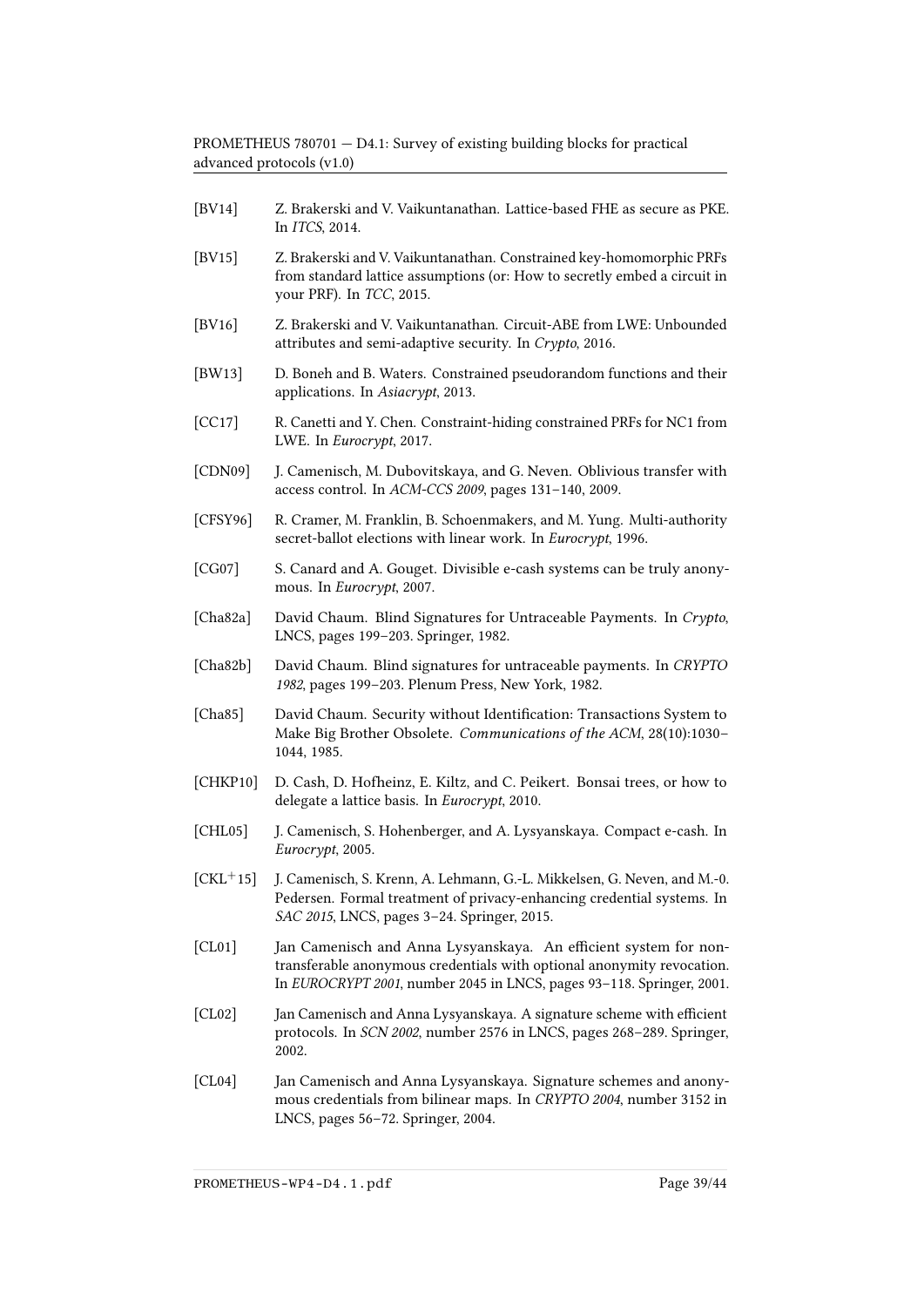- <span id="page-39-8"></span>[CLW] R. Canetti, A. Lombardi, and D. Wichs. Non-interactive zero knowledge and correlation intractability from circular-secure fhe. Cryptology ePrint Archive: Report 2018/1248.
- <span id="page-39-5"></span>[Cra96] Ronald Cramer. Modular Design of Secure, yet Practical Cryptographic Protocols. PhD thesis, University of Amsterdam, 1996.
- <span id="page-39-15"></span>[CS18] Remi Clarisse and Olivier Sanders. Short group signature in the standard model. IACR Cryptology ePrint Archive, 2018:1115, 2018.
- <span id="page-39-0"></span>[CVH91] David Chaum and Eugène Van Heyst. Group signatures. In EUROCRYPT 1991, volume 547 of LNCS, pages 257–265. Springer, 1991.
- <span id="page-39-14"></span>[Dam00] I. Damgård. Efficient concurrent zero-knowledge in the auxiliary string model. In Eurocrypt, 2000.
- <span id="page-39-16"></span>[Des93] Y. Desmedt. Computer security by redefining what a computer is. In New Security Paradigms Workshop (NSPW), 1993.
- <span id="page-39-1"></span>[DF89] Y. Desmedt and Y. Frankel. Threshold cryptosystems. In Crypto, 1989.
- <span id="page-39-11"></span>[DKL<sup>+</sup>18] Léo Ducas, Eike Kiltz, Tancrède Lepoint, Vadim Lyubashevsky, Peter Schwabe, Gregor Seiler, and Damien Stehlé. Crystals-dilithium: A latticebased digital signature scheme. IACR Trans. Cryptogr. Hardw. Embed. Syst., 2018(1):238–268, 2018.
- <span id="page-39-13"></span>[DM14] L. Ducas and D. Micciancio. Improved short lattice signatures in the standard model. In Crypto, 2014.
- <span id="page-39-7"></span>[DPLNS17] R. Del Pino, V. Lyubashevsky, G. Neven, and G. Seiler. Practical quantumsafe voting from lattices. In ACM-CCS, 2017.
- <span id="page-39-3"></span>[DPLS18] R. Del Pino, V. Lyubashevsky, and G. Seiler. Lattice-based group signatures and zero-knoweldge proofs of automorphism stability. In ACM-CCS, 2018.
- <span id="page-39-10"></span>[DS15] N. Döttling and D. Schröder. Efficient pseudorandom functions via onthe-fly adaptation. In Crypto, 2015.
- <span id="page-39-12"></span>[FHK<sup>+</sup>17] Pierre-Alain Fouque, Jeffrey Hoffstein, Paul Kirchner, Vadim Lyubashevsky, Thomas Pornin, Thomas Prest, Thomas Ricosset, Gregor Seiler, William Whyte, and Zhenfei Zhang. Falcon: Fast-fourier lattice-based compact signatures over ntru. In Specification 1.0, 2017.
- <span id="page-39-4"></span>[FS87] Amos Fiat and Adi Shamir. How to prove yourself: Practical solutions to identification and signature problems. In Crypto, 1987.
- <span id="page-39-6"></span>[FS90] Uriel Feige and Adi Shamir. Witness Indistinguishable and Witness Hiding Protocols. In ACM, editor, STOC, pages 416–426, 1990.
- <span id="page-39-2"></span>[Gen09] C. Gentry. Fully homomorphic encryption using ideal lattices. In STOC 2009, pages 169–178. ACM, 2009.
- <span id="page-39-9"></span>[GGM86] O. Goldreich, S. Goldwasser, and S. Micali. How to construct random functions. In  $\tilde{J}$ . of ACM, volume 33, 1986.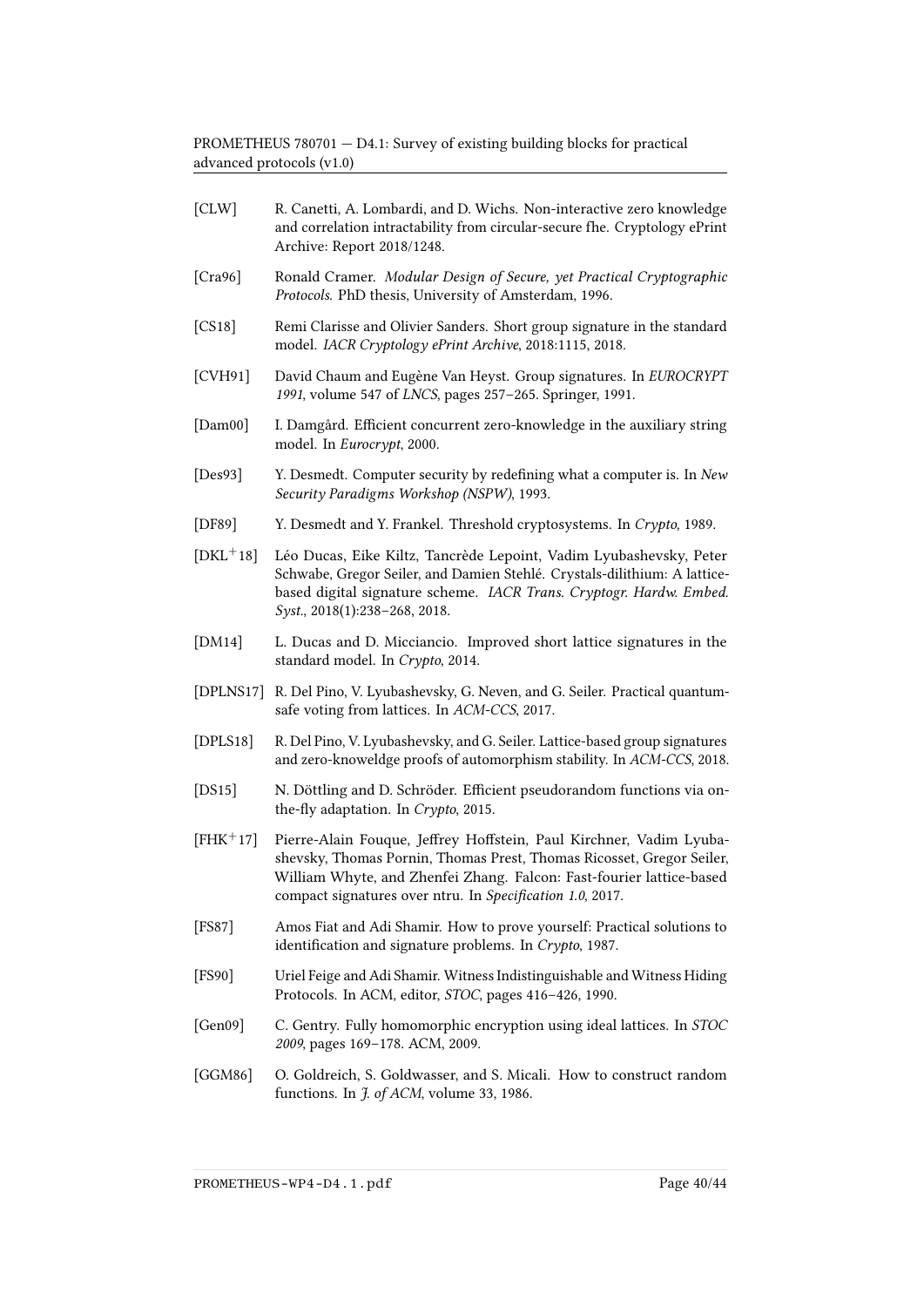- <span id="page-40-15"></span>[GH11] C. Gentry and S. Halevi. Fully homomorphic encryption without squashing using depth-3 arithmetic circuits. In FOCS, 2011.
- <span id="page-40-4"></span>[GMR85] Shafi Goldwasser, Silvio Micali, and Charles Rackoff. The knowledge complexity of interactive proof-systems. In STOC 1985, pages 291–304. ACM, 1985.
- <span id="page-40-12"></span>[GPSW06] V. Goyal, O. Pandey, A. Sahai, and B. Waters. Attribute-based encryption for fine-grained access control of encrypted data. In ACM-CCS, 2006.
- <span id="page-40-1"></span>[GPV08] C. Gentry, C. Peikert, and V. Vaikuntanathan. Trapdoors for hard lattices and new cryptographic constructions. In STOC, 2008.
- <span id="page-40-11"></span>[GSW13] C. Gentry, A. Sahai, and B. Waters. Homomorphic encryption from learning with errors: Conceptually-simpler, asymptotically-faster, attributebased. In Crypto, 2013.
- <span id="page-40-3"></span>[GTKPV10] S. Goldwasser, Y. Tauman Kalai, C. Peikert, and V. Vaikuntanathan. Robustness of the learning with errors assumption. In ICS, page 0, 2010.
- <span id="page-40-14"></span>[GV15] S. Gorbunov and D. Vinayagamurthy. Riding on asymmetry: Efficient ABE for branching programs. In Asiacrypt, 2015.
- <span id="page-40-13"></span>[GVW13] S. Gorbunov, V. Vaikuntanathan, and H. Wee. Attribute-based encryption for circuits. In STOC, 2013.
- <span id="page-40-16"></span>[GVW15a] S. Gorbunov, V. Vaikuntanathan, and H. Wee. Predicate encryption for circuits from LWE. In Crypto, 2015.
- <span id="page-40-10"></span>[GVW15b] S. Gorbunov, V. Vaikuntanathan, and D. Wichs. Leveled fully homomorphic signatures from standard lattices. In STOC, 2015.
- <span id="page-40-5"></span>[HILL99] J. Hastad, R. Impagliazzo, L. Levin, and M. Luby. A pseudorandom generator from any one-way function. SIAM Journal on Computing, 8(4):1364– 1396, 1999.
- <span id="page-40-6"></span>[JKP18] T. Jager, R. Kurek, and J. Pan. Simple and more efficient PRFs with tight security from LWE and matrix-DDH. In Asiacrypt, 2018.
- <span id="page-40-9"></span>[JMSW02] R. Johnson, D. Molnar, D. Song, and D. Wagner. Homomorphic signature schemes. In TC-RSA, 2002.
- <span id="page-40-7"></span>[KPTTZ13] A. Kiayias, S. Papadopoulos, N. Triandopoulos, and T. Thomas Zacharias. Delegatable pseudorandom functions and applications. In ACM-CCS, 2013.
- <span id="page-40-2"></span>[KTX08] A. Kawachi, K. Tanaka, and K. Xagawa. Concurrently secure identification schemes based on the worst-case hardness of lattice problems. In Asiacrypt, 2008.
- <span id="page-40-0"></span>[KTY07] Aggelos Kiayias, Yiannis Tsiounis, and Moti Yung. Group encryption. In ASIACRYPT 2007, number 4833 in LNCS, pages 181–199. Springer, 2007.
- <span id="page-40-8"></span>[KW17] S. Kim and D. Wu. Watermarking cryptographic functionalities from standard lattice assumptions. In Crypto, 2017.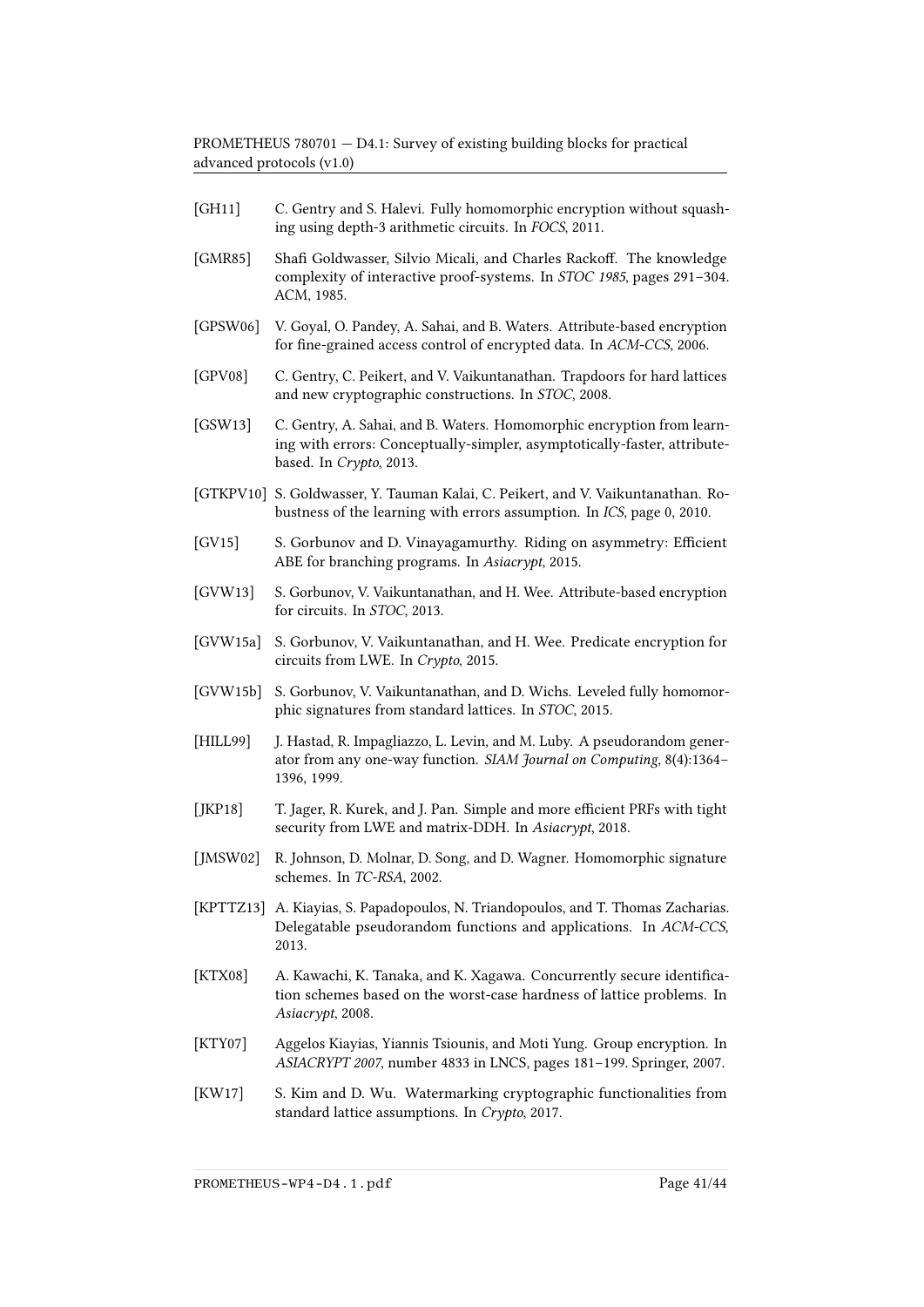- <span id="page-41-9"></span>[KW18] S. Kim and D. Wu. Multi-theorem preprocessing nizks from lattices. In Crypto, 2018.
- <span id="page-41-12"></span>[KY16] S. Katsumata and S. Yamada. Partitioning via non-linear polynomial functions: More compact ibes from ideal lattices and bilinear maps. In Asiacrypt, 2016.
- <span id="page-41-3"></span>[LLM+16a] B. Libert, S. Ling, F. Mouhartem, K. Nguyen, and H. Wang. Signature schemes with efficient protocols and dynamic group signatures from lattice assumptions. In Asiacrypt, 2016.
- <span id="page-41-7"></span>[LLM+16b] B. Libert, S. Ling, F. Mouhartem, K. Nguyen, and H. Wang. Zeroknowledge arguments for matrix-vector relations and lattice-based group encryption. In Asiacrypt, 2016.
- <span id="page-41-14"></span>[LLNW16] B. Libert, S. Ling, K. Nguyen, and H. Wang. Zero-knowledge arguments for lattice-based accumulators: Logarithmic-size ring signatures and group signatures without trapdoors. In *Eurocrypt*, 2016.
- <span id="page-41-8"></span>[LLNW17] B. Libert, S. Ling, K. Nguyen, and H. Wang. Zero-knowledge arguments for lattice-based PRFs and applications to e-cash. In Asiacrypt, 2017.
- <span id="page-41-10"></span>[LM08] V. Lyubashevsky and D. Micciancio. Asymptotically efficient lattice-based digital signatures. In TCC, 2008.
- <span id="page-41-2"></span>[LNSW13] San Ling, Khoa Nguyen, Damien Stehlé, and Huaxiong Wang. Improved zero-knowledge proofs of knowledge for the ISIS problem, and applications. In PKC, 2013.
- <span id="page-41-13"></span>[LNWX18] S. Ling, K. Nguyen, H. Wang, and Y. Xu. Constant-size group signatures from lattices. In PKC, 2018.
- <span id="page-41-1"></span>[LS15] A. Langlois and D. Stehlé. Worst-case to average-case reductions for module lattices. Designs, Codes and Cryptography, 75(3), 2015.
- <span id="page-41-5"></span>[Lyu08] Vadim Lyubashevsky. Lattice-based identification schemes secure under active attacks. In PKC 2008, volume 4939 of LNCS, pages 162–179. Springer, 2008.
- <span id="page-41-6"></span>[Lyu09] Vadim Lyubashevsky. Fiat-Shamir with Aborts: Applications to Lattice and Factoring-Based Signatures. In Asiacrypt, pages 598–616. Springer, 2009.
- <span id="page-41-11"></span>[MP12] D. Micciancio and C. Peikert. Trapdoors for lattices: Simpler, tighter, faster, smaller. In Eurocrypt, 2012.
- <span id="page-41-15"></span>[MSs11] S. Myers, M. Sergi, and a. shelat. Threshold fully homomorphic encryption and secure computation. Cryptology ePrint Archive, Report 2011/454, 2011.
- <span id="page-41-0"></span>[MW16] P. Mukherjee and D. Wichs. Two round mutliparty computation via multi-key FHE. In Eurocrypt, 2016.
- <span id="page-41-4"></span>[NFHF09] Toru Nakanishi, Hiroki Fujii, Yuta Hira, and Nobuo Funabiki. Revocable Group Signature Schemes with Constant Costs for Signing and Verifying. In PKC, LNCS, pages 463–480. Springer, 2009.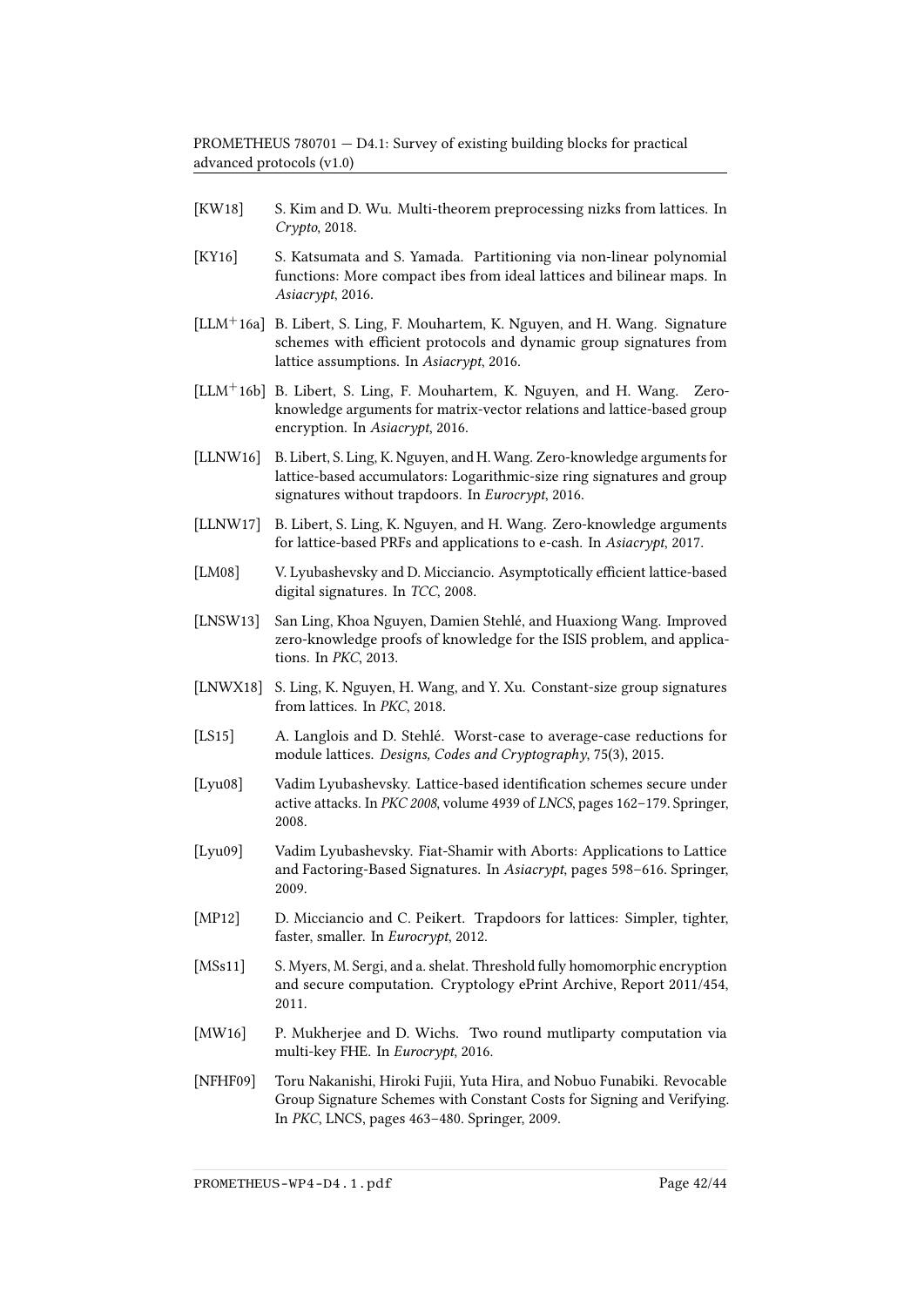- <span id="page-42-7"></span>[NPR99] M. Naor, B. Pinkas, and O. Reingold. Distributed pseudo-random functions and KDCs. In Eurocrypt, 1999.
- <span id="page-42-6"></span>[NR97] M. Naor and O. Reingold. Number-theoretic constructions of efficient pseudo-random functions. In FOCS, 1997.
- <span id="page-42-8"></span>[Oka95] T. Okamoto. An efficient divisible electronic cash scheme. In Crypto, 1995.
- <span id="page-42-9"></span>[PS18a] C. Peikert and S. Shiehian. Privately constraining and programming PRFs, the LWE way. In PKC, 2018.
- <span id="page-42-11"></span>[PS18b] David Pointcheval and Olivier Sanders. Reassessing security of randomizable signatures. In CT-RSA 2018, volume 10808 of LNCS, pages 319–338. Springer, 2018.
- <span id="page-42-10"></span>[PST17] David Pointcheval, Olivier Sanders, and Jacques Traoré. Cut down the tree to achieve constant complexity in divisible e-cash. In PKC 2017, volume 10174 of LNCS, pages 61–90. Springer, 2017.
- <span id="page-42-13"></span>[PVW08] C. Peikert, V. Vaikuntanathan, and B. Waters. A framework for efficient and composable oblivious transfer. In Crypto, 2008.
- <span id="page-42-4"></span>[PW08] C. Peikert and B. Waters. Lossy trapdoor functions and their applications. In STOC, 2008.
- <span id="page-42-0"></span>[RAD78] R. Rivest, L. Adleman, and M. Dertouzos. On data banks and privacy homomorphisms. In FOCS, 1978.
- <span id="page-42-1"></span>[Reg05] O. Regev. On lattices, learning with errors, random linear codes, and cryptography. In STOC, 2005.
- <span id="page-42-17"></span>[RS91] C. Rackoff and D. Simon. Non-interactive zero-knowledge proof of knowledge and chosen ciphertext attack. In Crypto, 1991.
- <span id="page-42-5"></span>[RSS19] R. Rothblum, A. Sealfon, and K. Sotiraki. Towards non-interactive zeroknowledge for np from lwe. In PKC, 2019.
- <span id="page-42-12"></span>[Rüc10] Markus Rückert. Lattice-based blind signatures. In ASIACRYPT 2010, volume 6477 of Lecture Notes in Computer Science, pages 413–430. Springer, 2010.
- <span id="page-42-2"></span>[Sch96] Claus Peter Schnorr. Security of  $2<sup>t</sup>$ -Root Identification and Signatures. In Crypto, LNCS, pages 143–156. Springer, 1996.
- <span id="page-42-16"></span>[SS10] D. Stehlé and R. Steinfeld. Faster fully homomorphic encryption. In Asiacrypt, 2010.
- <span id="page-42-3"></span>[Ste96] Jacques Stern. A new paradigm for public key identification. IEEE Transactions on Information Theory, 42(6):1757–1768, 1996.
- <span id="page-42-15"></span>[SV10] N. Smart and F. Vercauteren. Fully homomorphic encryption with relatively small key and ciphertext sizes. In PKC, 2010.
- <span id="page-42-14"></span>[SW05] A. Sahai and B. Waters. Fuzzy identity-based encryption. In Eurocrypt, 2005.